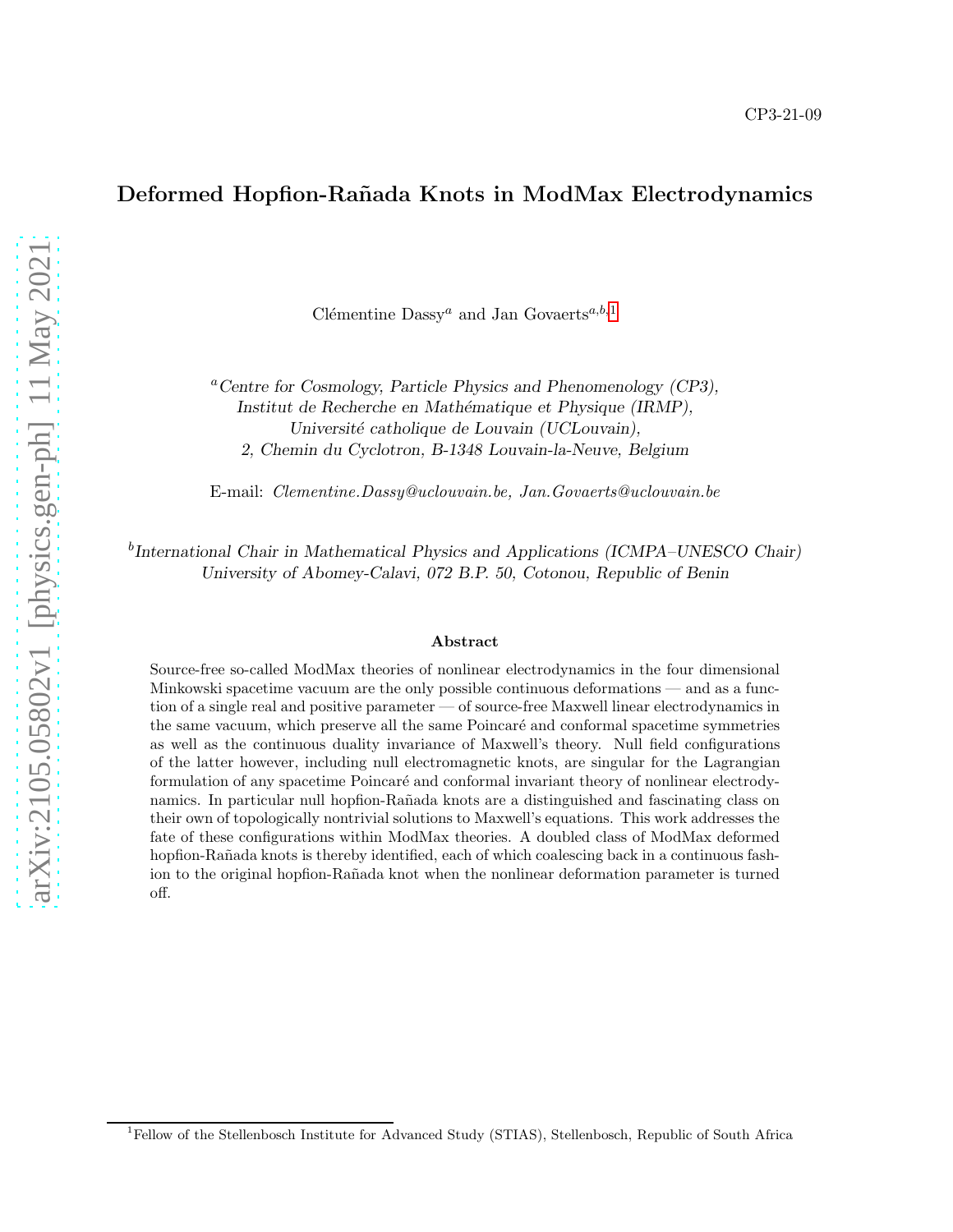# 1 Introduction

Consider the equations of motion of source-free Maxwell Linear Electrodynamics (MLE) in the four dimensional Minkowski spacetime vacuum, whether in spacetime covariant form,

$$
\partial_{\mu}F^{\mu\nu} = 0, \qquad \partial_{\mu} {}^{*}F^{\mu\nu} = 0, \qquad F_{\mu\nu} = \partial_{\mu}A_{\nu} - \partial_{\nu}A_{\mu}, \qquad {}^{*}F^{\mu\nu} = \frac{1}{2} \epsilon^{\mu\nu\rho\sigma} F_{\rho\sigma}, \tag{1}
$$

or in 3-vector covariant form,

 $\vec{\nabla} \cdot \vec{E} = 0, \qquad \vec{\nabla} \times \vec{B} - \partial_t \vec{E} = \vec{0}, \qquad \vec{\nabla} \cdot \vec{B} = 0, \qquad \vec{\nabla} \times \vec{E} + \partial_t \vec{B} = \vec{0},$  (2)

in notations that are standard,  $A^{\mu}(x^{\mu})$  being the electromagnetic gauge field degrees of freedom<sup>[1](#page-1-0)</sup>.

It may possibly come as a surprise to learn that, even though these equations are intrinsically linear, they possess topologically nontrivial configurations of electric and magnetic fields, known as electromagnetic knots[\[1,](#page-31-0) [2\]](#page-31-1), such that their closed electric and magnetic field lines are knotted and linked with one another and maintain such topological structure throughout their time evolution. These solutions include null knots as a distinguished subclass, namely such that  $|\vec{E}| = |\vec{B}|$  and  $\vec{E}\cdot\vec{B}=0$  everywhere in spacetime, that lend themselves to efficient methods of construction, based on the Bateman approach with its pair of self-dual complex scalar potentials and involving the complex Riemann-Silberstein vector  $\vec{R} = \vec{E} + i\vec{B}$ .

Among these null knots the so-called hopfion-Rañada  $(HR)$  knots[\[3,](#page-31-2) [4\]](#page-31-3) stand out as remarkable configurations in a class of their own. Indeed a HR knot may uniquely be constructed directly in terms of a self-dual doublet of Hopf fibrations of the 3-sphere, one such fibration for each of the electric and magnetic components of the electromagnetic field. However a HR knot owes its existence not only to this singular situation, but also to all the symmetries that the MLE equations possess, namely not only spacetime Poincaré covariance but more largely spacetime conformal covariance specifically in 4 spacetime dimensions, and then global  $U(1)$  or  $SO(2)$  duality invariance as well that mixes the electric and magnetic fields — as well as  $F_{\mu\nu}$  and  $*F_{\mu\nu}$  into one another in a continuous fashion (which is tantamount to a simple global complex phase transformation of  $\vec{R}$ ). Indeed based on combinations of such symmetry transformations and then including even the possibility of complex transformation parameters  $[1, 2]$  $[1, 2]$ , it is possible to reach the HR knot starting from a field configuration which may be even as trivial as that, say, of static and homogeneous null electric and magnetic fields.

As may be expected from topologically nontrivial field configurations the existence of these HR knots appears to be robust against any nonlinear deformation of the source-free Maxwell equations in vacuum. The case has been made[\[5\]](#page-31-4) that when considering the equations of Non-Linear Electrodynamics (NLE) which are deformations of the equations of MLE, any exact null knot solution of MLE remains an exact solution of NLE, at least provided Poincaré covariance is preserved in the deformed NLE. The argument is straightforward. Any gauge and Poincaré invariant quantity built out of the electromagnetic vector potential  $A^{\mu}$  and its field strength  $F_{\mu\nu}$ alone may be constructed out of only[\[6\]](#page-31-5) the following two well-known gauge invariant and Lorentz scalar or pseudo-scalar quantities,

$$
S = -\frac{1}{4}F_{\mu\nu}F^{\mu\nu} = \frac{1}{2}\left(\vec{E}^2 - \vec{B}^2\right), \qquad \mathcal{P} = -\frac{1}{4}F_{\mu\nu}{}^*F^{\mu\nu} = \vec{E} \cdot \vec{B}.
$$
 (3)

<span id="page-1-0"></span><sup>&</sup>lt;sup>1</sup>Natural units such that  $c = 1$  and  $\epsilon_0 = 1 = \mu_0$  are in use with cartesian spacetime coordinates  $x^{\mu} = (t, x, y, z)$  $(\mu, \nu = 0, 1, 2, 3)$ , a mostly negative signature for the Minkowski spacetime metric, diag  $\eta_{\mu\nu} = (+ - -)$ , and  $\epsilon^{0123} = +1$ . In particular  $F_{0i} = E^i = -\partial_i A^0 - \partial_t A^i$ ,  $F_{ij} = -\epsilon^{ijk} B^k$  with  $B^i = \epsilon^{ijk} \partial_j A^k$ , and  $\epsilon^{123} = +1$  with  $i, j, k = 1, 2, 3$ , so that  $^*F_{0i} = B^i$  and  $^*F_{ij} = \epsilon^{ijk} E^k$  (the summation convention is in place throughout).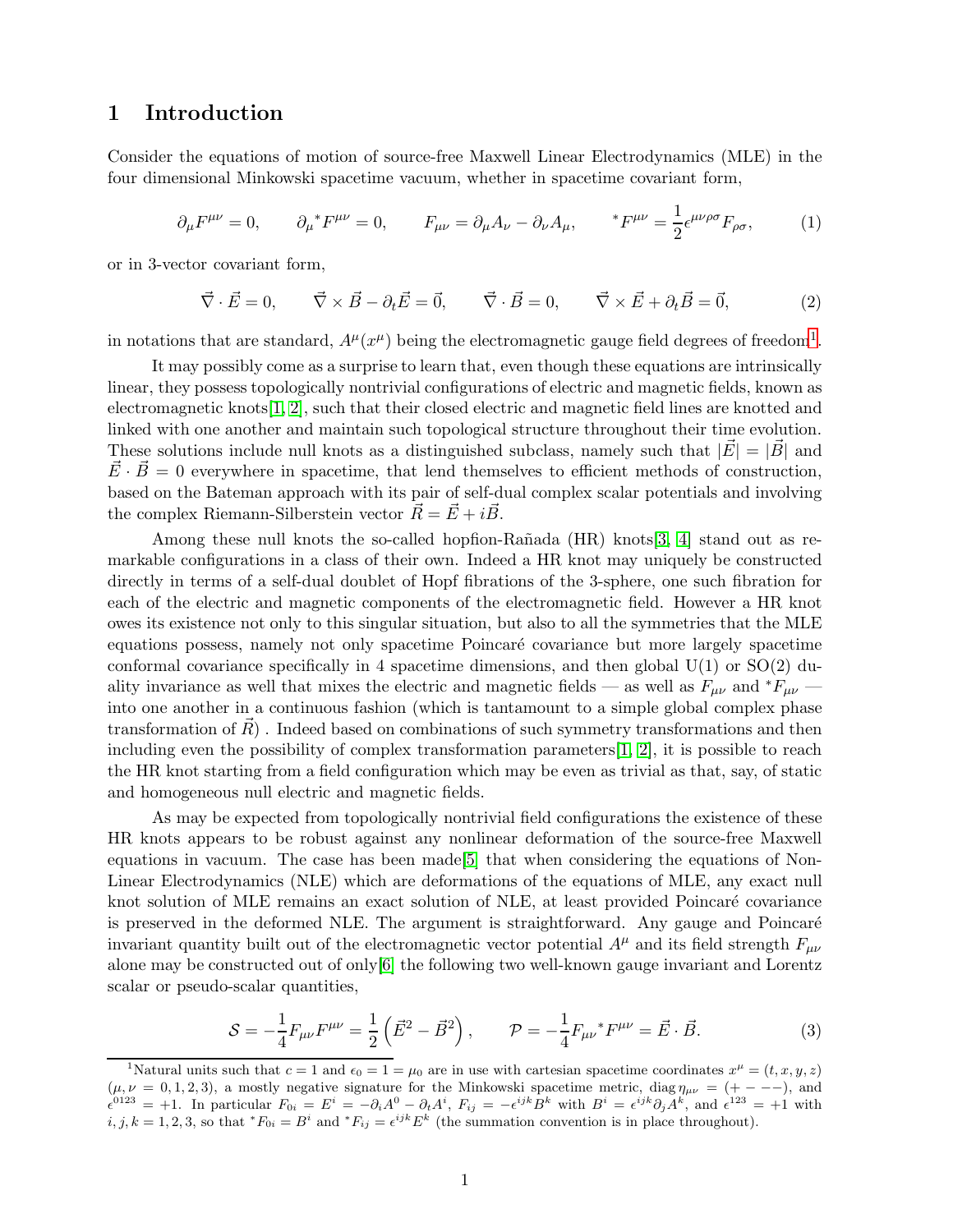In other words, within the Lagrangian formulation, through the variational principle any Poincaré invariant nonlinear electrodynamics with second order in time only equations of motion derives from a Lagrangian density which is some given but otherwise arbitrary function of these two gauge and Lorentz invariant quantities,  $\mathcal{L}(\mathcal{S}, \mathcal{P})$  (provided  $\mathcal{L}(\mathcal{S}, \mathcal{P})$  is even in  $\mathcal{P}$ , parity invariance is preserved as well). The case of MLE simply corresponds to  $\mathcal{L}_0(\mathcal{S}, \mathcal{P}) = \mathcal{S}$ . Consider then the associated equations of motion, whether in spacetime covariant form,

<span id="page-2-2"></span>
$$
\partial_{\mu}G^{\mu\nu} = 0, \qquad \partial_{\mu}^* F^{\mu\nu} = 0, \qquad G_{\mu\nu} = \mathcal{L}_{\mathcal{S}} F_{\mu\nu} + \mathcal{L}_{\mathcal{P}}^* F_{\mu\nu}, \qquad {}^* G^{\mu\nu} = \frac{1}{2} \epsilon^{\mu\nu\rho\sigma} G_{\rho\sigma}, \qquad (4)
$$

or in 3-vector covariant form,

$$
\vec{\nabla} \cdot \vec{D} = 0, \qquad \vec{\nabla} \times \vec{H} - \partial_t \vec{D} = \vec{0}, \qquad \vec{\nabla} \cdot \vec{B} = 0, \qquad \vec{\nabla} \times \vec{E} + \partial_t \vec{B} = \vec{0}, \tag{5}
$$

where  $\mathcal{L}_{\mathcal{S}} = \partial_{\mathcal{S}} \mathcal{L}(\mathcal{S}, \mathcal{P}), \ \mathcal{L}_{\mathcal{P}} = \partial_{\mathcal{P}} \mathcal{L}(\mathcal{S}, \mathcal{P}), \text{ while}^2,$  $\mathcal{L}_{\mathcal{S}} = \partial_{\mathcal{S}} \mathcal{L}(\mathcal{S}, \mathcal{P}), \ \mathcal{L}_{\mathcal{P}} = \partial_{\mathcal{P}} \mathcal{L}(\mathcal{S}, \mathcal{P}), \text{ while}^2,$  $\mathcal{L}_{\mathcal{S}} = \partial_{\mathcal{S}} \mathcal{L}(\mathcal{S}, \mathcal{P}), \ \mathcal{L}_{\mathcal{P}} = \partial_{\mathcal{P}} \mathcal{L}(\mathcal{S}, \mathcal{P}), \text{ while}^2,$ 

<span id="page-2-1"></span>
$$
\vec{D} = \frac{\partial \mathcal{L}}{\partial \vec{E}} = \mathcal{L}_{\mathcal{S}} \vec{E} + \mathcal{L}_{\mathcal{P}} \vec{B}, \qquad \vec{H} = -\frac{\partial \mathcal{L}}{\partial \vec{B}} = \mathcal{L}_{\mathcal{S}} \vec{B} - \mathcal{L}_{\mathcal{P}} \vec{E}, \tag{6}
$$

which are such that  $G_{0i} = D^i$  and  $G_{ij} = -\epsilon^{ijk} H^k$ , as well as  $^*G_{0i} = H^i$  and  $^*G_{ij} = \epsilon^{ijk} D^k$ . Clearly then any exact null field solution to the MLE equations of motion remains an exact null field solution to the NLE equations of motion, since then one has  $S = 0 = \mathcal{P}$  so that the coefficients  $\mathcal{L}_{\mathcal{S}}$  and  $\mathcal{L}_{\mathcal{P}}$  are then constant coefficients in the above NLE equations. Consequently any null knot solution for MLE, in particular the HR one, remains a solution for NLE.

This argument however, presents a loop-hole in that it applies provided only that the quantities  $\mathcal{L}_{\mathcal{S}}$  and  $\mathcal{L}_{\mathcal{P}}$  be well-defined at  $(\mathcal{S},\mathcal{P})=(0,0)$ , namely provided that the function  $\mathcal{L}(\mathcal{S},\mathcal{P})$  be analytic in both its variables at  $(S, P) = (0, 0)$ . Obviously this leaves out all conformally invariant NLE theories. Indeed the Lagrangian density of any conformally invariant NLE deformation of MLE is necessarily of the form

$$
\mathcal{L}(\mathcal{S}, \mathcal{P}) = \mathcal{S} \cdot F\left(\frac{\mathcal{P}}{\mathcal{S}}\right),\tag{7}
$$

where  $F(u)$  is some given but otherwise arbitrary function of a single variable u (to be chosen so that restrictions of classical causality and quantum unitarity be met as well  $(7, 8)$ ). Clearly unless there is no dependency on  $\mathcal{P}$  at all — which would lead back to MLE — any such Lagrangian density is nonanalytic at  $(S, \mathcal{P}) = (0, 0)$ . In such instance the fate of the null solutions of MLE, in particular of null knots inclusive of the HR one, remains an open question for whatever conformally invariant NLE theory.

Given the role played by all symmetries of MLE for the existence of null HR knots, one may wish to retain as much as may be feasible all those same symmetries for a NLE theory. Besides the usual MLE theory, a recent result[\[9\]](#page-31-8) has established that there exist only two other possible NLE theories which preserve exactly all the same symmetries of spacetime Poincaré and conformal invariance and of electromagnetic duality between the electric and magnetic sectors. One of these NLE theories, dubbed BB electrodynamics by the authors of Ref.[\[9\]](#page-31-8) (for Bialynicki-Birula[\[10\]](#page-31-9)), corresponds to a Hamiltonian density given as  $\mathcal{H}_{BB} = |D \times B|$ . The other, dubbed ModMax theories by their discoverers[\[9\]](#page-31-8), corresponds to a continuous deformation of MLE parametrised by a single real and positive parameter,  $\gamma \geq 0$ , which reduces to MLE for  $\gamma = 0$ , and of which the Lagrangian density is uniquely given by[\[9,](#page-31-8) [11\]](#page-31-10),

$$
\mathcal{L}_{\gamma}(\mathcal{S}, \mathcal{P}) = \cosh \gamma \mathcal{S} + \sinh \gamma \sqrt{\mathcal{S}^2 + \mathcal{P}^2}
$$
  
=  $\frac{1}{2} \cosh \gamma \left(\vec{E}^2 - \vec{B}^2\right) + \frac{1}{2} \sinh \gamma \sqrt{\left(\vec{E}^2 - \vec{B}^2\right)^2 + 4\left(\vec{E} \cdot \vec{B}\right)^2}.$  (8)

<span id="page-2-0"></span><sup>2</sup>Note that for MLE with  $\mathcal{L}(\mathcal{S}, \mathcal{P}) = \mathcal{L}_0(\mathcal{S}) = \mathcal{S}, \vec{D} = \vec{E}, \vec{H} = \vec{B}$ , and  $G_{\mu\nu} = F_{\mu\nu}$ .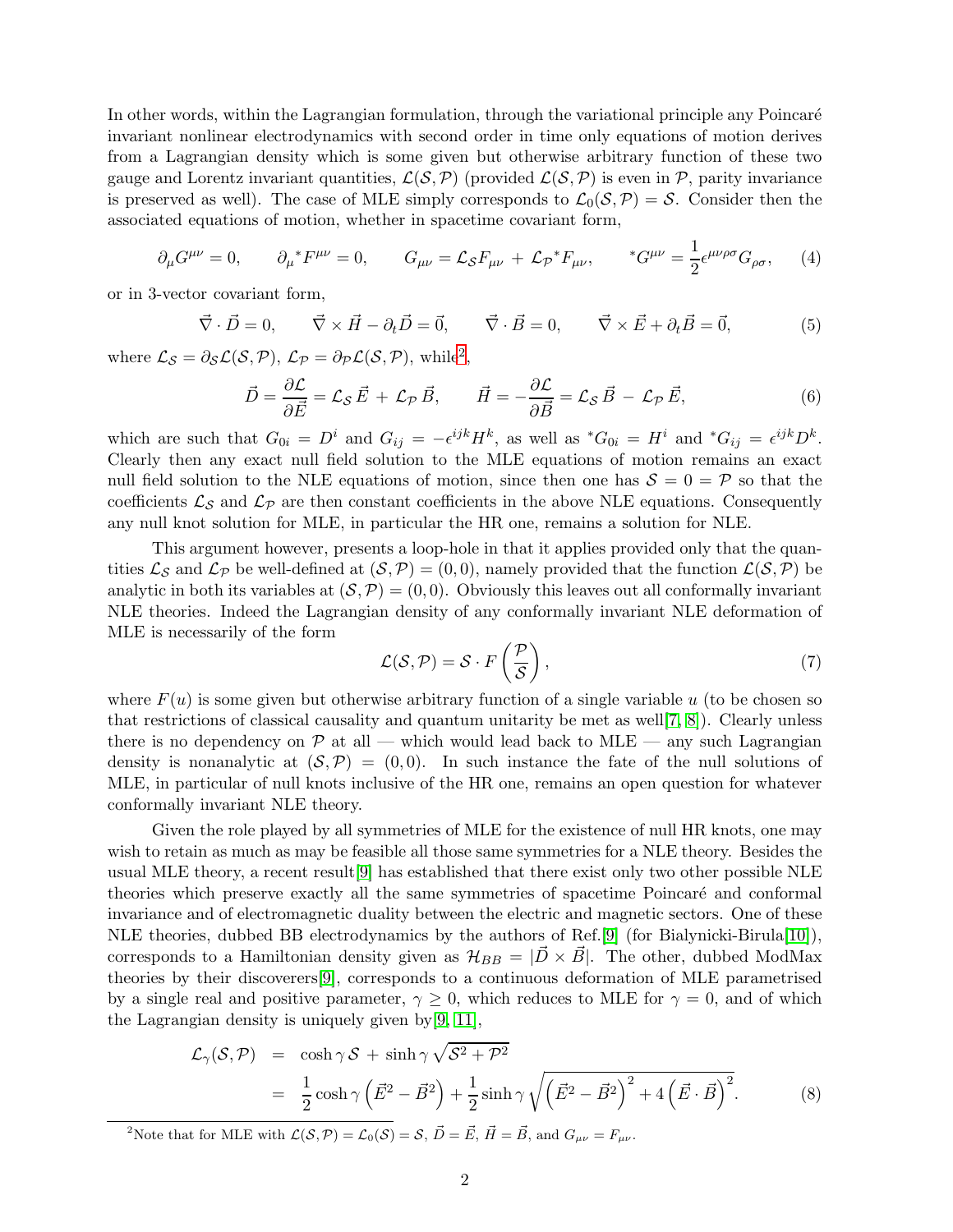As is characteristic of NLE theories [\[10,](#page-31-9) [12,](#page-31-11) [13,](#page-31-12) [14\]](#page-31-13), the Poincaré and conformal invariance of ModMax dynamics is manifest within the Lagrangian formulation but not its duality invariance, while the latter is manifest within the Hamiltonian formulation but then not its Poincaré and conformal invariance.

One main purpose of the present work is to better understand which fate awaits the null HR knot when the ModMax parameter  $\gamma$  is turned on. Would it still remain a solution as such or would it need to be deformed continuously into some other configuration in order to remain a solution to the ModMax equations of motion, and if yes, how would all this work out? As we shall establish, all these questions do have an answer, but may be then in a somewhat surprising way, and then leading to still further questions yet to be unravelled.

Our discussion is organised as follows. Sect[.2](#page-3-0) first presents a review of the Lagrangian and Hamiltonian formulations for any nonlinear electrodynamics theory, and then addresses the properties implied by spacetime Poincaré invariance or duality invariance which are best represented by introducing a generalisation of the Riemann-Silberstein vector to the nonlinear context and an associated complex 4-vector potential. Finally that same Section considers some methods for the construction of solutions and in particular, by providing a generalisation as well of the usual Bateman approach with its complex scalar potentials. In Sect[.3](#page-16-0) the discussion is restricted to ModMax theories specifically, first by outlining some general remarks related to the construction of classes of solutions, and then by presenting two explicit classes of solutions based on the generalised Bateman approach. Then finally it is Sect[.4](#page-21-0) that achieves the explicit analytic construction of two new classes of electromagnetic knots solving the ModMax equations, which each are continuous deformations of the ordinary hopfion-Rañada knot, thereby retaining the topologically nontrivial structures of the latter. Concluding comments are presented in a last Section.

## <span id="page-3-1"></span><span id="page-3-0"></span>2 Nonlinear Electrodynamics Theories

### 2.1 Lagrangian and Hamiltonian formulations

Before embarking on the study of ModMax theories *per se*, let us first consider an arbitrary NLE theory[\[10\]](#page-31-9) with second order in time only equations of motion, and both its Lagrangian and Hamiltonian (or first-order) formulations. At this stage the theory need not be spacetime covariant or even 3d covariant, but only gauge invariant under gauge transformations of the electromagnetic 4-vector potential  $A^{\mu}(x^{\mu})$ , which constitutes the actual degrees of freedom of the Lagrangian formulation.

Within the latter formulation and because of gauge invariance the corresponding Lagrangian density is then necessarily some given but otherwise arbitrary function of  $F_{\mu\nu} = \partial_\mu A_\nu - \partial_\nu A_\mu$  or equivalently of  $\vec{E} = -\vec{\nabla}A^{0} - \partial_{t}\vec{A}$  and  $\vec{B} = \vec{\nabla} \times \vec{A}$ , namely,

$$
\mathcal{L}_{NLE}(F_{\mu\nu}) = \mathcal{L}_{NLE}(\vec{E}, \vec{B}) = \mathcal{L}_{NLE}(-\vec{\nabla}A^0 - \partial_t\vec{A}, \vec{\nabla} \times \vec{A}), \tag{9}
$$

thus indeed a function of  $(A^{\nu}, \partial_{\mu}A^{\nu}), A^{\nu}$  being the actual fundamental configuration space degrees of freedom for this formulation. Note well that at this stage the Lagrangian density need not yet be Poincaré invariant, and not even 3d rotational invariant, in spite of the 3-vector notation being used. However if 3d rotational invariance is implemented the present notation makes this 3d covariance under spatial rotations manifest (as would the spacetime covariant notation in case of complete Poincaré invariance).

Because of the Bianchi identity that applies to  $F_{\mu\nu}$  constructed in terms of  $A^{\mu}$ , namely  $\partial_{\mu}^*F^{\mu\nu} = 0$ , the Lagrangian equations of motion for the electric and magnetic fields include the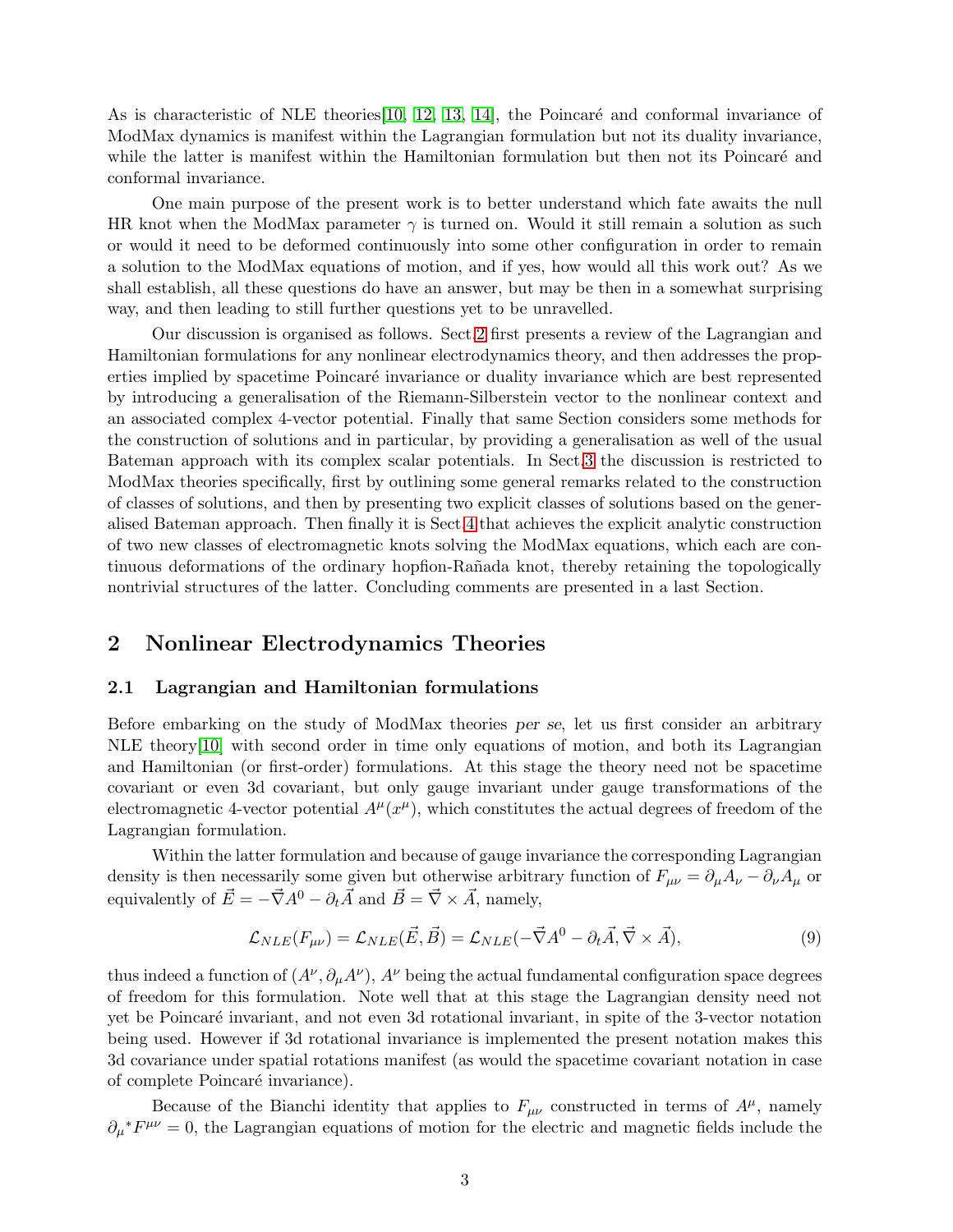usual two homogeneous Maxwell equations (for  $\nu = 0$  and  $\nu = i$ , respectively),

<span id="page-4-0"></span>
$$
\vec{\nabla} \cdot \vec{B} = 0, \qquad \vec{\nabla} \times \vec{E} + \partial_t \vec{B} = \vec{0}. \tag{10}
$$

The Euler-Lagrange equations of motion for  $A^{0}$  and  $\vec{A}$ , respectively, deriving from the considered Lagrangian are,

<span id="page-4-1"></span>
$$
\vec{\nabla} \cdot \vec{D} = 0, \qquad \vec{\nabla} \times \vec{H} - \partial_t \vec{D} = \vec{0}, \tag{11}
$$

with the definitions

<span id="page-4-2"></span>
$$
\vec{D}(\vec{E}, \vec{B}) = \frac{\partial \mathcal{L}_{NLE}}{\partial \vec{E}}(\vec{E}, \vec{B}), \qquad \vec{H}(\vec{E}, \vec{B}) = -\frac{\partial \mathcal{L}_{NLE}}{\partial \vec{B}}(\vec{E}, \vec{B}), \tag{12}
$$

it being understood that the gauge invariant fields  $(\vec{E}, \vec{B})$  derive from the gauge variant ones  $(A^0, \vec{A})$  through the relations recalled above. The NLE equations of motion are thus given in [\(10\)](#page-4-0) and [\(11\)](#page-4-1) with the constitutive equations [\(12\)](#page-4-2).

In order to identify the corresponding first-order (or Hamiltonian) formulation, in addition to the gauge field  $A^{\mu}(x^{\mu})$  let us introduce furthermore an independent antisymmetric field  $F_{\mu\nu}(x^{\mu}) = -F_{\nu\mu}(x^{\mu})$  (not yet related in any way to the curl of  $A_{\mu}$ ), and consider the following first-order Lagrangian density constructed out of  $\mathcal{L}_{NLE}(F_{\mu\nu})$  above<sup>[3](#page-4-3)</sup>[\[12\]](#page-31-11),

$$
\mathcal{L}_{NLE}^{(1)}(A^{\mu}; F_{\mu\nu}) = -\frac{1}{2} \frac{\partial \mathcal{L}_{NLE}(F_{\mu\nu})}{\partial F_{\mu\nu}} \left[ F_{\mu\nu} - (\partial_{\mu} A_{\nu} - \partial_{\nu} A_{\mu}) \right] + \mathcal{L}_{NLE}(F_{\mu\nu}). \tag{13}
$$

Provided the Hessian of the function  $\mathcal{L}_{NLE}(F_{\mu\nu})$  relative to the variables  $F_{\mu\nu}$  is regular — a property which is assumed implicitly throughout —, the Euler-Lagrange equations for  $F_{\mu\nu}$  readily reduce to

$$
F_{\mu\nu} = \partial_{\mu}A_{\nu} - \partial_{\nu}A_{\mu}.
$$
\n(14)

It is thereby established that the dynamics deriving from both Lagrangian densities are equivalent, however with  $\mathcal{L}_{NLE}^{(1)}$  being first-order in time derivatives (of  $A^{\mu}$ ) and thus Hamiltonian.

In order to display this Hamiltonian structure let us make explicit the contributions to  $\mathcal{L}_{NLE}^{(1)}$  in the fields  $E^i = F_{0i}$  and  $B^i = -\epsilon^{ijk} F_{jk}$ , and use the definitions in [\(12\)](#page-4-2), so that,

<span id="page-4-4"></span>
$$
\mathcal{L}_{NLE}^{(1)}(A^0, \vec{A}; \vec{E}, \vec{B}) =
$$
\n
$$
= -\vec{D} \cdot (\vec{E} + \partial_t \vec{A} + \vec{\nabla} A^0) + \vec{H} \cdot (\vec{B} - \vec{\nabla} \times \vec{A}) + \mathcal{L}_{NLE}(\vec{E}, \vec{B})
$$
\n
$$
= -\partial_t \vec{A} \cdot \vec{D} - (\vec{E} \cdot \vec{D} - \mathcal{L}_{NLE}(\vec{E}, \vec{B})) + A^0 \vec{\nabla} \cdot \vec{D} - \vec{\nabla} \cdot (A^0 \vec{D}) + \vec{H} \cdot (\vec{B} - \vec{\nabla} \times \vec{A}).
$$
\n(15)

Clearly and as is well known[\[15\]](#page-31-14) the  $A^0$  component of the gauge field  $A^{\mu}$  is seen to play the role of a Lagrange multiplier for the first-class constraint  $\vec{\nabla} \cdot \vec{D} = 0$ , namely Gauss' law, while the term  $-\vec{\nabla} \cdot (A^0 \vec{D})$  is a spacelike surface term which at infinity does not contribute to the total action (when assuming sufficient rapid fall-off of the field  $\vec{D}$ ). However both terms  $A^0\vec{\nabla}\cdot\vec{D}-\vec{\nabla}\cdot(A^0\vec{D})=$  $-\vec{\nabla}A^0 \cdot \vec{D}$  will be kept in the latter form, for later purposes. On the other hand the variation of the corresponding action with respect to  $\vec{B}$  (and accounting for the dependency of  $\vec{H}~$  on  $\vec{B}$ such that the Hessian of  $\mathcal{L}_{NLE}(\vec{E}, \vec{B})$  relative to  $\vec{B}$  be regular) implies once again the equation  $\vec{B} = \vec{\nabla} \times \vec{A}$ , of which the solution may be used as such by substitution into the above expression,

<span id="page-4-3"></span> $3$ The factor  $1/2$  in the first term on the r.h.s. of this expression accounts for the fact that when applying to it the variational principle the degrees of freedom  $F_{\mu\nu}$  and  $F_{\nu\mu}$  for  $\mu \neq \nu$  are not to be considered as being independent but rather to be related by  $F_{\nu\mu} = -F_{\mu\nu}$ .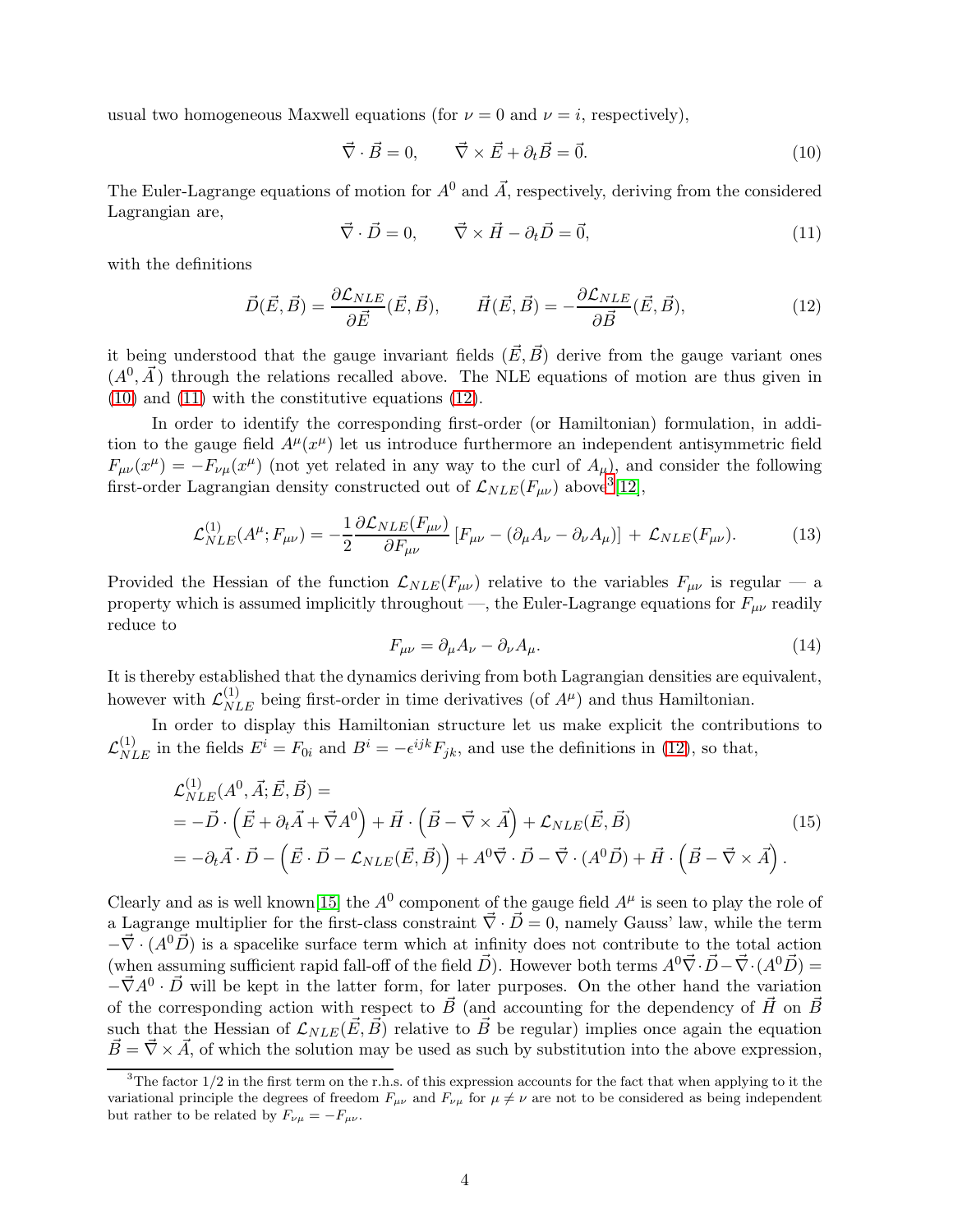so that the term in  $\vec{H}$  no longer contributes to the first-order Lagrangian density<sup>[4](#page-5-0)</sup>. Furthermore the second term in parentheses is an invitation to consider the following Legendre transformation of  $\mathcal{L}_{NLE}(\vec{E}, \vec{B})$  relative to  $\vec{E}$ , which defines the first-class NLE Hamiltonian density  $\mathcal{H}_{NLE}$ ,

<span id="page-5-1"></span>
$$
\mathcal{H}_{NLE}(\vec{D}, \vec{B}) = \vec{E} \cdot \vec{D} - \mathcal{L}_{NLE}(\vec{E}, \vec{B}), \tag{16}
$$

such that,

<span id="page-5-2"></span>
$$
\vec{D}(\vec{E}, \vec{B}) = \frac{\partial \mathcal{L}_{NLE}(\vec{E}, \vec{B})}{\partial \vec{E}}, \qquad \vec{E}(\vec{D}, \vec{B}) = \frac{\partial \mathcal{H}_{NLE}(\vec{D}, \vec{B})}{\partial \vec{D}}, \tag{17}
$$

while

$$
\vec{H} = -\frac{\partial \mathcal{L}_{NLE}(\vec{E}, \vec{B})}{\partial \vec{B}} = \frac{\partial \mathcal{H}_{NLE}(\vec{D}, \vec{B})}{\partial \vec{B}}.
$$
(18)

And finally, wanting to make explicit a symmetry between the electric and magnetic sectors of the action, let us introduce an additional Lagrange multiplier,  $C<sup>0</sup>$ , playing a role analogous to that of  $A^0$ , but this time for the constraint  $\vec{\nabla} \cdot \vec{B} = 0$  with  $\vec{B} = \vec{\nabla} \times \vec{A}$ , by adding to this Lagrangian density an extra term given by  $\vec{\nabla} C^0 \cdot (\vec{\nabla} \times \vec{A})$  (which in effect is a spacelike surface term on its own, but again useful for later purposes).

Hence in conclusion the first-order Hamiltonian action density is given in the form

$$
\mathcal{L}_{NLE}^{(1)}(\vec{A}, \vec{D}; A^0, C^0) = -\partial_t \vec{A} \cdot \vec{D} - \mathcal{H}_{\text{total}}(\vec{D}, \vec{\nabla} \times \vec{A}; A^0, C^0),\tag{19}
$$

with the total first-class Hamiltonian density

$$
\mathcal{H}_{\text{total}}(\vec{D}, \vec{\nabla} \times \vec{A}; A^0, C^0) = \mathcal{H}_{NLE}(\vec{D}, \vec{\nabla} \times \vec{A}) + \vec{\nabla}A^0 \cdot \vec{D} - \vec{\nabla}C^0 \cdot (\vec{\nabla} \times \vec{A}), \tag{20}
$$

and a phase space spanned by the fields  $(\vec{A}(t, \vec{x}), \vec{D}(t, \vec{x}))$ . In particular the very first contribution on the r.h.s of this final expression for  $\mathcal{L}_{NLE}^{(1)}(\vec{A}, \vec{D}; A^0)$  shows that the pairs of components  $(A^{i}, -D^{i})$  are canonically conjugate variables for each separate value  $i = 1, 2, 3$ . Computing the relevant Poisson brackets with the total Hamiltonian it then follows that the Hamiltonian equation of motion for  $\vec{D}$  reads

$$
\partial_t \vec{D} = \vec{\nabla} \times \vec{H}, \qquad \vec{\nabla} \times \vec{H} - \partial_t \vec{D} = \vec{0}, \tag{21}
$$

while that for  $\vec{A}$  leads to

$$
\partial_t \vec{A} = -\vec{E} - \vec{\nabla} A^0, \qquad \vec{E} = -\partial_t \vec{A} - \vec{\nabla} A^0,\tag{22}
$$

which in turn implies, using  $\vec{\nabla} \times \vec{A} = \vec{B}$ ,

$$
\vec{\nabla} \times \vec{E} + \partial_t \vec{B} = \vec{0}.\tag{23}
$$

This set of Hamiltonian equations of motion remains to be supplemented with the first-class constraint of Gauss' law, which is implied by the variation relative to the Lagrange multiplier  $A^0$ , namely

$$
\vec{\nabla} \cdot \vec{D} = 0,\tag{24}
$$

while finally one has as well from the variation with respect to the Lagrange multiplier  $C^0$ , in a manner consistent with the fact that  $\vec{B} = \vec{\nabla} \times \vec{A}$ ,

$$
\vec{\nabla} \cdot \vec{B} = 0. \tag{25}
$$

<span id="page-5-0"></span><sup>&</sup>lt;sup>4</sup>By considering from the outset an expression for  $\mathcal{L}_{NLE}^{(1)}$  which does not include the second term in  $\vec{H}$  on the r.h.s. of [\(15\)](#page-4-4) one readily reaches the same conclusion for the first-order formulation.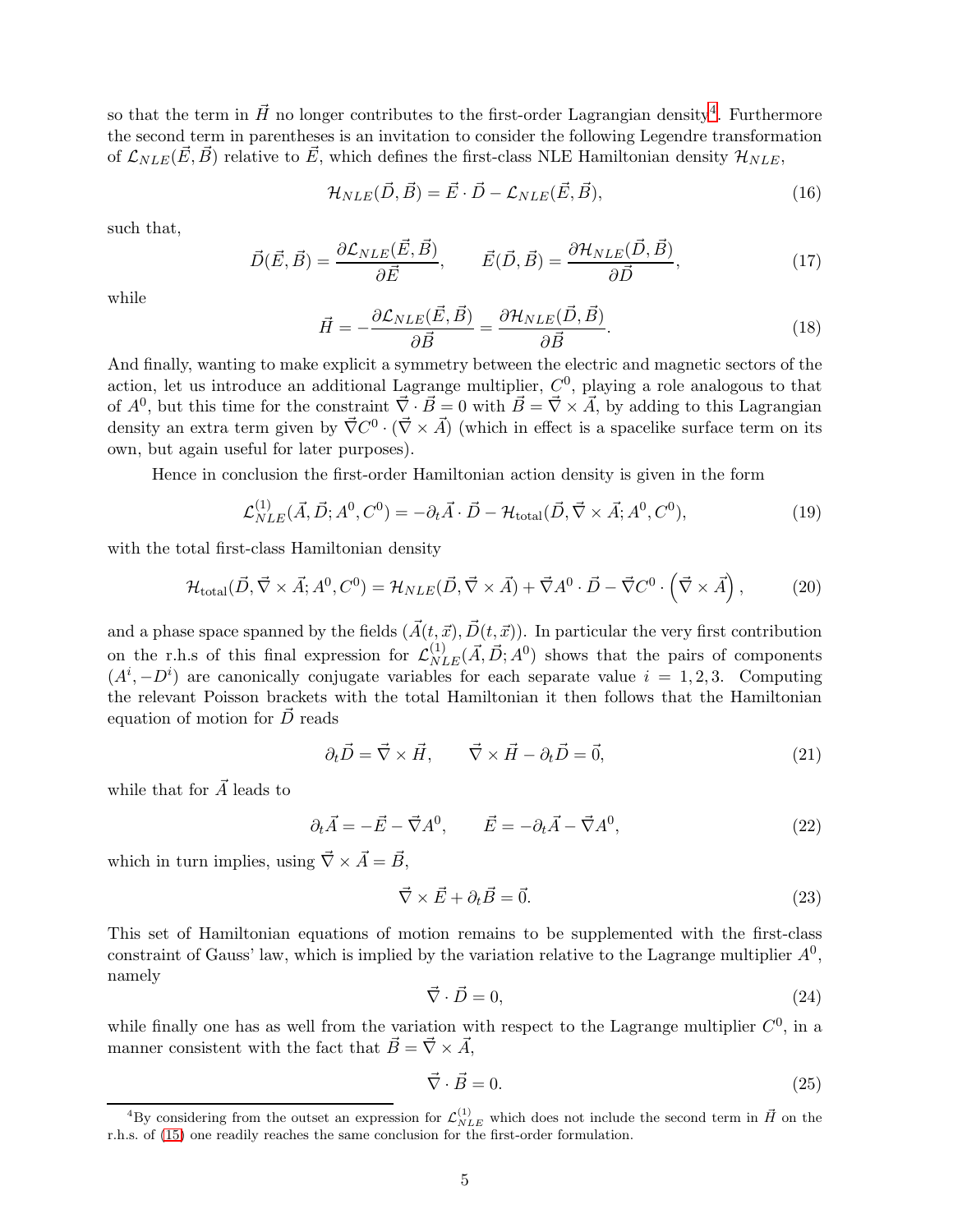Exactly the same set of NLE equations of motion as in [\(10\)](#page-4-0) and [\(11\)](#page-4-1) for the fields  $(\vec{E}, \vec{D}, \vec{B}, \vec{H})$  is thus recovered, with this time the fields  $(\vec{D}, \vec{B} = \vec{\nabla} \times \vec{A})$  as the (fundamental) phase space degrees of freedom, while the derived fields  $(\vec{E}, \vec{H})$  are determined through the constitutive equations,

<span id="page-6-1"></span>
$$
\vec{E}(\vec{D}, \vec{B}) = \frac{\partial \mathcal{H}_{NLE}(\vec{D}, \vec{B})}{\partial \vec{D}}, \qquad \vec{H}(\vec{D}, \vec{B}) = \frac{\partial \mathcal{H}_{NLE}(\vec{D}, \vec{B})}{\partial \vec{B}}, \tag{26}
$$

where  $\mathcal{H}_{NLE}(\vec{D}, \vec{B})$  is the Legendre transform of  $\mathcal{L}_{NLE}(\vec{E}, \vec{B})$  relative to  $\vec{E}$ .

It turns out that the Hamiltonian formulation of such nonlinear electrodynamics is best suited in order to solve these equations in view of the purposes of the present work, namely the construction of electromagnetic knots.

Further considerations remain in order however, to make the electric-magnetic symmetry as explicit as feasible. Note that in the same way that the equation  $\vec{\nabla} \cdot \vec{B} = 0$  is solved in terms of the magnetic vector potential  $\vec{A}$  and  $\vec{B} = \vec{\nabla} \times \vec{A}$ , Gauss' law  $\vec{\nabla} \cdot \vec{D} = 0$  may be solved in terms of an electric vector potential  $\vec{C}$  such that  $\vec{D} = \vec{\nabla} \times \vec{C}$ . The identification of both these vector potentials is then defined up to the spatial gradient of a different arbitrary scalar field in each case, namely a double gauge invariance to be addressed hereafter. The two 3-vector equations remaining to be considered are then,

$$
\vec{\nabla} \times (\vec{E} + \partial_t \vec{A}) = \vec{0}, \qquad \vec{\nabla} \times (\vec{H} - \partial_t \vec{C}) = \vec{0}, \tag{27}
$$

while the first-order action density is then expressed as<sup>[5](#page-6-0)</sup>,

<span id="page-6-2"></span>
$$
\mathcal{L}_{NLE}^{(1)}(\vec{A}, \vec{C}; A^0, C^0) = -\partial_t \vec{A} \cdot (\vec{\nabla} \times \vec{C}) - \left[ \mathcal{H}_{NLE}(\vec{\nabla} \times \vec{C}, \vec{\nabla} \times \vec{A}) + \vec{\nabla} A^0 \cdot (\vec{\nabla} \times \vec{C}) - \vec{\nabla} C^0 \cdot (\vec{\nabla} \times \vec{A}) \right]. (28)
$$

In this formulation phase space is spanned by the fields  $(\vec{A}, \vec{C})$ , however now with a noncanonical symplectic structure implicitly defined by the very first term in the r.h.s of this expression. Their equations of motion are then given in the form,

$$
\partial_t \vec{A} = -\vec{E} - \vec{\nabla} A^0, \qquad \partial_t \vec{C} = \vec{H} - \vec{\nabla} C^0.
$$
\n(29)

Even though the two remaining 3-vector equations for  $\vec{E}$  and  $\vec{H}$  may be solved in terms of the two scalar fields  $A^0$  and  $C^0$ , such that

$$
\vec{E} = -\partial_t \vec{A} - \vec{\nabla} A^0, \qquad \vec{H} = \partial_t \vec{C} + \vec{\nabla} C^0,
$$
\n(30)

the two sets of fields  $(A^0, \vec{A})$  and  $(C^0, \vec{C})$  are constrained to satisfy the two constitutive equations in [\(26\)](#page-6-1) with  $\vec{D} = \vec{\nabla} \times \vec{C}$  and  $\vec{B} = \vec{\nabla} \times \vec{A}$ .

Using for half of the first term on the r.h.s. of [\(28\)](#page-6-2) the following identity valid for any two vector fields  $\vec{V}(x^{\mu})$  and  $\vec{W}(x^{\mu}),$ 

$$
\partial_t \vec{V} \cdot (\vec{\nabla} \times \vec{W}) = \partial_t \left[ \vec{V} \cdot (\vec{\nabla} \times \vec{W}) \right] + \vec{\nabla} \cdot (\vec{V} \times \partial_t \vec{W}) - \partial_t \vec{W} \cdot (\vec{\nabla} \times \vec{V}), \tag{31}
$$

while discarding the related time- and space-like surface terms at infinity, and given the Hamiltonian density  $\mathcal{H}_{NLE}(D, B)$ , finally the first-order Hamiltonian action of such NLE theory is

<span id="page-6-0"></span><sup>&</sup>lt;sup>5</sup>Each of the terms involving  $A^0$  and  $C^0$  are thus in themselves spacelike surface terms, retained here in the local first-order Lagrangian density, hence contributing to the local equations of motion.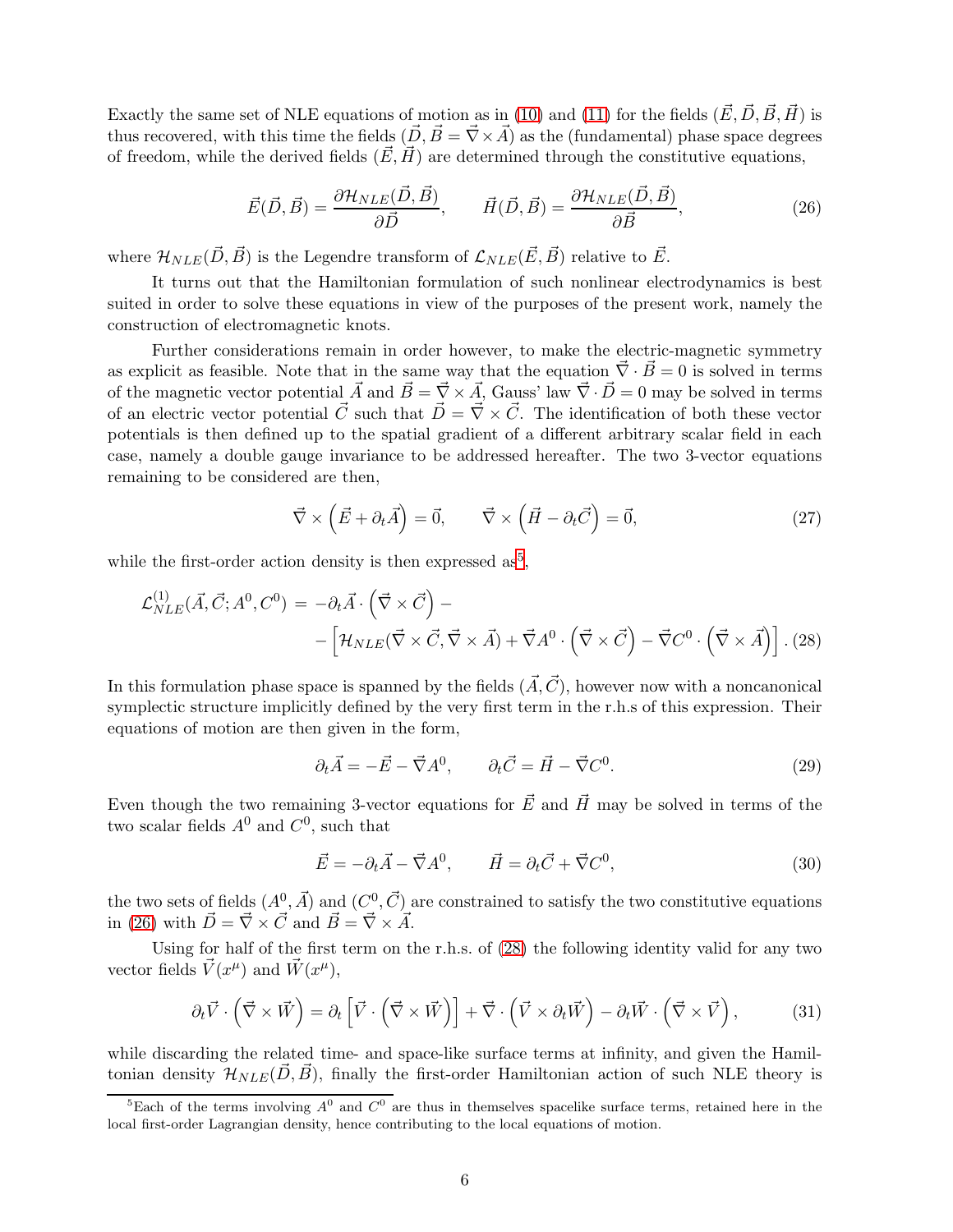expressed as,

<span id="page-7-0"></span>
$$
S_{NLE}^{(1)}[\vec{A}, \vec{C}; A^0, C^0] = \int_{(\infty)} d^4 x^{\mu} \left\{ -\frac{1}{2} \partial_t \vec{A} \cdot (\vec{\nabla} \times \vec{C}) + \frac{1}{2} \partial_t \vec{C} \cdot (\vec{\nabla} \times \vec{A}) - \left[ \mathcal{H}_{NLE}(\vec{\nabla} \times \vec{C}, \vec{\nabla} \times \vec{A}) + \vec{\nabla} A^0 \cdot (\vec{\nabla} \times \vec{C}) - \vec{\nabla} C^0 \cdot (\vec{\nabla} \times \vec{A}) \right] \right\}.
$$
(32)

This Hamiltonian formulation of nonlinear electrodynamics is thus in direct correspondence with its Lagrangian one in the form of

$$
S_{NLE}[A^0, \vec{A}] = \int_{(\infty)} d^4 x^{\mu} \mathcal{L}_{NLE}(-\vec{\nabla}A^0 - \partial_t \vec{A}, \vec{\nabla} \times \vec{A}), \tag{33}
$$

provided the Legendre transformation in [\(16\)](#page-5-1) and [\(17\)](#page-5-2) between  $\mathcal{L}_{NLE}(\vec{E}, \vec{B})$  and  $\mathcal{H}_{NLE}(\vec{D}, \vec{B})$ be well defined.

To conclude let us address the double local gauge invariance of this first-order Hamiltonian formulation of NLE theories. Given any two arbitrary real scalar fields  $\varphi_e(x^{\mu})$  and  $\varphi_m(x^{\mu})$ , it may readily be checked that the action  $S_{NLE}^{(1)}[\vec{A}, \vec{C}; A^0, C^0]$  is invariant up to a spacelike surface term under the following transformations of the pairs of scalar and vector potentials  $(A^0, \vec{A})$  and  $(C^0, \vec{C}),$ 

$$
C^{0'} = C^0 + \partial_t \varphi_e, \qquad \vec{C}' = \vec{C} - \vec{\nabla} \varphi_e; \qquad A^{0'} = A^0 + \partial_t \varphi_m, \qquad \vec{A}' = \vec{A} - \vec{\nabla} \varphi_m,\tag{34}
$$

which thus define the double local gauge invariance of the Hamiltonian formulation of any sourcefree NLE theory in the Minkowski spacetime vacuum.

#### <span id="page-7-1"></span>2.2 Poincaré and duality invariances, and the Riemann-Silberstein tensor

From here on let us assume that the NLE theory under consideration is Poincaré invariant, namely with

$$
\mathcal{L}_{NLE}(F_{\mu\nu}) = \mathcal{L}_{NLE}(\vec{E}, \vec{B}) = \mathcal{L}(\mathcal{S}, \mathcal{P}) = \mathcal{L}\left(\frac{1}{2}(\vec{E}^2 - \vec{B}^2), \vec{E} \cdot \vec{B}\right).
$$
(35)

This implies that it ought to be possible to give its equations of motion a manifest spacetime covariant form, at least within the Lagrangian formulation. Covariance under 3d rotations is readily manifest, in both formulations, given the 3-vector form already given above to the relevant equations of motion. However covariance under Lorentz boosts cannot be made manifest within the Hamiltonian formulation. Nevertheless the action of these symmetry transformations on the different fields involved may be identified, based on the Lagrangian formulation.

Consider a Lorentz boost of 3-velocity vector  $\vec{\beta}_0 \neq \vec{0}$ , with the associated Lorentz dilation factor  $\gamma_0 = (1 - \vec{\beta}_0^2)^{-1/2}$  and unitary boost direction  $\hat{\beta}_0 = \vec{\beta}_0/\beta_0$  with  $\beta_0 = |\vec{\beta}_0|$ . The 4-vector of spacetime coordinates  $x^{\mu} = (t, \vec{x})$  then transforms according to the relations,

$$
x'^{\mu} = (t', \vec{x}') : \qquad t' = \gamma_0 (t - \vec{\beta}_0 \cdot \vec{x}), \qquad \vec{x}' = \vec{x} + \hat{\beta}_0 \left[ -\beta_0 \gamma_0 t + (\gamma_0 - 1)\hat{\beta}_0 \cdot \vec{x} \right]. \tag{36}
$$

The Lorentz boost transformation properties of  $F_{\mu\nu}$  and its components  $(\vec{E}, \vec{B})$  readily follow from the spacetime covariant properties of the 4-vector  $A^{\mu}$ . As is well known one finds,

$$
\vec{E}' = \gamma_0 (\vec{E} + \vec{\beta}_0 \times \vec{B}) - (\gamma_0 - 1)(\hat{\beta}_0 \cdot \vec{E}) \hat{\beta}_0, \tag{37}
$$

$$
\vec{B}' = \gamma_0 (\vec{B} - \vec{\beta}_0 \times \vec{E}) - (\gamma_0 - 1)(\hat{\beta}_0 \cdot \vec{B}) \hat{\beta}_0.
$$
 (38)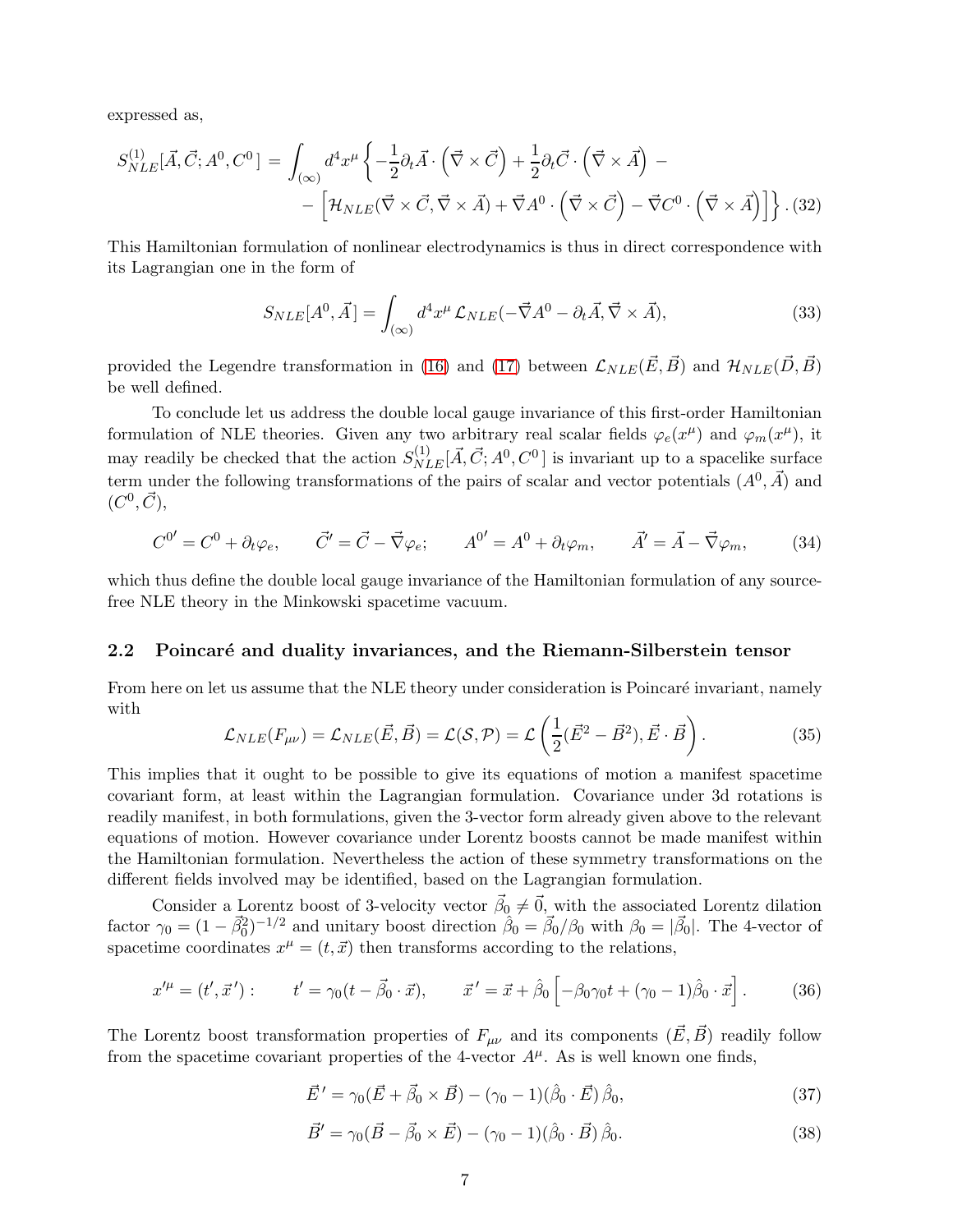As a consequence, and given that  $\mathcal{L}_{\mathcal{S}}(\mathcal{S}, \mathcal{P})$  and  $\mathcal{L}_{\mathcal{P}}(\mathcal{S}, \mathcal{P})$  are Poincaré invariant for a Poincaré invariant NLE, based on the definitions [\(6\)](#page-2-1) it follows that the fields  $(\vec{D}, \vec{H})$  possess the same transformation properties as  $(\vec{E}, \vec{B})$  do, namely,

$$
\vec{D}' = \gamma_0 (\vec{D} + \vec{\beta}_0 \times \vec{H}) - (\gamma_0 - 1)(\hat{\beta}_0 \cdot \vec{D}) \hat{\beta}_0, \tag{39}
$$

$$
\vec{H}' = \gamma_0 (\vec{H} - \vec{\beta}_0 \times \vec{D}) - (\gamma_0 - 1)(\hat{\beta}_0 \cdot \vec{H}) \hat{\beta}_0.
$$
\n(40)

Of course this is obviously consistent with the NLE equations of motion, which are thus covariant under Lorentz boosts as well as under 3d rotations,

$$
\vec{\nabla} \cdot \vec{B} = 0, \quad \vec{\nabla} \times \vec{E} + \partial_t \vec{B} = \vec{0}; \qquad \vec{\nabla} \cdot \vec{D} = 0, \quad \vec{\nabla} \times \vec{H} - \partial_t \vec{D} = \vec{0}.
$$
 (41)

Note that the manifest spacetime covariance of these equations is made explicit already in the form of [\(4\)](#page-2-2) within the Lagrangian formalism, in terms of the two anti-symmetric covariant tensors  $F_{\mu\nu}$  and  $G_{\mu\nu}$  of which the independent components are the pairs of 3-vectors  $(\vec{E}, \vec{B})$  and  $(\vec{D}, \vec{H})$ , respectively. However this Poincaré covariance is not manifest from the Hamiltonian density  $\mathcal{H}(\vec{D}, \vec{B})$  obtained through the Legendre transformation in  $\vec{E}$  of the Lagrangian density  $\mathcal{L}(\mathcal{S}, \mathcal{P})$ under consideration,

$$
\mathcal{H}(\vec{D}, \vec{B}) = \vec{E} \cdot \vec{D} - \mathcal{L}(\mathcal{S}, \mathcal{P}), \qquad \vec{D} = \frac{\partial \mathcal{L}}{\partial \vec{E}}, \qquad \vec{E} = \frac{\partial \mathcal{H}}{\partial \vec{D}}.
$$
\n(42)

Given the central role played by the fields  $(\vec{D}, \vec{B})$  within the Hamiltonian formulation let us introduce a generalisation of the complex Riemann-Silberstein vector usually considered for MLE[\[1,](#page-31-0) [2\]](#page-31-1)<sup>[6](#page-8-0)</sup>, namely through a pair of independent complex Riemann-Silberstein (RS) 3-vectors  $\vec{R}$  and  $\vec{S}$  defined as follows<sup>[7](#page-8-1)</sup>,

<span id="page-8-2"></span>
$$
\vec{R} = \vec{D} + i\vec{B}, \qquad \vec{S} = \vec{H} - i\vec{E} = \frac{\partial \mathcal{H}(\vec{D}, \vec{B})}{\partial \vec{B}} - i\frac{\partial \mathcal{H}(\vec{D}, \vec{B})}{\partial \vec{D}}.
$$
(43)

In terms of these complex vectors the NLE equations of motion take the more compact form,

<span id="page-8-3"></span>
$$
\vec{\nabla} \cdot \vec{R} = 0, \qquad \vec{\nabla} \times \vec{S} - \partial_t \vec{R} = \vec{0}. \tag{44}
$$

Note how all nonlinearities reside in the sole occurrence in these expressions of the RS vector  $\vec{S}$ , through its dependence on  $(\vec{D}, \vec{B})$  given its definition in [\(43\)](#page-8-2) involving  $\mathcal{H}(\vec{D}, \vec{B})$ .

While the 3d rotational covariance of both  $\vec{R}$  and  $\vec{S}$  is manifest, from the above transformations under Lorentz boosts of the vectors  $(\vec{E}, \vec{B}, \vec{D}, \vec{H})$  one finds,

$$
\vec{R}' = \gamma_0 (\vec{R} + \vec{\beta}_0 \times \vec{S}) - (\gamma_0 - 1)(\hat{\beta}_0 \cdot \vec{R}) \hat{\beta}_0, \tag{45}
$$

$$
\vec{S}' = \gamma_0 (\vec{S} - \vec{\beta}_0 \times \vec{R}) - (\gamma_0 - 1)(\hat{\beta}_0 \cdot \vec{S}) \hat{\beta}_0.
$$
 (46)

Thus under the full Lorentz group of spacetime symmetry transformations (3d rotations and Lorentz boosts), the RS vectors  $(\vec{R}, \vec{S})$  and their components are mixed into one another in precisely the same way that  $(\vec{E}, \vec{B})$  on the one hand, and  $(\vec{D}, \vec{H})$  on the other are. By analogy

<span id="page-8-0"></span><sup>&</sup>lt;sup>6</sup>In the case of MLE since one has  $\vec{D} = \vec{E}$  and  $\vec{H} = \vec{B}$ , hence  $\vec{S} = -i\vec{R}$ , there exists then a single independent Riemann-Silberstein vector.

<span id="page-8-1"></span><sup>&</sup>lt;sup>7</sup>As a matter of fact such definitions are relevant independently of whether Poincaré or even only 3d rotational covariance is in place or not; these two vectors could already have been considered in Sect[.2.1.](#page-3-1)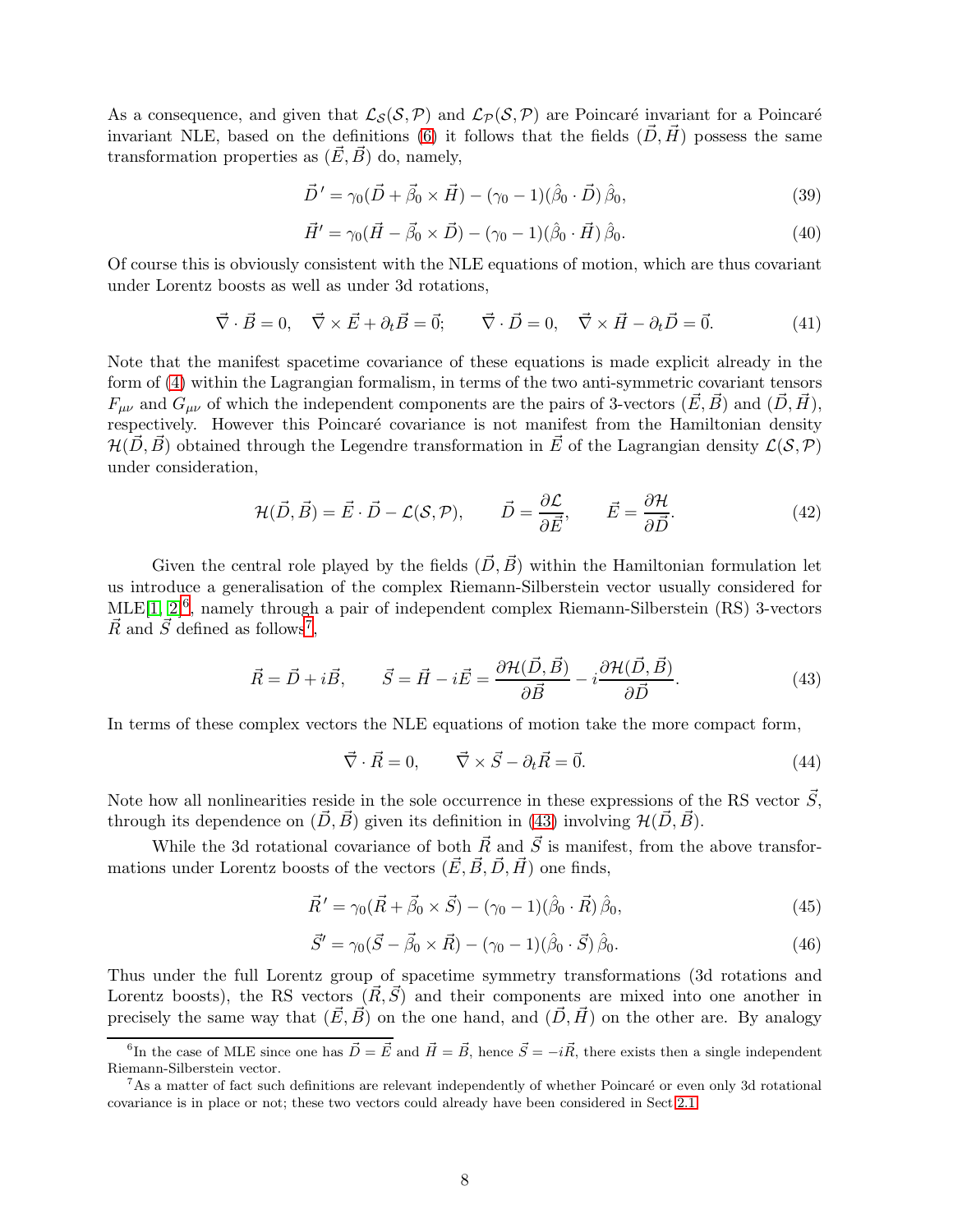with  $F_{\mu\nu}$  and its  $(\vec{E}, \vec{B})$  components, this observation suggests to introduce the following 2index antisymmetric spacetime covariant Riemann-Silberstein tensor  $R_{\mu\nu} = -R_{\nu\mu}$  and its dual  ${}^*R_{\mu\nu}=\frac{1}{2}$  $\frac{1}{2}\epsilon_{\mu\nu\rho\sigma}R^{\rho\sigma}$  such that,

$$
R_{0i} = R^i, \qquad R_{ij} = -\epsilon^{ijk} S^k, \qquad {}^*R_{0i} = S^i, \qquad {}^*R_{ij} = \epsilon^{ijk} R^k. \tag{47}
$$

In actual fact, in terms of the spacetime covariant tensors  $F_{\mu\nu}$  and  $G_{\mu\nu}$  introduced in [\(4\)](#page-2-2), one has,

$$
R_{\mu\nu} = G_{\mu\nu} + i^* F_{\mu\nu}, \qquad {}^* R_{\mu\nu} = -i (F_{\mu\nu} + i^* G_{\mu\nu}), \qquad (48)
$$

thus confirming at once the spacetime covariance properties of  $R_{\mu\nu}$ . And in particular in manifestly spacetime covariant form the full set of NLE equations of motion are now simply expressed as,

$$
\partial_{\mu}R^{\mu\nu} = 0,\tag{49}
$$

with the components  $\nu = 0$  and  $\nu = i$  corresponding to the two equations in [\(44\)](#page-8-3) in the same order, respectively. However note that  $\partial_\mu * R^{\mu\nu}$  is not restricted in any particular way in NLE, since one finds,

$$
\partial_{\mu} {}^{*}R^{\mu 0} = \vec{\nabla} \cdot \vec{S}, \qquad \partial_{\mu} {}^{*}R^{\mu i} = -\left(\vec{\nabla} \times \vec{R} + \partial_{t}\vec{S}\right)^{i}.
$$
 (50)

This last remark is to be contrasted with the situation for the specific case of MLE, corresponding to  $\mathcal{L}_0 = \mathcal{S} = (\vec{E}^2 - \vec{B}^2)/2$ ,  $\mathcal{H}_0 = (\vec{E}^2 + \vec{B}^2)/2$ ,  $\vec{D} = \vec{E}$ ,  $\vec{H} = \vec{B}$ , and thus  $G_{\mu\nu} = F_{\mu\nu}$ . Consequently one then has,

MLE: 
$$
R_{\mu\nu} = F_{\mu\nu} + i^* F_{\mu\nu}, \qquad {}^* R_{\mu\nu} = -i R_{\mu\nu},
$$
 (51)

which implies that the source-free Maxwell equations are expressed by both the following equations,

$$
MLE: \qquad \partial_{\mu}R^{\mu\nu} = 0, \qquad \partial_{\mu} {}^{*}R^{\mu\nu} = 0. \tag{52}
$$

In NLE however the two tensors  $R_{\mu\nu}$  and  ${}^*R_{\mu\nu}$  remain independent of one another, while it is only the former that is restricted by the NLE equations of motion through  $\partial_{\mu}R^{\mu\nu} = 0$ .

In order to exploit the potential offered by the use of the RS vector  $\vec{R}$  let us effect the following change of variables for the fields  $(\vec{D}, \vec{B})$ ,

$$
\vec{R} = \vec{D} + i\vec{B}, \quad \vec{R}^* = \vec{D} - i\vec{B} \quad \Longleftrightarrow \quad \vec{D} = \frac{1}{2} \left( \vec{R} + \vec{R}^* \right), \quad \vec{B} = -\frac{1}{2} i \left( \vec{R} - \vec{R}^* \right), \tag{53}
$$

leading to  $\mathcal{H}(\vec{D}, \vec{B}) = \mathcal{H}_{RS}(\vec{R}, \vec{R}^*)$  as well as

<span id="page-9-0"></span>
$$
\vec{S}(\vec{R}, \vec{R}^*) = -2i \frac{\partial \mathcal{H}_{RS}(\vec{R}, \vec{R}^*)}{\partial \vec{R}^*}, \qquad \vec{S}^*(\vec{R}, \vec{R}^*) = 2i \frac{\partial \mathcal{H}_{RS}(\vec{R}, \vec{R}^*)}{\partial \vec{R}}, \tag{54}
$$

where  $\vec{R}^*$  and  $\vec{S}^*$  stand for the complex conjugates of  $\vec{R}$  and  $\vec{S}$ . Since  $\vec{\nabla} \cdot \vec{R} = 0$ , the RS vector  $\vec{R}$  derives from a complex vector potential,  $\vec{\Phi}(x^{\mu})$ , given in terms of the electric and magnetic vector potentials  $(\vec{C}, \vec{A})$  introduced previously for the fields  $(\vec{D}, \vec{B})$  and itself defined up to a gauge transformation by the gradient of an arbitrary complex scalar field, namely,

$$
\vec{R} = \vec{D} + i\vec{B} = \vec{\nabla} \times (\vec{C} + i\vec{A}) = \vec{\nabla} \times \vec{\Phi}, \quad \vec{\Phi} = \vec{C} + i\vec{A}, \quad \vec{\Phi}' = \vec{\Phi} - \vec{\nabla}\varphi, \quad \varphi = \varphi_e + i\varphi_m. \tag{55}
$$

In fact when full Poincaré invariance is in place this manifest 3d covariance for the 3-vector potentials  $\vec{C}$  and  $\vec{A}$  extends to full Poincaré covariance in terms of the following 4-vectors  $C^{\mu}$  and  $A^{\mu}$  provided by all 3-scalar and 3-vector potentials involved in the Hamiltonian formulation,

$$
C^{\mu} = \begin{pmatrix} C^0 \\ \vec{C} \end{pmatrix}, \qquad A^{\mu} = \begin{pmatrix} A^0 \\ \vec{A} \end{pmatrix}, \tag{56}
$$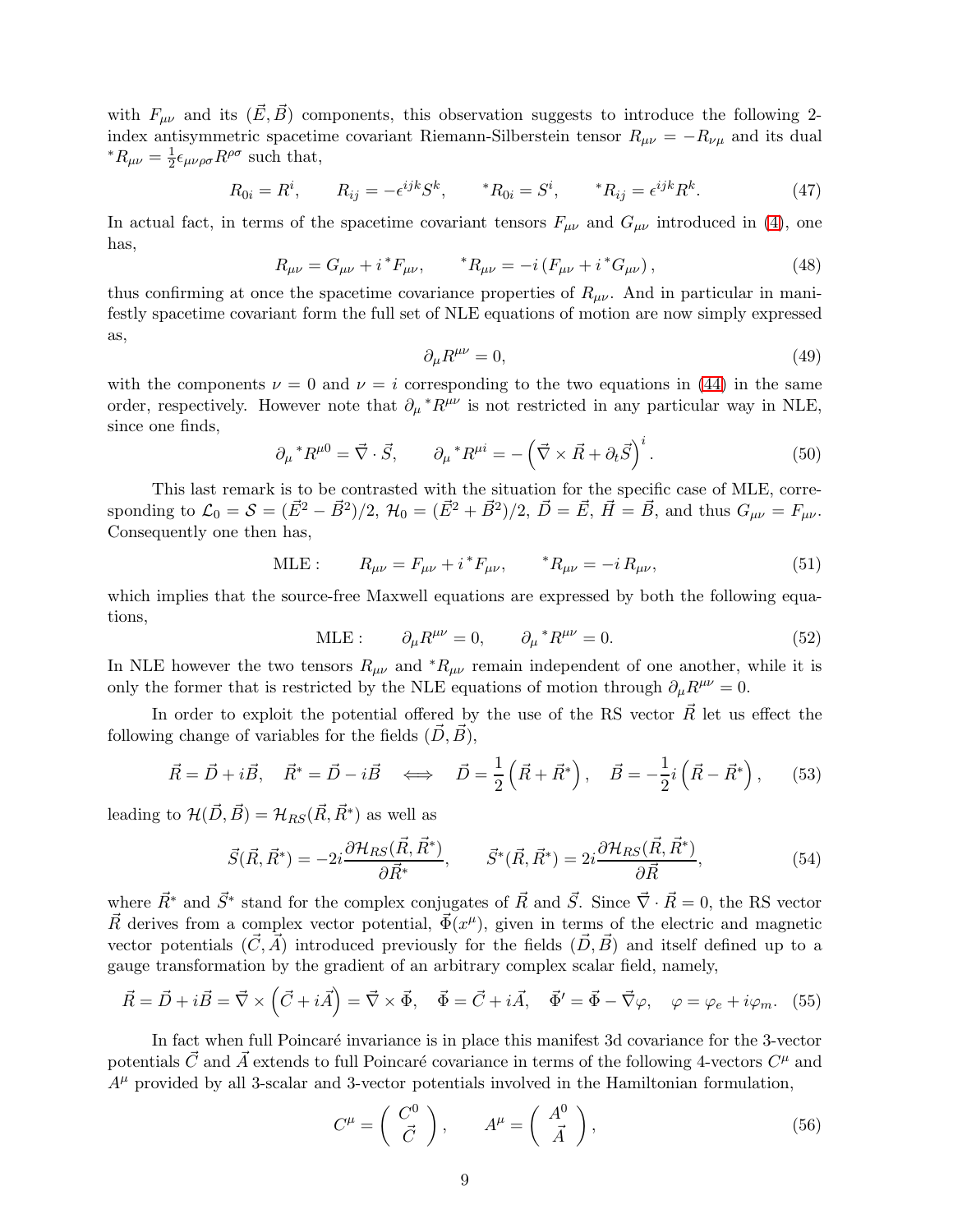with their associated field strengths,

$$
F_{\mu\nu} = \partial_{\mu}A_{\nu} - \partial_{\nu}A_{\mu}, \qquad C_{\mu\nu} = \partial_{\mu}C_{\nu} - \partial_{\nu}C_{\mu}, \qquad {}^{*}C^{\mu\nu} = \frac{1}{2}\epsilon^{\mu\nu\rho\sigma}C_{\rho\sigma}.
$$
 (57)

In particular,

$$
C_{0i} = -H^i, \qquad C_{ij} = -\epsilon^{ijk} D^k, \qquad ^*C_{0i} = D^i = G_{0i}, \qquad ^*C_{ij} = -\epsilon^{ijk} H^k = G_{ij}, \qquad (58)
$$

so that one identifies,

$$
C_{\mu\nu} = -{}^{*}G_{\mu\nu}, \qquad {}^{*}C_{\mu\nu} = G_{\mu\nu}, \qquad (59)
$$

establishing at once the spacetime covariance of the 4-vector  $C^{\mu}$  and its field strength  $C_{\mu\nu}$ . The potential offered by the complex RS vector  $\vec{R}$  may thus be extended to the following Poincaré covariant complex 4-vector potential and its field strength,

$$
\Phi^{\mu} = C^{\mu} + iA^{\mu}, \qquad \Phi_{\mu\nu} = \partial_{\mu}\Phi_{\nu} - \partial_{\nu}\Phi_{\mu} = C_{\mu\nu} + iF_{\mu\nu}, \qquad {}^{*}\Phi^{\mu\nu} = \frac{1}{2}\epsilon^{\mu\nu\rho\sigma}\Phi_{\rho\sigma}, \qquad (60)
$$

with its complex gauge transformations in the form

$$
\Phi'_{\mu} = \Phi_{\mu} + \partial_{\mu}\varphi, \qquad \Phi'_{\mu\nu} = \Phi_{\mu\nu}, \qquad \varphi = \varphi_e + i\varphi_m. \tag{61}
$$

In particular,

$$
\Phi_{0i} = -S^i
$$
,  $\Phi_{ij} = -\epsilon^{ijk} R^k$ ,  $\ast \Phi_{0i} = R^i$ ,  $\ast \Phi_{ij} = -\epsilon^{ijk} S^k$ . (62)

Therefore we simply obtain for the Riemann-Silberstein tensor,

$$
R_{\mu\nu} = {}^{*}C_{\mu\nu} + i{}^{*}F_{\mu\nu} = {}^{*}\Phi_{\mu\nu}, \tag{63}
$$

namely that  $R_{\mu\nu}$  is precisely the dual of the complex field strength  $\Phi_{\mu\nu}$ . Furthermore the following identity may be established for that complex field strength and its dual,

<span id="page-10-2"></span>
$$
\frac{1}{2} \Phi^{\mu\nu} \Phi^*_{\mu\nu} = \frac{1}{4} \epsilon^{\mu\nu\rho\sigma} \Phi_{\mu\nu} \Phi^*_{\rho\sigma} = \frac{1}{2} \Phi^{\mu\nu} \left( \Phi^*_{\mu\nu} \right) = \vec{S} \cdot \vec{R}^* + \vec{S}^* \cdot \vec{R}.
$$
 (64)

Thus finally the fully Poincaré covariant NLE equations of motion  $\partial_{\mu}R^{\mu\nu} = 0$  are equivalent to

$$
\partial_{\mu}^* \Phi^{\mu\nu} = 0. \tag{65}
$$

In component form, with  $\nu = 0$  and  $\nu = i$  (i = 1, 2, 3), respectively, of course one recovers the original NLE equations of motion,

$$
\vec{\nabla} \cdot \vec{R} = 0, \qquad \vec{\nabla} \times \vec{S} = \partial_t \vec{R}.
$$
\n(66)

Beware that even though the equation  $\partial_\mu^* \Phi^{\mu\nu} = 0$  is indeed solved with  $\Phi_{\mu\nu} = \partial_\mu \Phi_\nu - \partial_\nu \Phi_\mu$  (as being the Bianchi identity for the complex gauge field  $\Phi^{\mu}$ ), the complex 4-vector potential  $\Phi_{\mu}$ which must be such that  $\Phi_{0i} = -S^i$  still remains restricted by the constitutive relations which determine the RS vector  $\vec{S} = \vec{H} - i\vec{E}$  in terms of  $\vec{\Phi}$  and of its relation to the Hamiltonian density  $\mathcal{H}_{RS}(\vec{\nabla}\times\Phi,\vec{\nabla}\times\vec{\Phi}^*)$  — while  $\vec{\nabla}\times\vec{\Phi}=\vec{R}=\vec{D}+i\vec{B}$  —, namely<sup>[8](#page-10-0)</sup>,

<span id="page-10-1"></span>
$$
-2i\frac{\partial \mathcal{H}_{RS}(\vec{R}, \vec{R}^*)}{\partial \vec{R}^*}\Big|_{\vec{R} = \vec{\nabla}\times\vec{\Phi}} = \vec{S}(\vec{\nabla}\times\vec{\Phi}, \vec{\nabla}\times\vec{\Phi}^*) = \partial_t\vec{\Phi} + \vec{\nabla}\Phi^0,\tag{67}
$$

<span id="page-10-0"></span><sup>&</sup>lt;sup>8</sup>In MLE this equation reduces simply to  $\vec{S} = -i\vec{R} = -i\vec{\nabla} \times \vec{\Phi} = \partial_t \vec{\Phi} + \vec{\nabla} \Phi^0$ .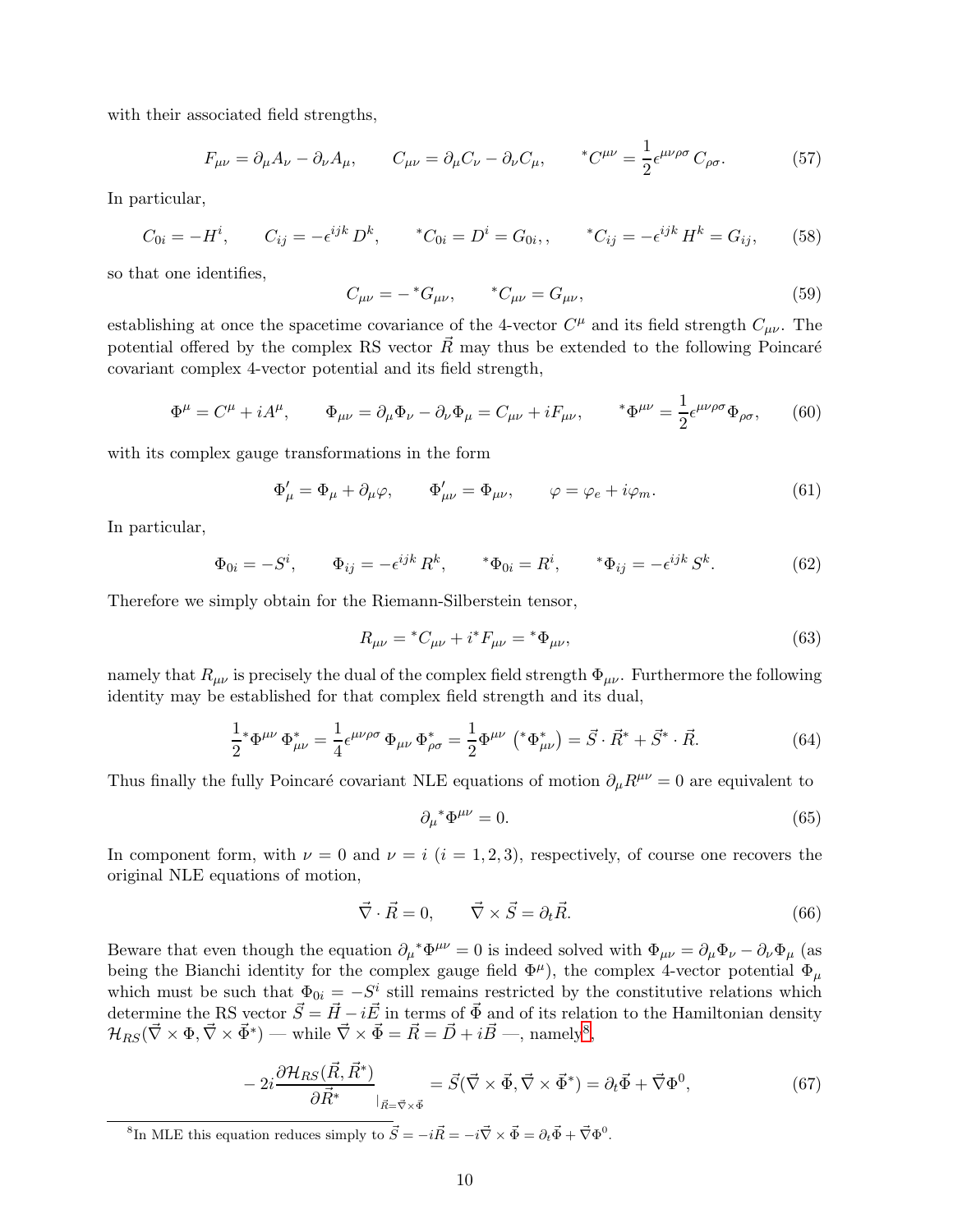which is a gauge invariant condition. The NLE equations are thus completely solved in terms of a complex 4-vector gauge field  $\Phi^{\mu}$  provided the latter specific 3-vector nonlinear equation for its components be obeyed. All NLE nonlinearities solely reside in the RS 3-vector  $\vec{S}$ . And as a consequence one has indeed  $\vec{\nabla} \times \vec{S} = \partial_t \vec{R}$ , and  $\vec{\nabla} \cdot \vec{R} = 0$ .

Note that any given solution  $\Phi^{\mu}$  to these equations is only defined up to an arbitrary gauge transformation,  $\Phi'_{\mu} = \Phi_{\mu} + \partial_{\mu}\varphi$ . Hence in particular any solution may always be gauge transformed to the temporal axial gauge with  $\Phi^{0'} = 0$ .

All of the above may be represented directly in terms of the first-order action [\(32\)](#page-7-0), upon the change of variables to the Riemann-Silberstein complex fields. One then finds,

$$
S_{RS}^{(1)}[\Phi^{\mu}, \Phi^{\mu*}] = \int_{(\infty)} d^4 x^{\mu} \left\{ \frac{1}{4} i \partial_t \vec{\Phi} \cdot (\vec{\nabla} \times \vec{\Phi}^*) - \frac{1}{4} i \partial_t \vec{\Phi}^* \cdot (\vec{\nabla} \times \vec{\Phi}) - \right. \\
\left. - \mathcal{H}_{RS}(\vec{\nabla} \times \vec{\Phi}, \vec{\nabla} \times \vec{\Phi}^*) + \frac{1}{2} i \left[ \vec{\nabla} \Phi^0 \cdot (\vec{\nabla} \times \vec{\Phi}^*) - \vec{\nabla} \Phi^{0*} \cdot (\vec{\nabla} \times \vec{\Phi}) \right] \right\}.
$$
 (68)

It readily follows that the gauge invariant Hamiltonian equations of motion for  $\vec{\Phi}$  are recovered in the form,

$$
\partial_t \vec{\Phi} = \vec{S} (\vec{\nabla} \times \vec{\Phi}, \vec{\nabla} \times \vec{\Phi}^*) - \vec{\nabla} \Phi^0 = -2i \frac{\partial \mathcal{H}_{RS} (\vec{R}, \vec{R}^*)}{\partial \vec{R}^*} - \vec{\nabla} \Phi^0.
$$
(69)

Given the first-order action  $S^{(1)}_{RS}[\Phi^{\mu}, \Phi^{\mu*}]$  above, it is now obvious that if the Hamiltonian density  $\mathcal{H}_{RS}(\vec{R}, \vec{R}^*)$  is explicitly invariant under any global phase transformation of  $\Phi^{\mu}$  into  $e^{i\alpha}\Phi^{\mu}$  and thus of  $\vec{R}$  into  $e^{i\alpha}\vec{R}$ , this Hamiltonian action is left invariant. This implies that the NLE theory possesses this extra continuous  $U(1)$  or  $SO(2)$  global symmetry which is the duality symmetry of ordinary electrodynamics but now extended to NLE. In view of the above definitions of the RS vector  $\vec{S}$  in [\(54\)](#page-9-0) and of the RS tensor  $R_{\mu\nu}$ , clearly all these complex quantities transform with the same global phase factor,

$$
\Phi^{\mu\prime} = e^{i\alpha} \Phi^{\mu}, \qquad \Phi^{\prime}_{\mu\nu} = e^{i\alpha} \Phi_{\mu\nu}, \qquad \vec{R}^{\prime} = e^{i\alpha} \vec{R}, \qquad \vec{S}^{\prime} = e^{i\alpha} \vec{S}, \qquad R^{\prime}_{\mu\nu} = e^{i\alpha} R_{\mu\nu}, \qquad (70)
$$

which also translates into the fact that the two scalars or vectors of each of the pairs  $(C^0, A^0)$ ,  $(\vec{C}, \vec{A}), (\vec{D}, \vec{B})$  and  $(\vec{H}, -\vec{E})$  are rotated into one another by the same rotation angle  $\alpha$ . Given the NLE equations of motion in the form of  $(44)$  or  $(67)$  (which do not require Poincaré invariance as such), it is obvious that these are manifestly covariant as well under these duality transformations. However the Lagrangian action of the NLE theory does not display in a manifest way that duality symmetry when it applies.

More specifically when  $\mathcal{H}_{RS}(\vec{R}, \vec{R}^*)$  is duality invariant we have

$$
\mathcal{H}_{RS}(e^{i\alpha}\vec{R}, e^{-i\alpha}\vec{R}^*) = \mathcal{H}_{RS}(\vec{R}, \vec{R}^*). \tag{71}
$$

By differentiation with respect to  $\alpha$  at  $\alpha = 0$  this duality invariance translates into the identity[\[9,](#page-31-8) [12\]](#page-31-11),

$$
\vec{R} \cdot \frac{\partial \mathcal{H}_{RS}(\vec{R}, \vec{R}^*)}{\partial \vec{R}} - \vec{R}^* \cdot \frac{\partial \mathcal{H}_{RS}(\vec{R}, \vec{R}^*)}{\partial \vec{R}^*} = 0,\tag{72}
$$

namely,

$$
\vec{R} \cdot \vec{S}^* + \vec{R}^* \cdot \vec{S} = 0, \qquad \vec{H} \cdot \vec{D} - \vec{E} \cdot \vec{B} = 0,
$$
\n
$$
(73)
$$

or equivalently (see [\(64\)](#page-10-2)),

$$
\frac{1}{2} \ast \Phi^{\mu\nu} \Phi_{\mu\nu}^* = \frac{1}{4} \epsilon^{\mu\nu\rho\sigma} \Phi_{\mu\nu} \Phi_{\rho\sigma}^* = \frac{1}{2} \Phi^{\mu\nu} \left( \ast \Phi_{\mu\nu}^* \right) = 0. \tag{74}
$$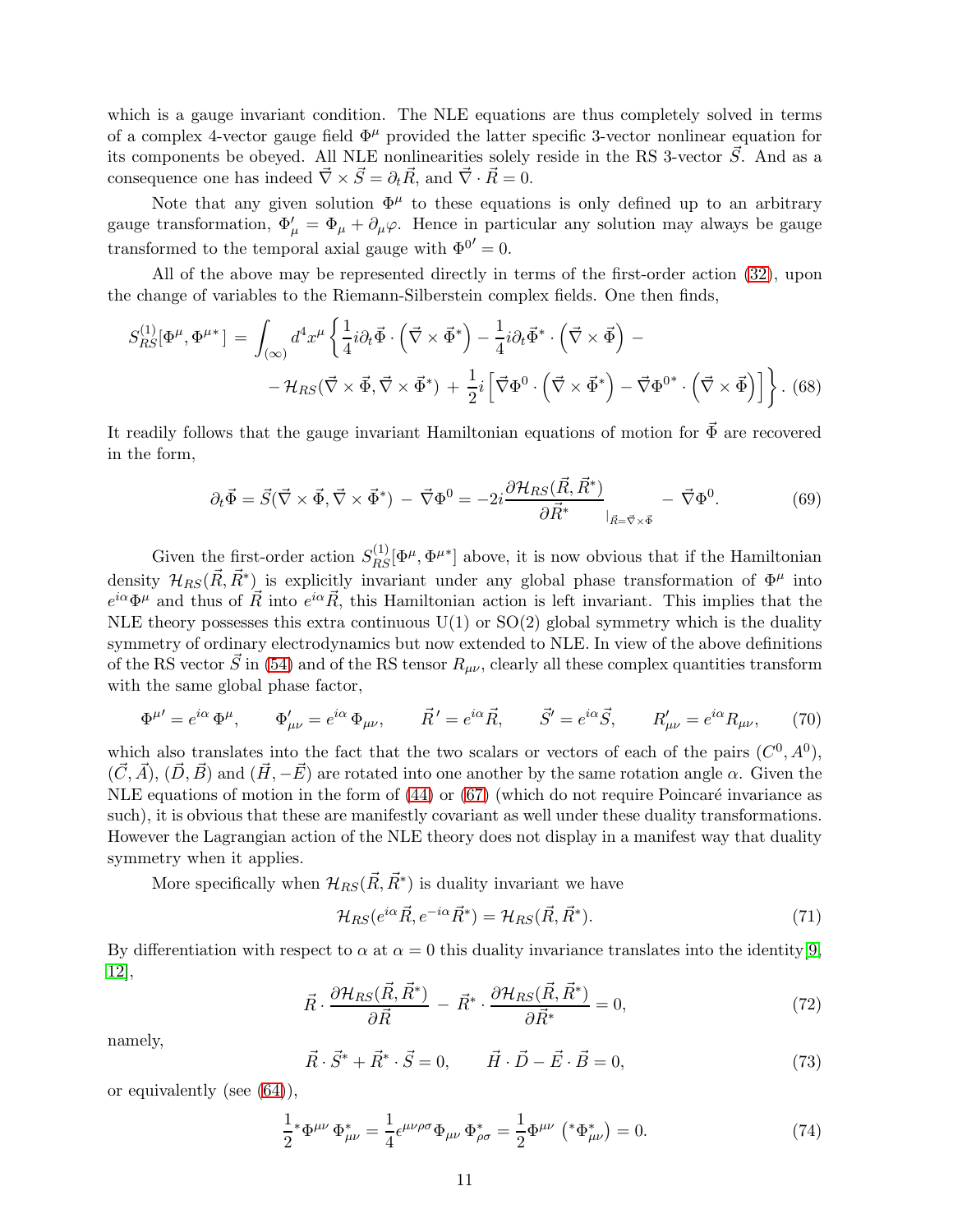Thus duality invariance is an invitation to consider the following two covariant 4-vector current densities, complex conjugates of one another,

$$
J^{\mu} = \frac{1}{2} \ast \Phi^{\mu \nu} \Phi_{\nu}^* = \frac{1}{4} \epsilon^{\mu \nu \rho \sigma} \Phi_{\nu}^* \Phi_{\rho \sigma}, \qquad J^{\mu *} = \frac{1}{2} \left( \ast \Phi^{\mu \nu *} \right) \Phi_{\nu} = \frac{1}{4} \epsilon^{\mu \nu \rho \sigma} \Phi_{\nu} \Phi_{\rho \sigma}^*, \tag{75}
$$

which are conserved currents when duality invariance is in place, since,

$$
\partial_{\mu}J^{\mu} = \frac{1}{4} \ast \Phi^{\mu\nu} \Phi_{\mu\nu}^* = \partial_{\mu}J^{\mu*}.
$$
\n(76)

In particular one finds for their time components,

$$
J^0 = \frac{1}{2}\vec{\Phi}^* \cdot (\vec{\nabla} \times \vec{\Phi}) = \frac{1}{2} (\vec{C} \cdot \vec{D} + \vec{A} \cdot \vec{B}) + \frac{1}{2}i (\vec{C} \cdot \vec{B} - \vec{A} \cdot \vec{D}),
$$
  
\n
$$
J^{0*} = \frac{1}{2}\vec{\Phi} \cdot (\vec{\nabla} \times \vec{\Phi}^*) = \frac{1}{2} (\vec{C} \cdot \vec{D} + \vec{A} \cdot \vec{B}) - \frac{1}{2}i (\vec{C} \cdot \vec{B} - \vec{A} \cdot \vec{D}).
$$
\n(77)

Let us then introduce the following electric, magnetic and mixed helicities (or vorticities) of the electromagnetic field configuration, which measure the linking and knotting topological structure of the closed  $\vec{D}$  and  $\vec{B}$  field lines[\[1,](#page-31-0) [2\]](#page-31-1)<sup>[9](#page-12-0)</sup>,

<span id="page-12-1"></span>
$$
h_e = \frac{1}{2} \int_{(\infty)} d^3 \vec{x} \vec{C} \cdot \vec{D} = \frac{1}{2} \int_{(\infty)} d^3 \vec{x} \vec{C} \cdot (\vec{\nabla} \times \vec{C}), \qquad (78)
$$

<span id="page-12-2"></span>
$$
h_m = \frac{1}{2} \int_{(\infty)} d^3 \vec{x} \, \vec{A} \cdot \vec{B} = \frac{1}{2} \int_{\infty)} d^3 \vec{x} \, \vec{A} \cdot \left( \vec{\nabla} \times \vec{A} \right),\tag{79}
$$

<span id="page-12-3"></span>
$$
h_{em} = \frac{1}{2} \int_{(\infty)} d^3 \vec{x} \cdot \vec{C} \cdot \vec{B} = \frac{1}{2} \int_{(\infty)} d^3 \vec{x} \cdot \vec{C} \cdot (\vec{\nabla} \times \vec{A}) =
$$
  

$$
= \frac{1}{2} \int_{(\infty)} d^3 \vec{x} \cdot (\vec{\nabla} \times \vec{C}) = \frac{1}{2} \int_{(\infty)} d^3 \vec{x} \cdot \vec{A} \cdot \vec{D} = h_{me}.
$$
 (80)

Note that being given by the space integrations of the time components of the two conserved currents  $J^{\mu} \pm J^{\mu*}$ , the combinations  $h_e + h_m$  and  $h_{em} - h_{me} = 0$  are in fact Lorentz scalars as well, when duality invariance is in place. Furthermore the time evolution of these helicities is governed by the relations,

<span id="page-12-4"></span>
$$
\frac{d}{dt}h_e = \int_{(\infty)} d^3 \vec{x} \vec{H} \cdot \vec{D}, \qquad \frac{d}{dt}h_m = -\int_{(\infty)} d^3 \vec{x} \vec{E} \cdot \vec{B},
$$
\n
$$
\frac{d}{dt}h_{em} = \frac{d}{dt}h_{me} = \frac{1}{2} \int_{(\infty)} d^3 \vec{x} \left( \vec{H} \cdot \vec{B} - \vec{E} \cdot \vec{D} \right).
$$
\n(81)

Consequently the scalar charges associated to the two currents  $J^{\mu}$  and  $J^{\mu*}$  prove to be conserved, identical and real, and are simply given by,

$$
Q = \int_{(\infty)} d^3 \vec{x} J^0 = h_e + h_m = \int_{(\infty)} d^3 \vec{x} J^{0^*} = Q^*,
$$
\n(82)

while we have indeed explicitly  $dQ/dt = dh_e/dt + dh_m/dt = 0$  since, on account of duality invariance,  $\vec{H} \cdot \vec{D} - \vec{E} \cdot \vec{B} = 0$ . Thus in general the helicities  $h_e$ ,  $h_m$  and  $h_{em} = h_{me}$  are not

<span id="page-12-0"></span><sup>&</sup>lt;sup>9</sup>The two mixed helicities  $h_{em}$  and  $h_{me}$  are identical on account of the identity  $\vec{V} \cdot (\vec{\nabla} \times \vec{W}) = -\vec{\nabla} \cdot (\vec{V} \times \vec{W}) +$  $(\vec{\nabla} \times \vec{V}) \cdot \vec{W}$ , and by discarding spacelike surface terms at infinity.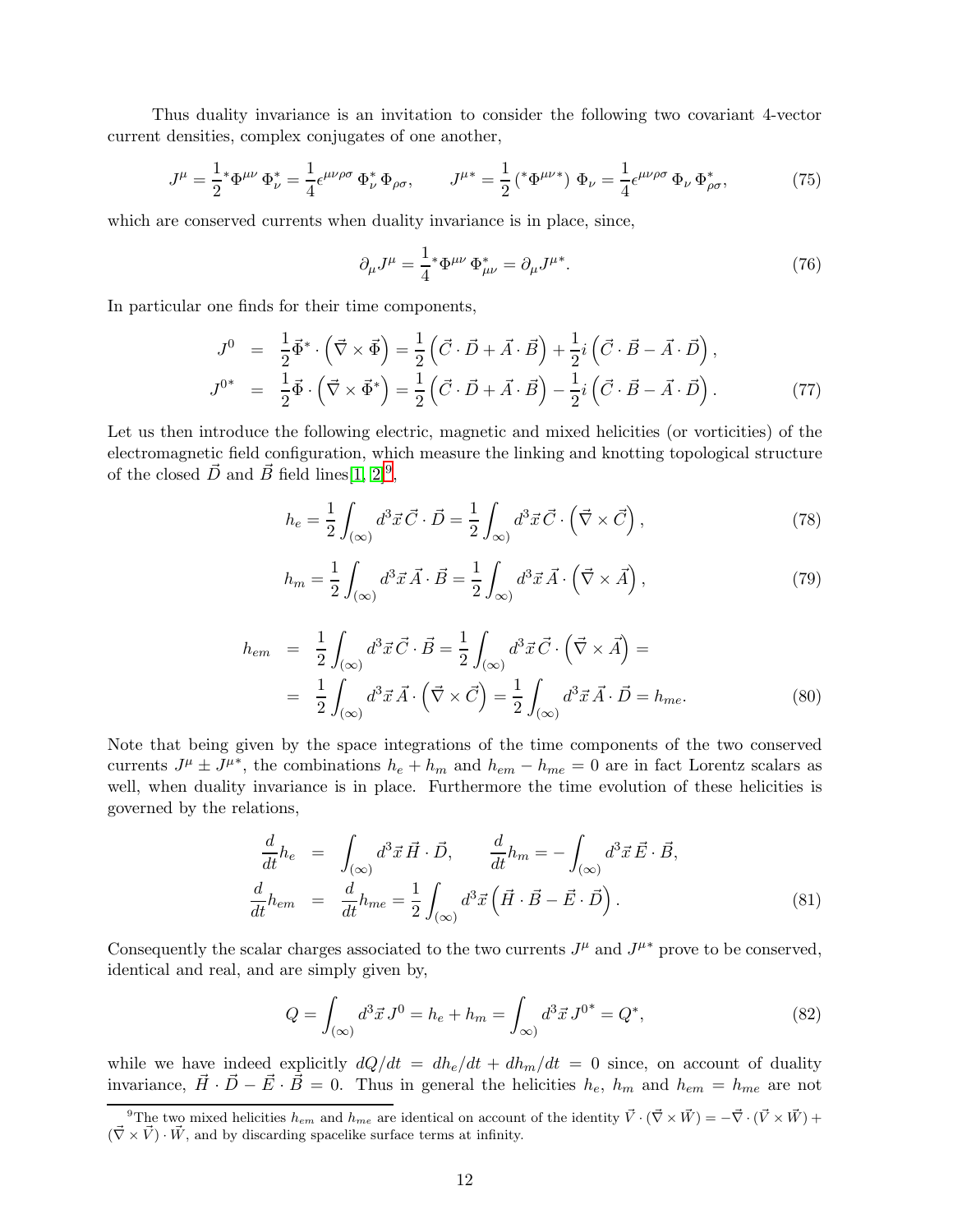separately conserved quantities even when duality invariance of the NLE theory is in place which implies the conservation only of  $Q$ . On the other hand, let us note that even though the definitions of the charge Q and the helicities  $h_e$ ,  $h_m$  and  $h_{em} = h_{me}$  explicitly involve the gauge dependent vector potentials  $\vec{\Phi}$ ,  $\vec{C}$  and  $\vec{A}$ , each of these charges is a gauge invariant quantity nonetheless since  $\vec{\nabla} \cdot \vec{D} = 0 = \vec{\nabla} \cdot \vec{B}$  (and by discarding a spacelike surface term at infinity).

As a matter of fact the charge  $Q$  is precisely also the conserved Noether charge associated to the U(1) duality symmetry of the NLE theory and of its Hamiltonian action  $S^{(1)}_{RS}[\Phi^{\mu}, \Phi^{\mu*}]$ , and the generator of that symmetry<sup>[\[13,](#page-31-12) [14\]](#page-31-13)</sup>. On account of Noether's first theorem<sup>[\[15\]](#page-31-14)</sup> it may readily be established that the corresponding conserved spacetime covariant Noether current density is simply given by

$$
J_{\text{dual}}^{\mu} = \frac{1}{2} \left( J^{\mu} + J^{\mu *} \right), \qquad \partial_{\mu} J_{\text{dual}}^{\mu} = 0,
$$
\n(83)

with in particular thus the following Noether charge,

$$
Q_{\text{dual}} = \frac{1}{4} \int_{(\infty)} d^3 \vec{x} \left[ \vec{\Phi} \cdot (\vec{\nabla} \times \vec{\Phi}^*) + \vec{\Phi}^* \cdot (\vec{\nabla} \times \vec{\Phi}) \right] =
$$
  

$$
= \frac{1}{4} \int_{(\infty)} d^3 \vec{x} \left[ \vec{\Phi} \cdot \vec{R}^* + \vec{\Phi}^* \cdot \vec{R} \right] = \frac{1}{2} (Q + Q^*) = Q = h_e + h_m.
$$
 (84)

Finally when Poincaré invariance is in place, the associated spacetime symmetry transformations are generated as well by a collection of conserved Noether charges, which for spacetime translations correspond to the total energy, E, and momentum,  $\vec{P}$ , of any field configuration obeying the NLE equations of motion, with,

$$
E = \int_{(\infty)} d^3 \vec{x} \mathcal{H}_{RS}(\vec{R}, \vec{R}^*) = \int_{(\infty)} d^3 \vec{x} \mathcal{H}(\vec{D}, \vec{B}), \quad \vec{P} = \int_{(\infty)} d^3 \vec{x} \vec{D} \times \vec{B} = \frac{1}{2} i \int_{(\infty)} d^3 \vec{x} \vec{R} \times \vec{R}^*,
$$
\n(85)

thereby also determining its relativistic invariant mass,

$$
M = \sqrt{E^2 - \vec{P}^2}.\tag{86}
$$

#### 2.3 Constructing solutions and generalised Bateman potentials

Given an arbitrary NLE theory within the first-order formalism and with an Hamiltonian density  $\mathcal{H}_{NLE}(\vec{D}, \vec{B}) = \mathcal{H}_{RS}(\vec{R}, \vec{R}^*)$  let us consider its equations of motion,

$$
\vec{\nabla} \cdot \vec{D} = 0, \qquad \vec{\nabla} \times \vec{H} - \partial_t \vec{D} = \vec{0}, \qquad \vec{\nabla} \cdot \vec{B} = 0, \qquad \vec{\nabla} \times \vec{E} + \partial_t \vec{B} = \vec{0}, \tag{87}
$$

where

$$
\vec{E}(\vec{D}, \vec{B}) = \frac{\partial \mathcal{H}_{NLS}(\vec{D}, \vec{B})}{\partial \vec{D}}, \qquad \vec{H}(\vec{D}, \vec{B}) = \frac{\partial \mathcal{H}_{NLE}(\vec{D}, \vec{B})}{\partial \vec{B}}, \tag{88}
$$

or equivalently in complex RS form,

$$
\vec{\nabla} \cdot \vec{R} = 0, \qquad \vec{\nabla} \times \vec{S} = \partial_t \vec{R}, \tag{89}
$$

where

$$
\vec{S}(\vec{R}, \vec{R}^*) = -2i \frac{\partial \mathcal{H}_{RS}(\vec{R}, \vec{R}^*)}{\partial \vec{R}^*},\tag{90}
$$

or still equivalently, in terms of the complex 4-vector gauge potential  $\Phi^{\mu}$ ,

$$
\vec{R} = \vec{\nabla} \times \vec{\Phi}, \qquad -2i \frac{\partial \mathcal{H}_{RS}(\vec{R}, \vec{R}^*)}{\partial \vec{R}^*} = \vec{S}(\vec{\nabla} \times \vec{\Phi}, \vec{\nabla} \times \vec{\Phi}^*) = \partial_t \vec{\Phi} + \vec{\nabla} \Phi^0. \tag{91}
$$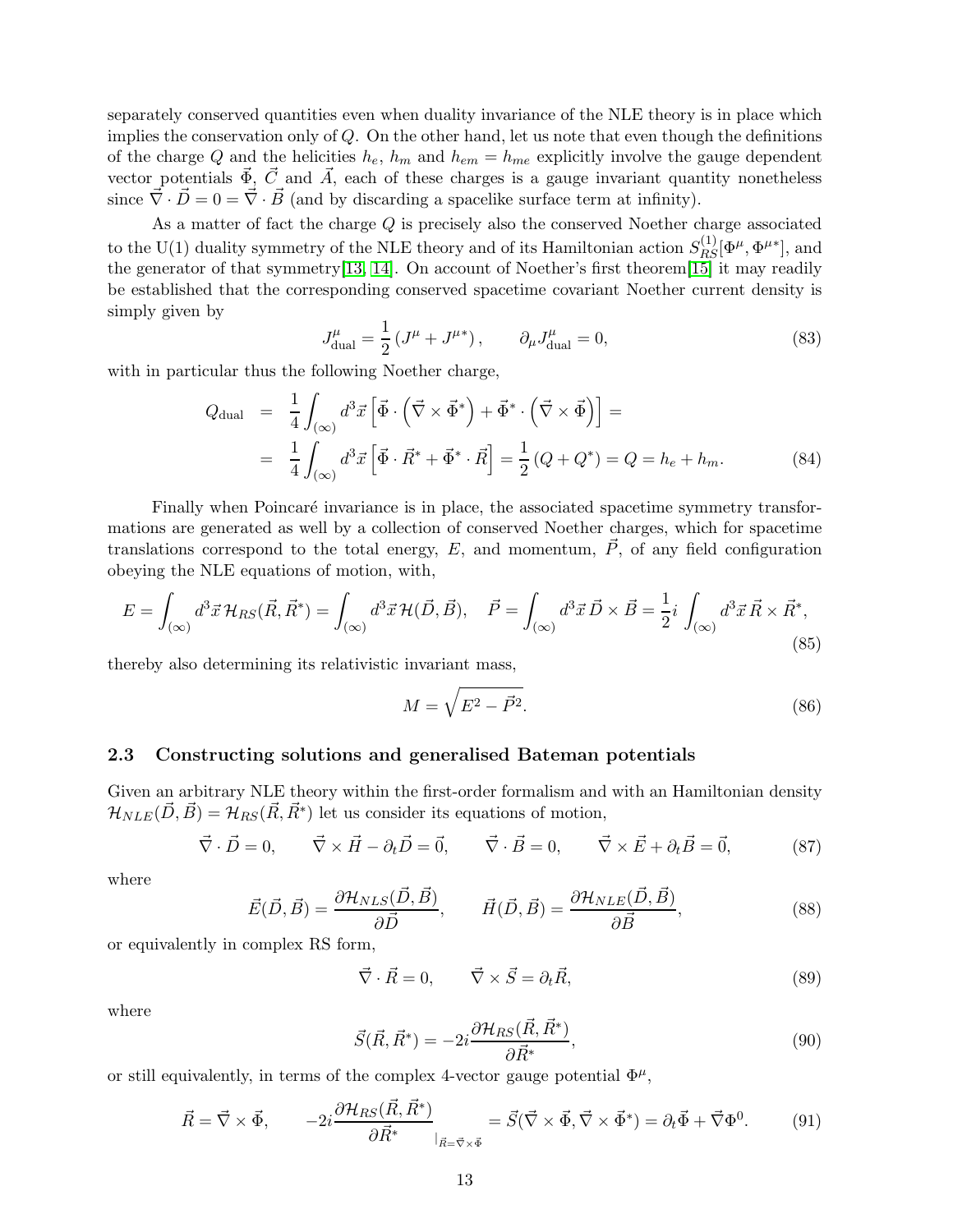An obvious and trivial class of solutions is given by arbitrary static and homogeneous (spacetime independent) fields  $\vec{D}_0$  and  $\vec{B}_0$ , or  $\vec{R}_0 = \vec{D}_0 + i\vec{B}_0$ , and the corresponding values for  $\vec{E}_0(\vec{D}_0, \vec{B}_0)$ ,  $\vec{H}_0(\vec{D}_0, \vec{B}_0)$  and  $\vec{S}_0(\vec{R}_0, \vec{R}_0^*) = \vec{H}_0 - i\vec{E}_0$ . Up to arbitrary gauge transformations a choice of 4-vector potential associated to such a configuration is given by,

$$
\Phi^{0}(t,\vec{x}) = 0, \qquad \vec{\Phi}(t,\vec{x}) = \frac{1}{2}\vec{R}_{0} \times \vec{x} + \vec{S}_{0}(\vec{R}_{0},\vec{R}_{0}^{*})t. \tag{92}
$$

This trivial remark is nonetheless relevant towards the construction of deformed HR knots in ModMax theories hereafter<sup>[10](#page-14-0)</sup>.

More generally when spacetime symmetries are in place new solutions may be obtained by applying such spacetime transformations to already known solutions. In the case of Poincaré invariance one may argue that in fact it is a same and physically unique field configuration that is being transformed into itself but being observed from transformed inertial reference frames. However in the case of spacetime conformal symmetries which may extend Poincaré invariance, such conformal transformations produce genuine physically distinct new solutions from known ones. This feature is also put to use in the construction of deformed HR knots in ModMax theories.

In actual fact when working in terms of the complex RS representation of fields, spacetime translations may also be used to generate physically distinct new solutions, by promoting the spacetime translation constant parameters to complex values[\[1,](#page-31-0) [2\]](#page-31-1). If a specific field configuration  $(\vec{R}(x^{\mu}), \vec{S}(x^{\mu}))$  or  $\Phi^{\mu}(x^{\mu})$  is a solution to the NLE equations, obviously so remains the spacetime translated configuration  $(\vec{R}(x^{\mu} + a^{\mu}), \vec{S}(x^{\mu} + a^{\mu}))$  or  $\Phi^{\mu}(x^{\mu} + a^{\mu})$  where  $a^{\mu}$  is an arbitrary constant spacetime 4-vector. Clearly even when the parameters  $a^{\mu}$  are now promoted to take any constant complex values, this new configuration still defines a solution to the NLE equations. However this new solution now describes a physically distinct one for the real and imaginary components of the complex RS vectors  $(\vec{R}(x^{\mu} + a^{\mu}), \vec{S}(x^{\mu} + a^{\mu}))$  and the complex gauge field  $\Phi^{\mu}(x^{\mu}+a^{\mu})$ , corresponding to new and physically distinct configurations for the fields  $(\vec{D}(x^{\mu}), \vec{B}(x^{\mu}), \vec{E}(x^{\mu}), \vec{H}(x^{\mu}))$ , and this independently of the nonlinearities inherent to the Hamiltonian density  $\mathcal{H}_{RS}(\vec{R}, \vec{R})$ . Such a complex constant spacetime translation is also involved in the construction of deformed HR knots in ModMax theories.

In the specific case of MLE with  $\vec{S} = -i\vec{R} = -i(\vec{E} + i\vec{B})$ , Bateman designed a general method for the construction of solutions to source-free Maxwell electrodynamics in vacuum[\[1,](#page-31-0) [2\]](#page-31-1), in terms of two complex Bateman scalar potentials  $\alpha_0(x^{\mu})$  and  $\beta_0(x^{\mu})$  obeying the self-dual property[11](#page-14-1)

$$
\vec{\nabla}\alpha_0 \times \vec{\nabla}\beta_0 = i \left( \partial_t \alpha_0 \vec{\nabla}\beta_0 - \partial_t \beta_0 \vec{\nabla}\alpha_0 \right). \tag{93}
$$

Indeed the MLE equations are then solved with  $\vec{R} = \vec{\nabla}\alpha_0 \times \vec{\nabla}\beta_0$  and  $\vec{S} = \partial_t\alpha_0 \vec{\nabla}\beta_0 - \partial_t\beta_0 \vec{\nabla}\alpha_0$ , since in that case  $\mathcal{H}_{RS}(\vec{R}, \vec{R}^*) = \vec{R} \cdot \vec{R}^*/2$  so that  $\vec{S} = -i\vec{R}$ . These Bateman solutions are necessarily such that  $\vec{R}^2 = -i\vec{R}\cdot\vec{S} = 0$ , hence describing null  $(\vec{E}, \vec{B})$  fields with  $\vec{E}^2 - \vec{B}^2 = 0 =$  $\vec{E}\cdot\vec{B}$ .

In order to extend the Bateman approach, and this within the context of NLE as well, let us begin by considering two complex scalar fields<sup>[12](#page-14-2)</sup>  $\alpha(x^{\mu})$  and  $\beta(x^{\mu})$ , namely would-be Bateman

<span id="page-14-0"></span> $10$ Even though such static and homogeneous fields are bona fide mathematical solutions to the differential equations, they do not qualify as physical ones since their energy and momentum, for instance, are not finite.

<span id="page-14-1"></span><sup>&</sup>lt;sup>11</sup>In spacetime covariant form the self-duality property is expressed as  $(\partial_\mu \alpha_0 \partial_\nu \beta_0 - \partial_\nu \alpha_0 \partial_\mu \beta_0) = i\epsilon_{\mu\nu\rho\sigma} \partial^\rho \alpha_0 \partial^\sigma \beta_0$ , while the MLE solution is then given by  $R_{\mu\nu} = -\epsilon_{\mu\nu\rho\sigma}\partial^{\rho}\alpha_0\partial^{\sigma}\beta_0 = i(\partial_{\mu}\alpha_0\partial_{\nu}\beta_0 - \partial_{\nu}\alpha_0\partial_{\mu}\beta_0).$ 

<span id="page-14-2"></span> $12$ These are indeed scalar fields under the full Poincaré group if Poincaré invariance is in place for the NLE theory.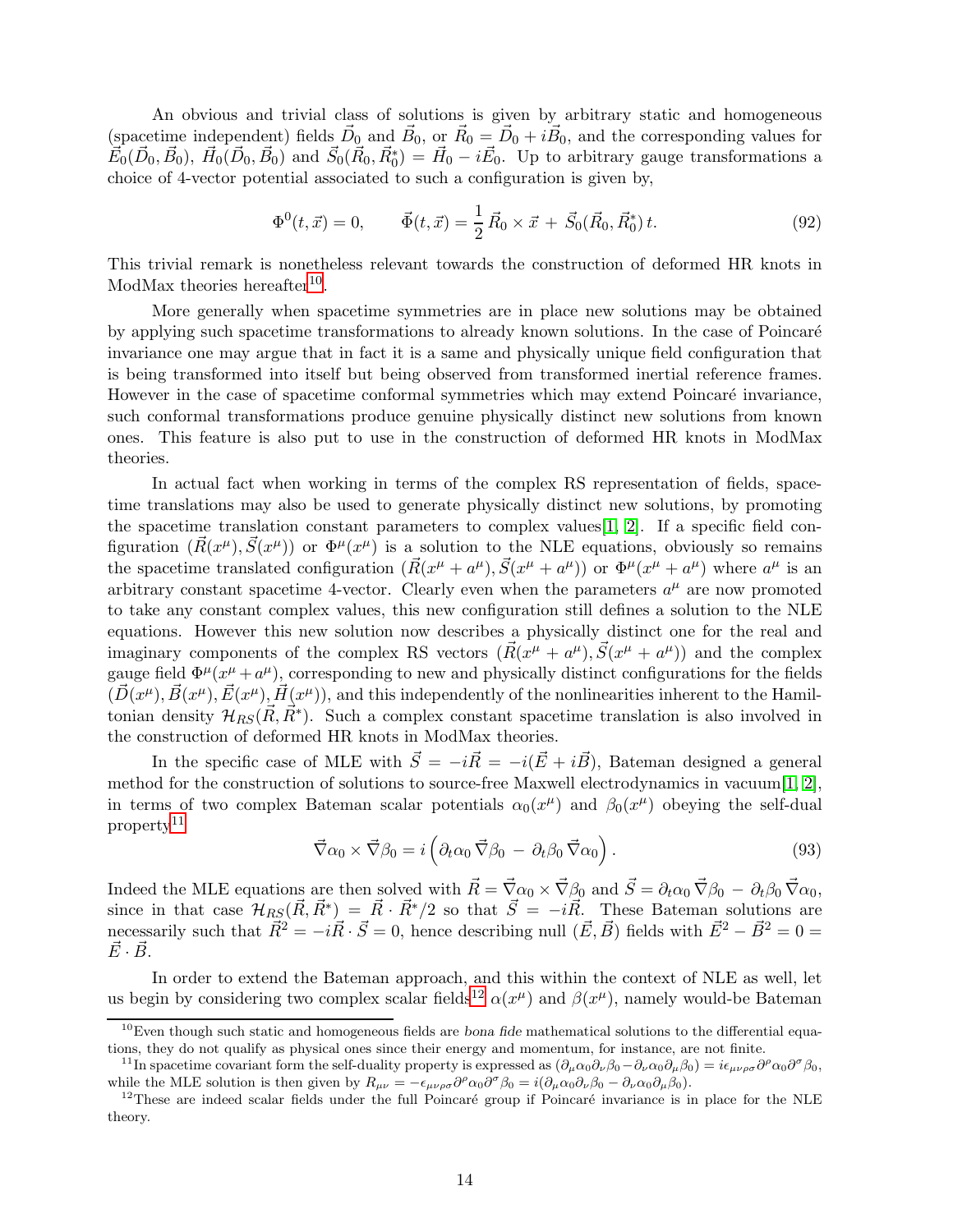potentials, which solve the first NLE equation of motion  $\vec{\nabla} \cdot \vec{R} = 0$  in the form,

$$
\vec{R} = \vec{\nabla}\alpha \times \vec{\nabla}\beta - \vec{\nabla}\times\vec{\sigma},\tag{94}
$$

where for the sake of the present argument we have accounted for the possibility of an extra contribution to this RS vector in the form of the curl of yet another complex 3-vector field  $\vec{\sigma}$ . Note that we then have,

$$
\partial_t \vec{R} = \vec{\nabla} \times \left( \partial_t \alpha \vec{\nabla} \beta - \partial_t \beta \vec{\nabla} \alpha - \partial_t \vec{\sigma} \right), \qquad \vec{R} = \vec{\nabla} \times \left( \lambda \alpha \vec{\nabla} \beta - (1 - \lambda) \beta \vec{\nabla} \alpha - \vec{\sigma} \right), \qquad (95)
$$

where  $\lambda$  is an arbitrary complex constant — in fact a gauge transformation parameter — for which canonical values are  $\lambda = 0.1/2, 1$ . Therefore the NLE equation of motion involving the second RS vector reads,

$$
\vec{\nabla} \times (\vec{S} - (\partial_t \alpha \vec{\nabla} \beta - \partial_t \beta \vec{\nabla} \alpha) + \partial_t \vec{\sigma}) = \vec{0}.
$$
 (96)

Consequently the potentials  $(\alpha, \beta)$  solve the NLS equations of motion provided they are such that,

<span id="page-15-0"></span>
$$
-2i\frac{\partial \mathcal{H}_{RS}(\vec{R},\vec{R}^*)}{\partial \vec{R}^*}\Big|_{\vec{R}=\vec{\nabla}\alpha\times\vec{\nabla}\beta-\vec{\nabla}\times\vec{\sigma}} - \left(\partial_t\alpha\vec{\nabla}\beta - \partial_t\beta\vec{\nabla}\alpha\right) + \partial_t\vec{\sigma} = \vec{\nabla}\sigma^0,
$$
\n(97)

namely such that the l.h.s. of this expression reduces to the gradient of yet some other 3-scalar field  $\sigma^0(x^{\mu})$  which is implicitly defined through this identity.

Hence as a matter of fact, the two fields  $\sigma^0$  and  $\vec{\sigma}$  combine into a covariant 4-vector  $\sigma^{\mu} = (\sigma^0, \vec{\sigma})$ , while if they obey the above remaining equation of motion [\(97\)](#page-15-0) such a solution corresponds, up to an arbitrary gauge transformation, to a 4-vector gauge potential given in the spacetime covariant form,

$$
\Phi_{\mu} = -\lambda \alpha \, \partial_{\mu} \beta + (1 - \lambda) \beta \, \partial_{\mu} \alpha + \sigma_{\mu}, \tag{98}
$$

namely,

$$
\Phi^0 = -\lambda \alpha \partial_t \beta + (1 - \lambda) \beta \partial_t \alpha + \sigma^0, \qquad \vec{\Phi} = \lambda \alpha \vec{\nabla} \beta - (1 - \lambda) \beta \vec{\nabla} \alpha - \vec{\sigma}. \tag{99}
$$

Correspondingly, the associated electric and magnetic vector potentials  $\vec{C}$  and  $\vec{A}$  are readily expressed in terms of the Bateman potentials as follows,

$$
\vec{\Phi} = \vec{C} + i\vec{A} = \alpha \vec{\nabla}\beta - \vec{\nabla}\left((1-\lambda)\alpha\beta\right) - \vec{\sigma} = \lambda \alpha \vec{\nabla}\beta - (1-\lambda)\beta \vec{\nabla}\alpha - \vec{\sigma}.\tag{100}
$$

Note that the 4-vector potential  $\sigma^{\mu}$  is only defined up to a gauge transformation,  $\sigma'_{\mu} = \sigma_{\mu} + \partial_{\mu}\varphi$ .

The extended set of Bateman potentials  $(\alpha, \beta, \sigma^{\mu})$  thus determines a solution to the NLE equations provided these potentials be such that

<span id="page-15-1"></span>
$$
\vec{S} = -2i \frac{\partial \mathcal{H}_{RS}(\vec{R}, \vec{R}^*)}{\partial \vec{R}^*} \Big|_{\vec{R} = \vec{\nabla}\alpha \times \vec{\nabla}\beta - \vec{\nabla}\times\vec{\sigma}} = \partial_t \vec{\Phi} + \vec{\nabla}\Phi^0 = \left(\partial_t \alpha \vec{\nabla}\beta - \partial_t \beta \vec{\nabla}\alpha\right) - \partial_t \vec{\sigma} + \vec{\nabla}\sigma^0. \tag{101}
$$

When  $\sigma^{\mu} \neq 0$  we shall refer to the set  $(\alpha, \beta, \sigma^{\mu})$  and such a solution as a *generalised* Bateman solution with its *generalised* Bateman potentials, while if  $\sigma^{\mu} = 0$  simply as a Bateman solution with its usual Bateman potentials  $(\alpha, \beta)$ .

Let us point out that one has

$$
\vec{R} \cdot \vec{S} = (\vec{D} + i\vec{B}) \cdot (\vec{H} - i\vec{E}) = (\vec{H} \cdot \vec{D} + \vec{E} \cdot \vec{B}) + i(\vec{H} \cdot \vec{B} - \vec{E} \cdot \vec{D}), \quad (102)
$$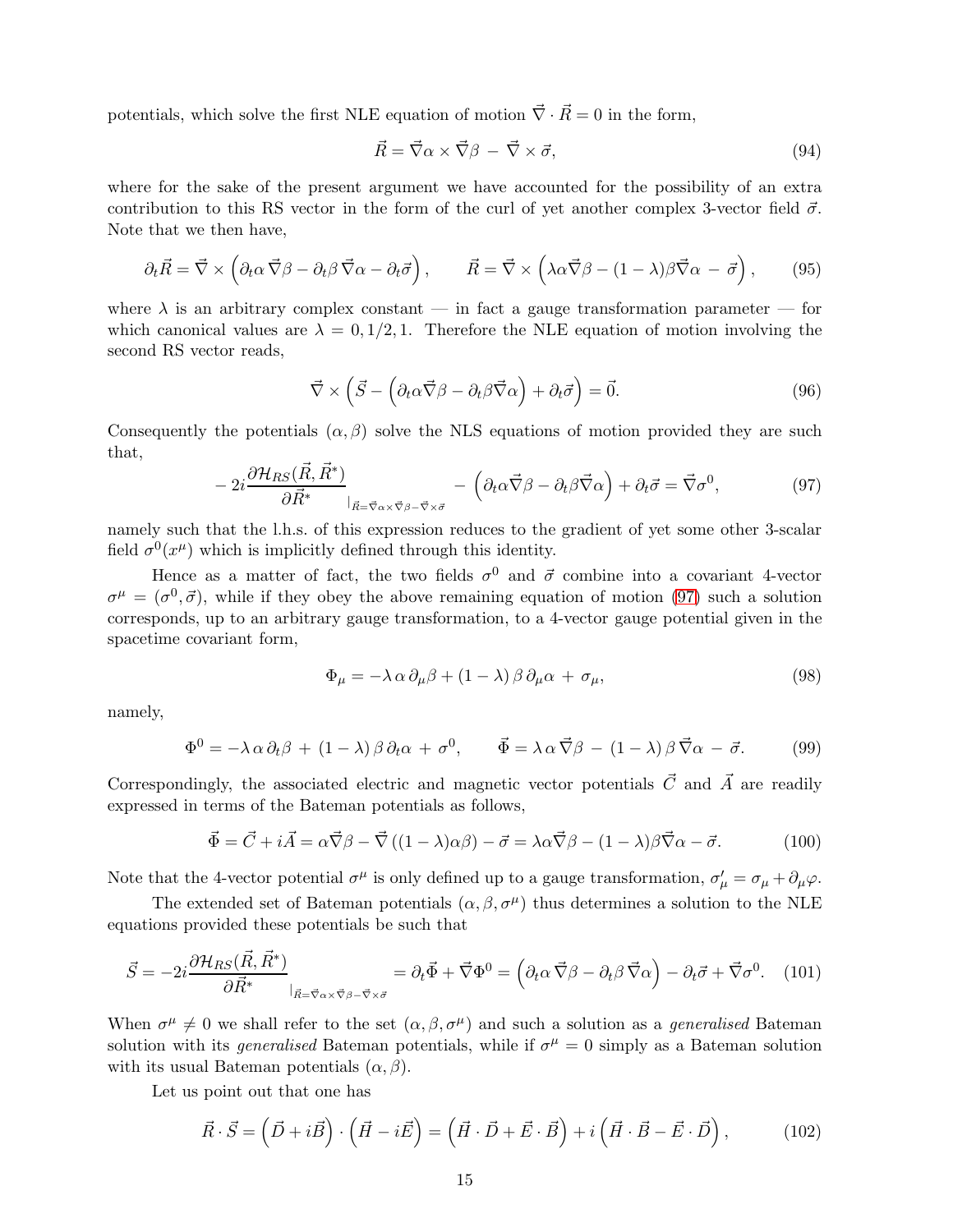while

$$
\vec{R} \cdot \vec{S}_{|\vec{R} = \vec{\nabla}\alpha \times \vec{\nabla}\beta - \vec{\nabla}\times\vec{\sigma}} = (\vec{\nabla}\alpha \times \vec{\nabla}\beta) \cdot (-\partial_t \vec{\sigma} + \vec{\nabla}\sigma^0) - (\vec{\nabla}\times\vec{\sigma}) \cdot (\partial_t \alpha \vec{\nabla}\beta - \partial_t \beta \vec{\nabla}\alpha - \partial_t \vec{\sigma} + \vec{\nabla}\sigma^0). \tag{103}
$$

Therefore given a Bateman solution a nonvanishing value for  $\vec{R}\cdot\vec{S}$  signals the presence of the terms in  $\sigma^{\mu}$  in the above equation [\(101\)](#page-15-1) for the Bateman potentials for some field  $\sigma^{\mu}(x^{\mu})$ . On the other hand even if  $\vec{R} \cdot \vec{S} = 0$  and  $\sigma^{\mu} = 0$ , this does certainly not imply that the fields  $(\vec{D}, \vec{B})$ ,  $(\vec{E}, \vec{H})$  or  $(\vec{E}, \vec{B})$  produced by such a Bateman solution are necessarily null fields, in contradistinction to the Maxwell theory case. Note that the original Bateman construction implicitly assumes from the outset that no field  $\sigma^{\mu}$  is included with the Bateman potentials, as is implied by their assumed self-duality property in the MLE case. Both situations may occur however, when looking for more general solutions, whether in MLE or in NLE such as ModMax theories.

A final remark may be in order. If a field configuration which solves the NLE equations may be represented in terms of generalised Bateman potentials  $(\alpha, \beta, \sigma^{\mu})$ , then this representation is certainly not unique. Besides gauge transformations of  $\sigma^{\mu}$ , obviously such potentials are ever defined only up to arbitrary complex constants, a transformation which simply generates as well a local gauge transformation of  $\Phi^{\mu}$ . In addition if only for such transformations, the two potentials  $(\alpha, \beta)$  may be permuted possibly together with an alternating change of sign,  $(\alpha \to \pm \beta, \beta \to \mp \alpha)$ ), and then as well jointly with  $\lambda \to (1-\lambda)$ ; or else they may be rescaled by arbitrary complex scale factor such that  $(\alpha, \beta) \to (s\alpha, \beta/s)$  with  $s \in \mathbb{C}$ , without a modification of the gauge potential  $\Phi^{\mu}$ . On the other hand one should expect that there exist solutions to the NLE equations which do not possess a Bateman representation, even when allowing for the nonvanishing contribution in  $\sigma^{\mu}$  to the necessary condition [\(101\)](#page-15-1) that the generalised Bateman potentials ought to obey.

## <span id="page-16-0"></span>3 ModMax Nonlinear Electrodynamics

From here on let us restrict specifically to ModMax theories[\[9\]](#page-31-8), which are one-parameter continuous deformations of ordinary linear electrodynamics in terms of the single positive parameter  $\gamma \geq 0$ . Their action is given in terms of the Lagrangian density [\[9,](#page-31-8) [11\]](#page-31-10)

$$
\mathcal{L}_{\gamma}(\mathcal{S}, \mathcal{P}) = \cosh \gamma \mathcal{S} + \sinh \gamma \sqrt{\mathcal{S}^2 + \mathcal{P}^2},
$$
\n
$$
\mathcal{L}_{\gamma}(\vec{E}, \vec{B}) = \frac{1}{2} \cosh \gamma \left(\vec{E}^2 - \vec{B}^2\right) + \frac{1}{2} \sinh \gamma \sqrt{\left(\vec{E}^2 - \vec{B}^2\right)^2 + 4\left(\vec{E} \cdot \vec{B}\right)^2},
$$
\n(104)

while in first-order form their Hamiltonian density is expressed as [\[9\]](#page-31-8)

$$
\mathcal{H}_{\gamma}(\vec{D}, \vec{B}) = \frac{1}{2} \cosh \gamma \left( \vec{D}^2 + \vec{B}^2 \right) - \frac{1}{2} \sinh \gamma \sqrt{\left( \vec{D}^2 - \vec{B}^2 \right)^2 + 4 \left( \vec{D} \cdot \vec{B} \right)^2},
$$
  

$$
\mathcal{H}_{\gamma}^{(RS)}(\vec{R}, \vec{R}^*) = \frac{1}{2} \cosh \gamma \vec{R} \cdot \vec{R}^* - \frac{1}{2} \sinh \gamma \sqrt{\vec{R}^2 \vec{R}^{*2}},
$$
(105)

with thus in particular,

<span id="page-16-1"></span>
$$
\vec{S}(\vec{R}, \vec{R}^*) = -i \cosh \gamma \vec{R} + i \sinh \gamma \frac{\vec{R}^2}{\sqrt{\vec{R}^2 \vec{R}^{*2}}} \vec{R}^*.
$$
\n(106)

As established in Ref.[\[9\]](#page-31-8) these ModMax theories are the only NLE theories which preserve all the same symmetries as those of Maxwell linear electrodynamics (recovered for  $\gamma = 0$ ) — namely spacetime Poincaré and conformal invariance as is manifest from their Lagrangian density, as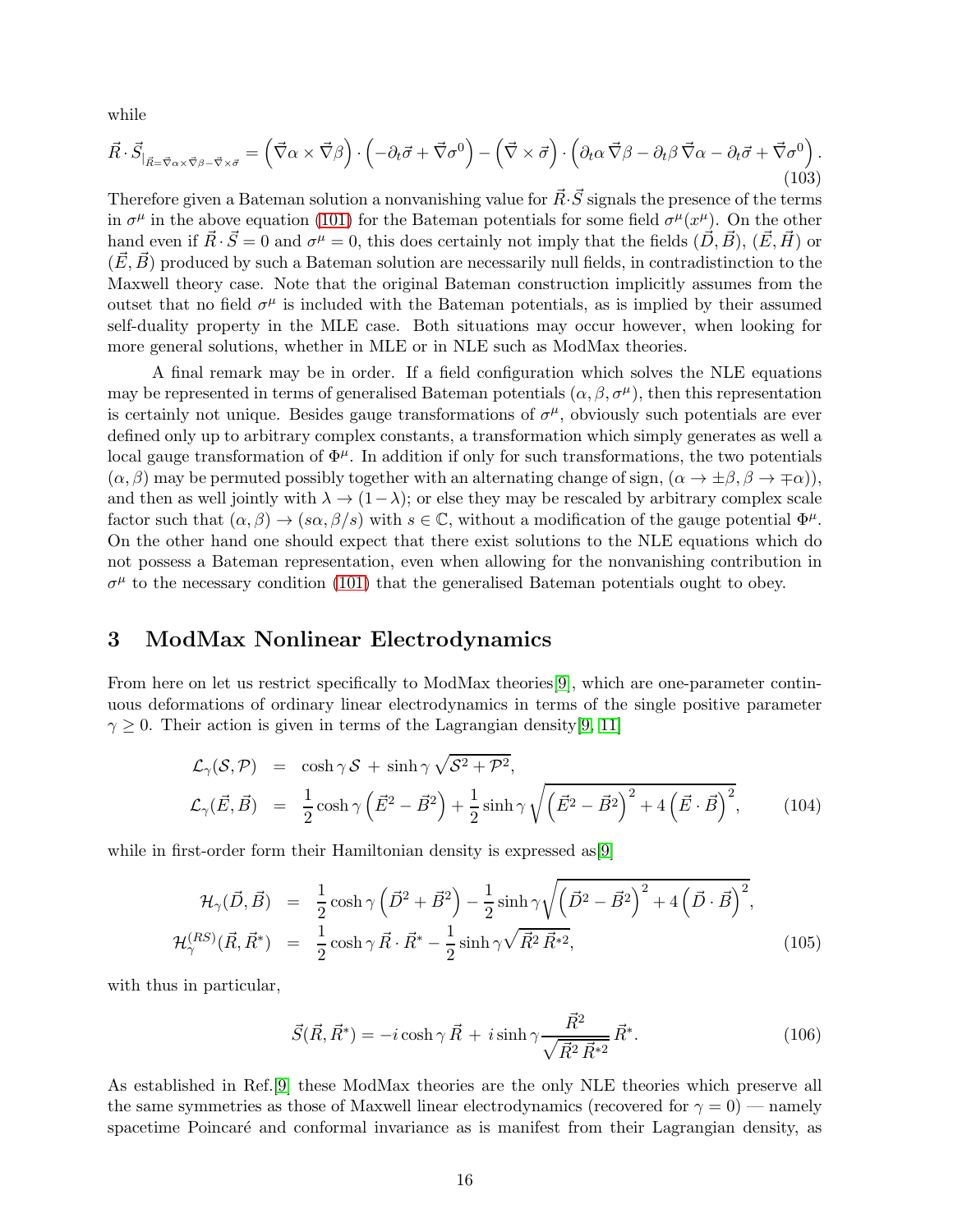well as duality invariance as is manifest from their Hamiltonian density — and which are continuous deformations of MLE. The only other such electrodynamics theory sharing all these same symmetries is defined[\[9\]](#page-31-8) by the BB Hamiltonian density[\[10\]](#page-31-9),  $\mathcal{H}_{BB} = |D \times B|$ . Note that  $\mathcal{L}_{\gamma}$  is nonanalytic in  $(S, P)$  at  $(S, P) = (0, 0)$  for all  $\gamma \neq 0$ , namely for null  $(\vec{E}, \vec{B})$  fields.

In Ref.[\[9\]](#page-31-8) a solution to this dynamics has explicitly been constructed in the form of an elliptically polarised monochromatic travelling plane wave, which in the linear limit  $\gamma = 0$  reduces to a circularly polarised null plane wave. Before finally turning to deformed HR knots in the next section, here the Bateman approach is briefly illustrated with two simple classes of solutions in the next two Subsections.

But let us still point out the following general property however, valid for any Bateman solution such that  $\sigma^{\mu} = 0$  in [\(101\)](#page-15-1). This property extends to the very specific case of ModMax theories a same property valid for the ordinary Bateman solutions to the linear Maxwell equations in the form recalled above[\[1,](#page-31-0) [2,](#page-31-1) [16\]](#page-31-15). Namely that given any pair  $(\alpha(x^{\mu}), \beta(x^{\mu}))$  of Bateman potentials obeying [\(101\)](#page-15-1) but specifically with  $\sigma^{\mu}(x^{\mu}) = 0$ , then any bi-holomorphic complex transformation  $(f(\alpha, \beta), q(\alpha, \beta))$  defines again a pair of Bateman potentials solving once again the ModMax equations in [\(101\)](#page-15-1) and once again with  $\sigma^{\mu} = 0$ . This simple observation provides a powerful tool to generate whole classes of new solutions to the ModMax equations starting from known ones, provided of course that no term in  $\sigma^{\mu}$  be present for the initial solution. The basic simple double reason for this fact is, on the one hand, the following property,

$$
\partial_{\mu} f \, \partial_{\nu} g - \partial_{\nu} f \partial_{\mu} g = \left( \partial_{\alpha} f \partial_{\beta} g - \partial_{\beta} f \partial_{\alpha} g \right) \left( \partial_{\mu} \alpha \, \partial_{\nu} \beta - \partial_{\nu} \alpha \, \partial_{\mu} \beta \right), \tag{107}
$$

namely in 3-vector form,

$$
\vec{R}(f,g) = \vec{\nabla}f \times \vec{\nabla}g = (\partial_{\alpha}f\partial_{\beta}g - \partial_{\beta}f\partial_{\alpha}g) (\vec{\nabla}\alpha \times \vec{\nabla}\beta) = (\partial_{\alpha}f\partial_{\beta}g - \partial_{\beta}f\partial_{\alpha}g) \vec{R}(\alpha,\beta),
$$
  

$$
\partial_{t}f \vec{\nabla}g - \partial_{t}g \vec{\nabla}f = (\partial_{\alpha}f\partial_{\beta}g - \partial_{\beta}f\partial_{\alpha}g) (\partial_{t}\alpha \vec{\nabla}\beta - \partial_{t}\beta \vec{\nabla}\alpha),
$$
(108)

as well as, on the other hand, the specific structure in  $\vec{R}$  and  $\vec{R}^*$  for the second term on the r.h.s. of [\(106\)](#page-16-1) expressing the RS vector  $\vec{S}$  for ModMax theories, implying that likewise in this very specific case, in a self-explanatory notation,

$$
\vec{S}(f,g) = (\partial_{\alpha} f \partial_{\beta} g - \partial_{\beta} f \partial_{\alpha} g) \ \vec{S}(\alpha,\beta). \tag{109}
$$

In other words in the specific case of ModMax theories their equations of motion are covariant under such bi-holomorphic transformations of the scalar potentials of ordinary Bateman solutions.

#### <span id="page-17-0"></span>3.1 Static and Homogeneous Fields

Any spacetime constant field configuration  $(\vec{D}_0, \vec{B}_0)$  is a trivial solution to the ModMax equations, with the associated fields  $(\vec{E}_0, \vec{H}_0)$  taking values such that,

$$
\vec{H}_0 - i\vec{E}_0 = \vec{S}_0 = -i\cosh\gamma \vec{R}_0 + i\sinh\gamma \frac{\vec{R}_0^2}{\sqrt{\vec{R}_0^2 \vec{R}_0^{*2}}} \vec{R}_0^*, \qquad \vec{R}_0 = \vec{D}_0 + i\vec{B}_0, \tag{110}
$$

and thus provided that the vectors  $(\vec{D}_0, \vec{B}_0)$  are not null,  $\vec{R}_0^2 \neq 0$  (namely such that at least one of the following two conditions is met,  $\vec{D}_0^2 \neq \vec{B}_0^2$  or  $\vec{D}_0 \cdot \vec{B}_0 \neq 0$ ). Under which circumstances may generalised Bateman potentials be identified to represent such a solution?

Consider first the general situation when the two vectors  $\vec{D}_0$  and  $\vec{B}_0$  are not aligned, namely

$$
\vec{D}_0 \times \vec{B}_0 \neq \vec{0},\tag{111}
$$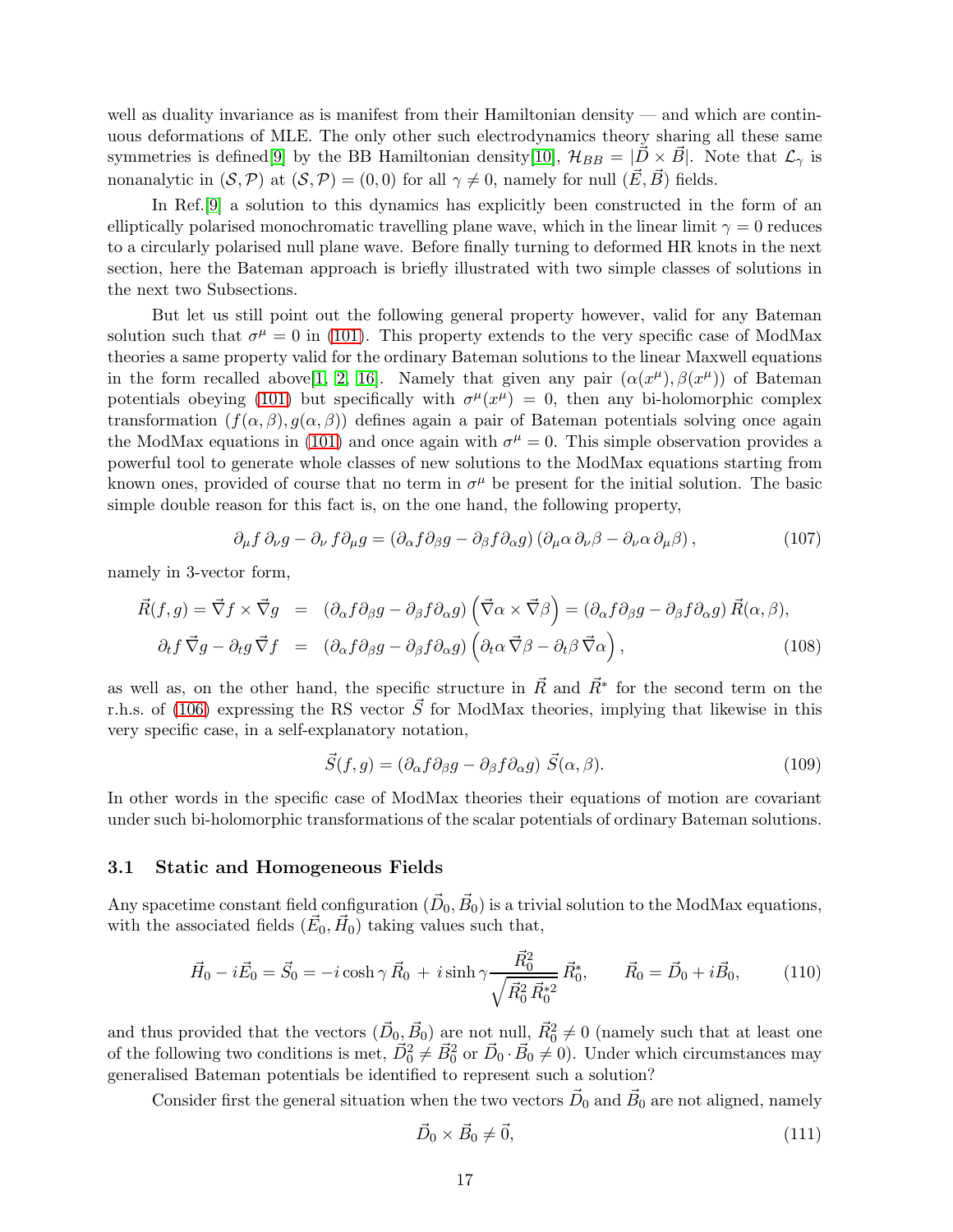so that they generate a plane. Let us use a parameter  $\eta = \pm 1$  to distinguish the orientation of that plane, and then introduce a unit vector normal to that plane defined by

$$
\hat{u}_3 = \eta \frac{\vec{D}_0 \times \vec{B}_0}{|\vec{D}_0 \times \vec{B}_0|}, \qquad \eta = \pm 1,
$$
\n(112)

in order that the triad  $(\eta \vec{D}_0, \vec{B}_0, \hat{u}_3)$ , in that order, is a right-handed frame.

A class of generalised Bateman potentials which reproduces this field configuration is then found in the following form, the potential  $\sigma^{\mu}$  remaining to be identified,

$$
\alpha(t, \vec{x}) = \left(\hat{u}_3 + s(\vec{R}_0 \times \hat{u}_3)\right) \cdot \vec{x} + \alpha_0 |\vec{D}_0 \times \vec{B}_0| t + \alpha_c,
$$
  

$$
\beta(t, \vec{x}) = \left(\vec{R}_0 \times \hat{u}_3\right) \cdot \vec{x} + \beta_0 |\vec{D}_0 \times \vec{B}_0| t + \beta_c,
$$
 (113)

where s,  $\alpha_0$ ,  $\beta_0$ ,  $\alpha_c$  and  $\beta_c$  are arbitrary complex constants. Given the equation of motion [\(101\)](#page-15-1) the 4-vector potential  $\sigma^{\mu}$  is restricted to be such that,

$$
\vec{\nabla} \times \vec{\sigma} = \vec{\nabla}\alpha \times \vec{\nabla}\beta - \vec{R}_0 = \vec{0}, \qquad \vec{\nabla}\sigma^0 - \partial_t\vec{\sigma} = \vec{S}_0 - \left(\partial_t\alpha \vec{\nabla}\beta - \partial_t\beta \vec{\nabla}\alpha\right) = \vec{\Sigma}_0, \tag{114}
$$

where the vector  $\vec{\Sigma}_0$  denotes the following quantity, decomposed in the frame  $(\eta \vec{D}_0, \vec{B}_0, \hat{u}_3)$ ,

$$
\vec{\Sigma}_0 = \left[ -i \left( \cosh \gamma - \sinh \gamma \frac{\vec{R}_0^2}{\sqrt{\vec{R}_0^2 \vec{R}_0^{*2}}} \right) - \eta (\alpha_0 - s\beta_0) \vec{R}_0 \cdot \vec{B}_0 \right] \vec{D}_0 + + \left[ \left( \cosh \gamma + \sinh \gamma \frac{\vec{R}_0^2}{\sqrt{\vec{R}_0^2 \vec{R}_0^{*2}}} \right) + \eta (\alpha_0 - s\beta_0) \vec{R}_0 \cdot \vec{D}_0 \right] \vec{B}_0 + \eta \beta_0 \vec{D}_0 \times \vec{B}_0
$$
\n(115)

(note how the parameters s,  $\alpha_0$  and  $\beta_0$  contribute through the sole combination  $(\alpha_0 - s\beta_0)$ ). Therefore a general choice for the potential  $\sigma^{\mu}(x^{\mu})$  is such that,

$$
\sigma^{0}(t,\vec{x}) = \vec{x} \cdot \vec{\Sigma}_{0} - \partial_{t} \varphi_{0}(t,\vec{x}) + \chi_{0}(t), \qquad \vec{\sigma}(t,\vec{x}) = -\vec{\nabla} \varphi_{0}(t,\vec{x}), \qquad (116)
$$

where  $\varphi_0(t, \vec{x})$  and  $\chi_0(t)$  arbitrary complex functions. However upon the gauge transformation with

$$
\varphi(t,\vec{x}) = \varphi_0(t,\vec{x}) - \tilde{\chi}_0(t), \qquad \frac{d\tilde{\chi}_0(t)}{dt} = \chi_0(t), \qquad (117)
$$

this solution is gauge equivalent to the final choice of 4-vector Bateman potential  $\sigma^{\mu}(x^{\mu}),$ 

$$
\sigma^0(t, \vec{x}) = \vec{x} \cdot \vec{\Sigma}_0, \qquad \vec{\sigma}(t, \vec{x}) = \vec{0}. \tag{118}
$$

Thus quite generally, unless the field configuration is restricted by specific additional conditions, the potential  $\sigma^{\mu}(x^{\mu})$  needs to be nonvanishing for solutions generated through the generalised Bateman construction, even for as simple an electromagnetic field configuration as a spacetime constant one, here such that  $\vec{D}_0 \times \vec{B}_0 \neq \vec{0}$ . Note that this observation applies as well even when  $\gamma = 0$  in the case of MLE.

A similar discussion applies when  $\vec{D}_0 \times \vec{B}_0 = \vec{0}$ , namely when both these fields are colinear to a common unit basis vector  $\hat{u}_1$ ,

$$
\vec{D}_0 = D_0 \hat{u}_1, \qquad \vec{B}_0 = B_0 \hat{u}_1, \qquad \vec{R}_0 = R_0 \hat{u}_1, \qquad R_0 = D_0 + iB_0,\tag{119}
$$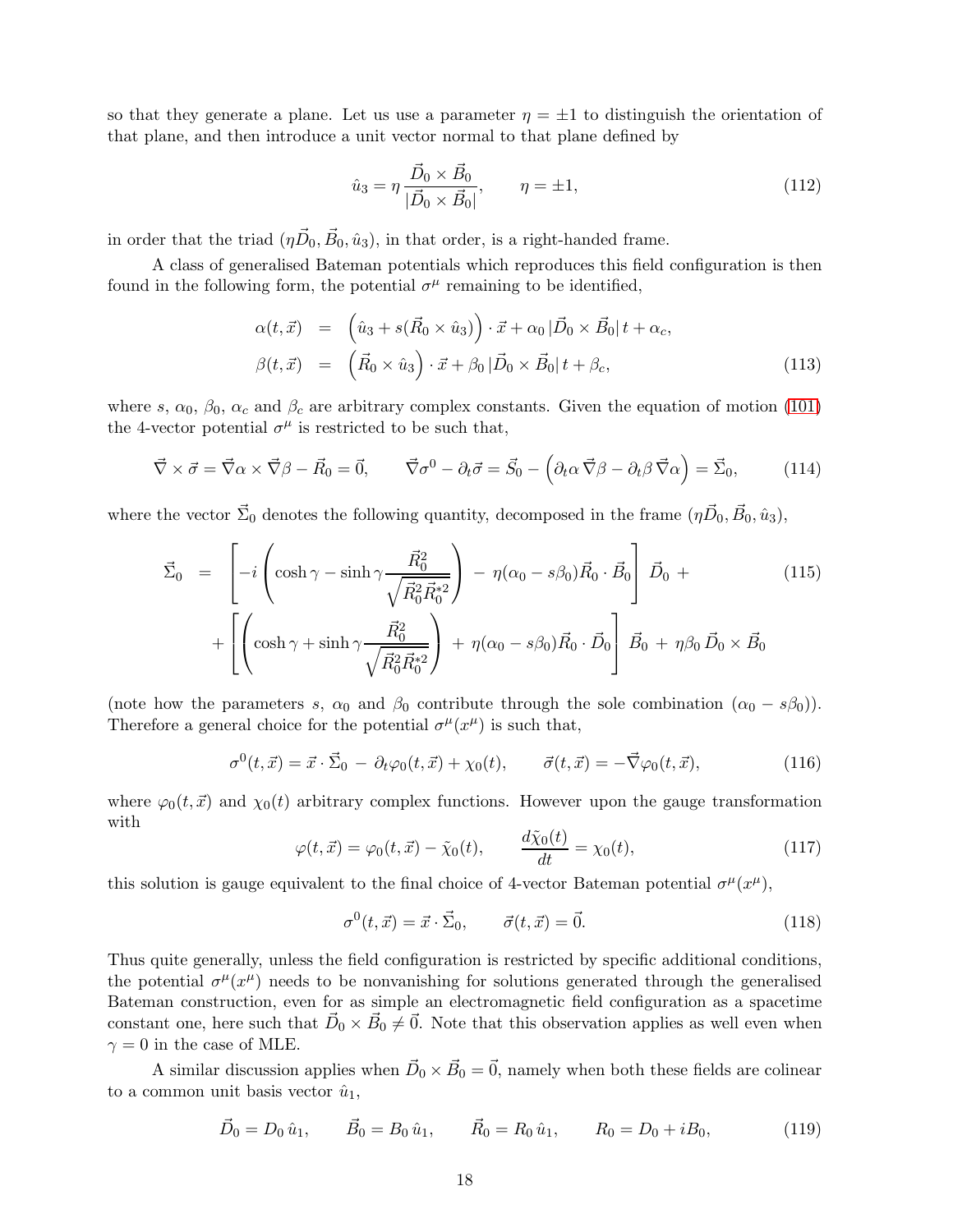where the real components  $D_0$  and  $B_0$  may be of either sign. Let us then extend the unit vector  $\hat{u}_1$  to an orthonormalised right-handed frame  $(\hat{u}_1, \hat{u}_2, \hat{u}_3)$  with  $\hat{u}_2$  and  $\hat{u}_3$  perpendicular to each other and to  $\hat{u}_1$ . One then finds that the following generalised Bateman potentials, once again up to a gauge transformation in  $\sigma^{\mu}$ ,

$$
\alpha(t,\vec{x}) = \hat{u}_3 \cdot \vec{x} + \alpha_0 t + \alpha_c, \quad \beta(t,\vec{x}) = \left(\vec{R}_0 \times \hat{u}_3\right) \cdot \vec{x} + \beta_0 t + \beta_c, \quad \sigma^0(t,\vec{x}) = \vec{x} \cdot \vec{\Xi}_0, \quad \vec{\sigma} = \vec{0}, \tag{120}
$$

where the constant vector  $\vec{\Xi}_0$  is defined as,

$$
\vec{\Xi}_0 = -i \left( \cosh \gamma R_0 - \sinh \gamma \frac{R_0^2}{\sqrt{R_0^2 R_0^2}} R_0^* \right) \hat{u}_1 + \alpha_0 R_0 \hat{u}_2 + \beta_0 \hat{u}_3, \tag{121}
$$

provide a generalised Bateman representation of such a field configuration. Hence once again a nonvanishing potential  $\sigma^{\mu}$  is required in this case as well, unless additional restrictions are imposed on the fields involved.

It is possible to restrict to Bateman potentials with  $\sigma^{\mu} = 0$ , but then at the cost of restricting the set of spacetime constant field solutions that possess a Bateman representation. For instance when  $\vec{D}_0 \times \vec{B}_0 = \vec{0}$  and by requiring that  $\sigma^0 = 0$ , one finds that necessarily all fields vanish identically,  $\vec{D}_0 = \vec{B}_0 = \vec{E}_0 = \vec{H}_0 = \vec{0}$ , irrespective of the value for  $\gamma \geq 0$ . Likewise in the case when  $\vec{D}_0 \times \vec{B}_0 \neq \vec{0}$  but restricting again to the condition  $\sigma^0 = 0$ , requires that  $\beta_0 = 0$ , with s however, remaining free to be chosen but no loss of generality is incurred by setting as well  $s = 0$ . But more importantly the set of fields  $(\vec{D}_0, \vec{B}_0)$  for which such Bateman potentials exist must meet the following condition for the value of the single parameter  $\alpha_0$ ,

$$
\alpha_0 = -i\eta \frac{1}{\vec{R}_0 \cdot \vec{B}_0} \left( \cosh \gamma - \sinh \gamma \frac{\vec{R}_0^2}{\sqrt{\vec{R}_0^2 \vec{R}_0^{*2}}} \right) = -\eta \frac{1}{\vec{R}_0 \cdot \vec{D}_0} \left( \cosh \gamma + \sinh \gamma \frac{\vec{R}_0^2}{\sqrt{\vec{R}_0^2 \vec{R}_0^{*2}}} \right) = \alpha_0.
$$
\n(122)

Clearly this last condition (of which a detailed analysis is not developed here) determines a correlation between the values of  $\vec{D}_0^2$ ,  $\vec{B}_0^2$  and  $\vec{D}_0 \cdot \vec{B}_0$  as function of the ModMax parameter  $\gamma \geq 0$ . For instance for MLE with  $\gamma = 0$  this condition requires  $\vec{D}_0^2 = \vec{B}_0^2$  (without necessarily  $\vec{D}_0 \cdot \vec{B}_0 = 0$ ).

As an explicit illustration with  $\gamma \neq 0$  and  $\sigma^{\mu} = 0$ , let us restrict to the case that  $\vec{D}_0 \cdot \vec{B}_0 = 0$ with  $\vec{B}_0 \neq \vec{0}$ , and thus as well  $\vec{D}_0^2 \neq \vec{B}_0^2$ . One then finds,

$$
\frac{\vec{R}_0^2}{\sqrt{\vec{R}_0^2 \vec{R}_0^{*2}}} = \frac{\vec{D}_0^2 - \vec{B}_0^2}{|\vec{D}_0^2 - \vec{B}_0^2|} = \text{sign}\,(\vec{D}_0^2 - \vec{B}_0^2) = \delta = \pm 1,\tag{123}
$$

together with the values,

$$
|\vec{D}_0| = e^{\delta \gamma} |\vec{B}_0|, \qquad \alpha_0 = -\eta, \qquad \beta_0 = 0 = s.
$$
 (124)

In order to be explicit, let us align the right-handed orthonormalised cartesian frame  $(\hat{e}_1, \hat{e}_2, \hat{e}_3)$ (related to the coordinate system  $\vec{x} = (x^1, x^2, x^3) = (x, y, z)$ ) with the right-handed triad  $(\eta \vec{D}_0, \vec{B}_0, \hat{u}_3)$ , so that

$$
\vec{D}_0 = \eta \, B_0 \, e^{\delta \gamma} \, \hat{e}_1, \qquad \vec{B}_0 = B_0 \, \hat{e}_2, \qquad B_0 > 0, \qquad \delta = \pm 1, \quad \eta = \pm 1,\tag{125}
$$

while,

<span id="page-19-0"></span>
$$
\alpha(t, \vec{x}) = x^3 - \eta t + \alpha_c, \qquad \beta(t, \vec{x}) = iB_0(x^1 + i\eta e^{\delta \gamma} x^2) + \beta_c,
$$
 (126)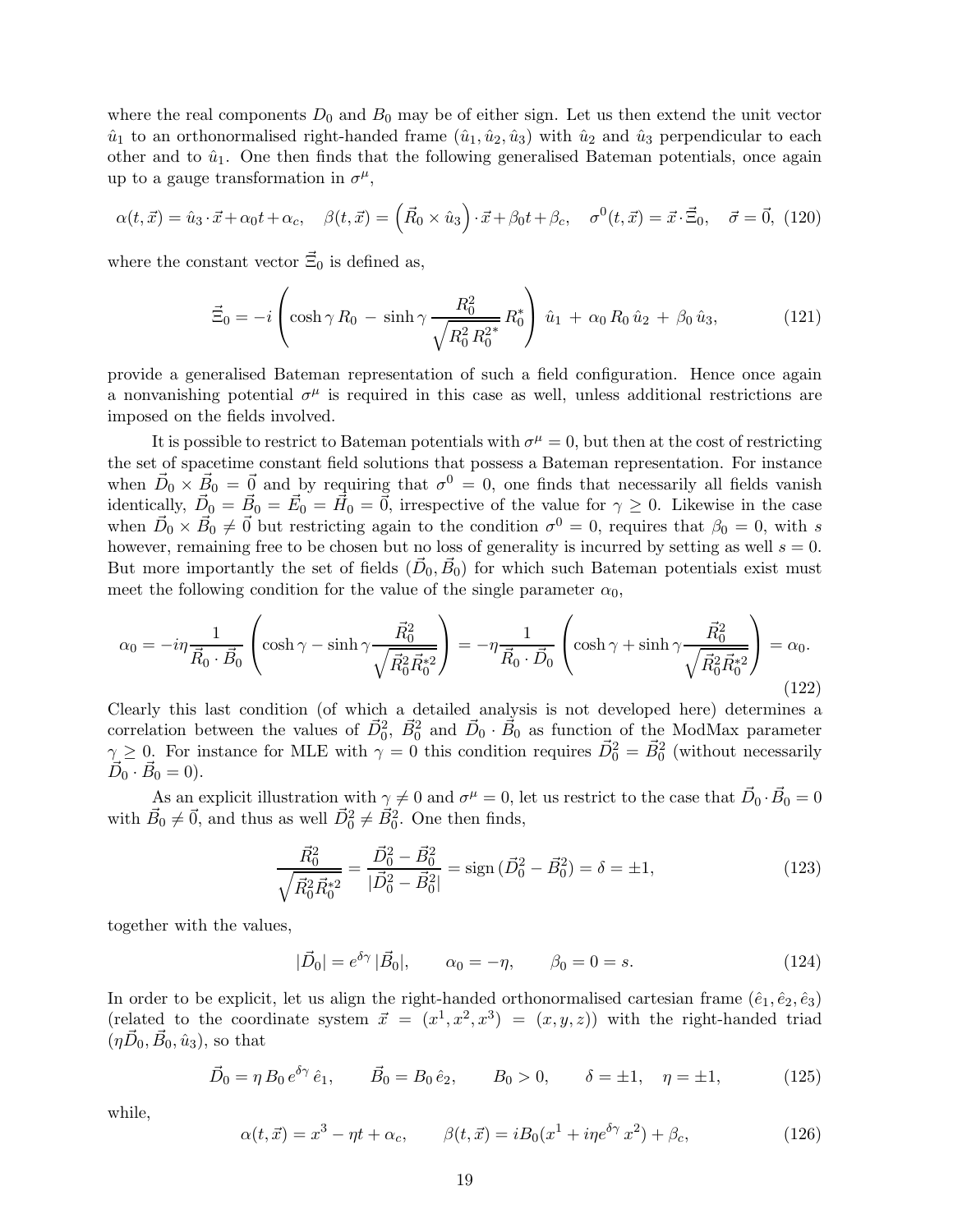and thus finally,

$$
\vec{H}_0 - i\vec{E}_0 = \vec{S}_0 = \vec{S}(t, \vec{x}) = \partial_t \alpha \vec{\nabla} \beta - \partial_t \beta \vec{\nabla} \alpha = -i\eta B_0 \hat{e}_1 + B_0 e^{\delta \gamma} \hat{e}_2,\tag{127}
$$

namely,

$$
\vec{E}_0 = \eta \, B_0 \, \hat{e}_1, \qquad \vec{H}_0 = B_0 \, e^{\delta \gamma} \, \hat{e}_2. \tag{128}
$$

Even though the two pairs of fields  $(\vec{E}_0, \vec{B}_0)$  and  $(\vec{D}_0, \vec{H}_0)$  are thus null for whatever value of  $\gamma \geq 0$ , the solution is well defined within the Hamiltonian formalism. This configuration will be of use in the construction of the ModMax deformed hopfion-Ranãda knots.

#### <span id="page-20-0"></span>3.2 Monochromatic Transverse Travelling Plane Wave Solutions

In a likewise manner it is possible to identify Bateman potentials associated to a monochromatic plane wave solution of the ModMax equations. Consider such a travelling wave of wave vector  $\vec{k} = k\hat{k}$  ( $k \geq 0$ ) and angular frequency  $\omega$ , and  $\hat{n}$  a unit vector perpendicular to  $\vec{k}$ . A choice of Bateman potentials generating such a solution is given as

$$
\alpha(t, \vec{x}) = \alpha_0 e^{-i(\omega t - \vec{k} \cdot \vec{x})}, \qquad \beta(t, \vec{x}) = i\beta_1 \left(\hat{n} + ie^{\delta \gamma} \hat{k} \times \hat{n}\right) \cdot \vec{x}, \qquad \delta = \pm 1, \tag{129}
$$

where  $\alpha_0, \beta_1 \in \mathbb{C}$  are two arbitrary complex constants, while in order to solve the ModMax equations of motion, and with a choice for the third Bateman potential such that  $\sigma^{\mu} = 0$ , one also needs,

$$
\omega = |\vec{k}| = k, \qquad \hat{n} \cdot \vec{k} = 0. \tag{130}
$$

The corresponding plane waves thus propagate at the speed of light in vacuum, in spite of the nonlinearities inherent to ModMax dynamics. For the associated electric and magnetic fields one finds, assuming here for simplicity that  $\alpha_0\beta_1 \in \mathbb{R}$  without loss of generality,

$$
\vec{D}(t, \vec{x}) = k \alpha_0 \beta_1 \left[ e^{\delta \gamma} \sin(\omega t - \vec{k} \cdot \vec{x}) \hat{n} - \cos(\omega t - \vec{k} \cdot \vec{x}) \hat{k} \times \hat{n} \right],
$$
\n
$$
\vec{B}(t, \vec{x}) = k \alpha_0 \beta_1 \left[ e^{\delta \gamma} \cos(\omega t - \vec{k} \cdot \vec{x}) \hat{n} + \sin(\omega t - \vec{k} \cdot \vec{x}) \hat{k} \times \hat{n} \right],
$$
\n
$$
\vec{E}(t, \vec{x}) = k \alpha_0 \beta_1 \left[ \sin(\omega t - \vec{k} \cdot \vec{x}) \hat{n} - e^{\delta \gamma} \cos(\omega t - \vec{k} \cdot \vec{x}) \hat{k} \times \hat{n} \right],
$$
\n
$$
\vec{H}(t, \vec{x}) = k \alpha_0 \beta_1 \left[ \cos(\omega t - \vec{k} \cdot \vec{x}) \hat{n} + e^{\delta \gamma} \sin(\omega t - \vec{k} \cdot \vec{x}) \hat{k} \times \hat{n} \right].
$$
\n(131)

Therefore these are elliptically polarised transverse travelling plane waves, becoming circularly polarised in the linear limit  $\gamma = 0$  (when  $\alpha_0 \beta_1$  is complex the principal axes of the elliptic polarisation are simply rotated in the plane perpendicular to  $\hat{k}$ ).

Direct calculations also establish that the pairs  $(\vec{E}, \vec{B})$  and  $(\vec{D}, \vec{H})$  are null fields throughout spacetime,

$$
\vec{E}^2 - \vec{B}^2 = 0 = \vec{E} \cdot \vec{B}, \qquad \vec{D}^2 - \vec{H}^2 = 0 = \vec{D} \cdot \vec{H}, \qquad (132)
$$

while

$$
\mathcal{H}_{\gamma}(\vec{D}, \vec{B}) = k^2 \alpha_0^2 \beta_1^2 e^{\delta \gamma}, \quad \vec{D} \times \vec{B} = k^2 \alpha_0^2 \beta_1^2 e^{\delta \gamma} \hat{k} = \vec{E} \times \vec{H}, \quad \vec{D} \cdot \vec{E} = k^2 \alpha_0^2 \beta_1^2 e^{\delta \gamma} = \vec{H} \cdot \vec{B}. \tag{133}
$$

Even though these fields are *bona fide* mathematical solutions to the ModMax equations, they do not qualify as physical ones since their energy and momentum, for instance, are not finite. However when regularising the volume integral of the energy and momentum densities  $\mathcal{H}_{\gamma}$  and  $\vec{D} \times \vec{B}$  to a finite volume, one finds values for their total energy and momentum which are such that  $\vec{P} = E \hat{k}$ , hence representing the propagation at the speed of light in vacuum of an electromagnetic entity possessing a vanishing relativistic invariant mass.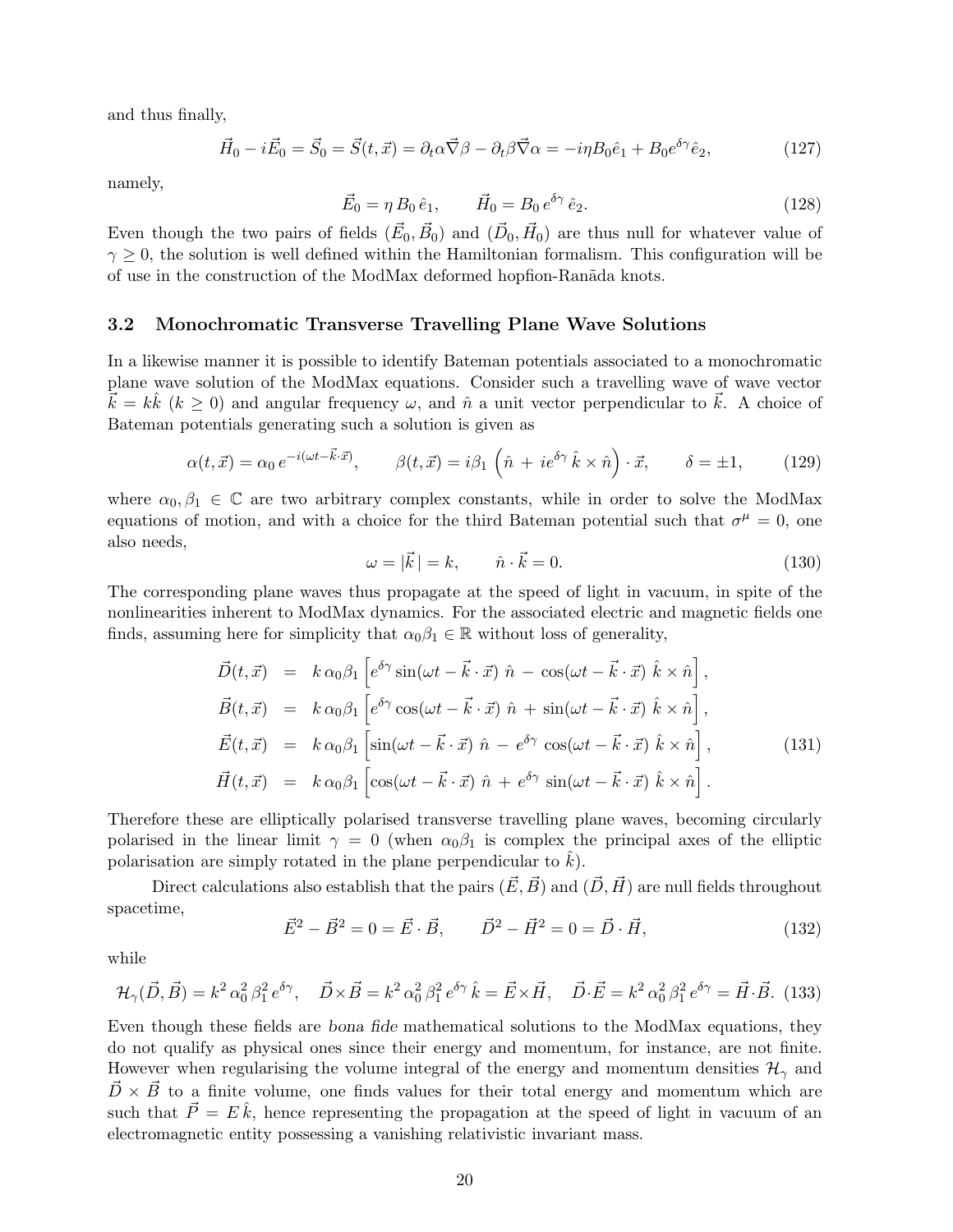## <span id="page-21-0"></span>4 ModMax Deformed Hopfion-Rañada Knots

Within the context of source-free Maxwell linear electrodynamics hopfion-Rañada knots may be constructed from a variety of approaches[\[1,](#page-31-0) [2\]](#page-31-1). Besides the dual two Hopf maps for the electric and magnetic sectors[\[3,](#page-31-2) [4,](#page-31-3) [1,](#page-31-0) [2\]](#page-31-1), combinations of special conformal transformations or conformal inversions with pure imaginary time translations also produce these solutions starting from static and homogeneous null electric and magnetic fields. Since ModMax theories share precisely the same global symmetries with MLE, the same transformations may be exploited to construct ModMax deformed hopfion-Rañada knots, which are continuous deformations in the ModMax parameter  $\gamma \geq 0$  of the ordinary hopfion-Rañada knots. As established hereafter, to each hopfion-Rañada knot of MLE there correspond two distinct deformations into ModMax hopfion-Rañada knots distinguished by a parameter  $\delta = \pm 1$  taking only those two values (a situation on a par with that encountered above for the previous two examples of ModMax solutions given in terms of Bateman potentials with  $\sigma^{\mu} = 0$ ). In the limit  $\gamma = 0$  these two ModMax knot solutions then coalesce back into the corresponding ordinary hopfion-Rañada knot of the source-free linear Maxwell theory.

As it turned out the present authors found it most efficient to apply the following steps and transformations to generate the sought-for ModMax knot solutions, which in the case  $\gamma = 0$  also produce hopfion-Ra˜nada knots. First, within the Lagrangian formulation, consider a configuration of static and homogeneous electric and magnetic fields, which is assumed to be non-null in order to avoid the singularities inherent to the ModMax Lagrangian formulation for null fields. Apply then a conformal inversion to that configuration to identify a new configuration for new RS fields  $\vec{R}$  and  $\vec{S}$  which obey the ModMax equations as well, on account of conformal covariance of the ModMax equations. It then becomes possible to take in the corresponding expressions the limit in which the initial constant spacetime fields are null, without generating any singularity in the new RS vectors  $\vec{R}$  and  $\vec{S}$ . Then as a last transformation, apply to these RS vectors a constant but pure imaginary time shift, to generate the final electromagnetic configuration of fields. In MLE case this series of transformations, starting then from a null static and homogeneous one, produces the hopfion-Ra˜nada knots. In the present case they produce a doublet of ModMax deformed hopfion-Rañada knots distinguished by  $\delta = \pm 1$ , each of which reduces back continuously to the hopfion-Rañada knot when  $\gamma \to 0$ .

### 4.1 A Static and Homogeneous Field Configuration

Consider the following static and homogeneous  $(\vec{E}, \vec{B})$  field configuration in the ModMax Lagrangian formulation,

$$
\vec{E} = E_0 \,\hat{e}_1, \qquad \vec{B} = B_0 \,\hat{e}_2,\tag{134}
$$

such that  $\vec{E}$  and  $\vec{B}$  are perpendicular from the outset, but not yet necessarily of equal norm,

$$
S = \frac{1}{2}(E_0^2 - B_0^2) \neq 0, \qquad \mathcal{P} = 0.
$$
 (135)

Keeping  $|E_0|$  and  $|B_0|$  of different values is a form of a regularisation in the case of a null field configuration. Hereafter it turns out it is only the sign of  $S$  which matters and not its value as such. In a likewise manner one may choose a static and homogeneous field configuration such that this time  $S = 0$  but  $P \neq 0$ , thus with the two fields of equal norm but not being exactly perpendicular. In that case as well, the sign of  $\vec{E} \cdot \vec{B}$  would prove to be the only parameter of relevance, and leading to the same results as those presented hereafter once these two fields are taken to be exactly perpendicular.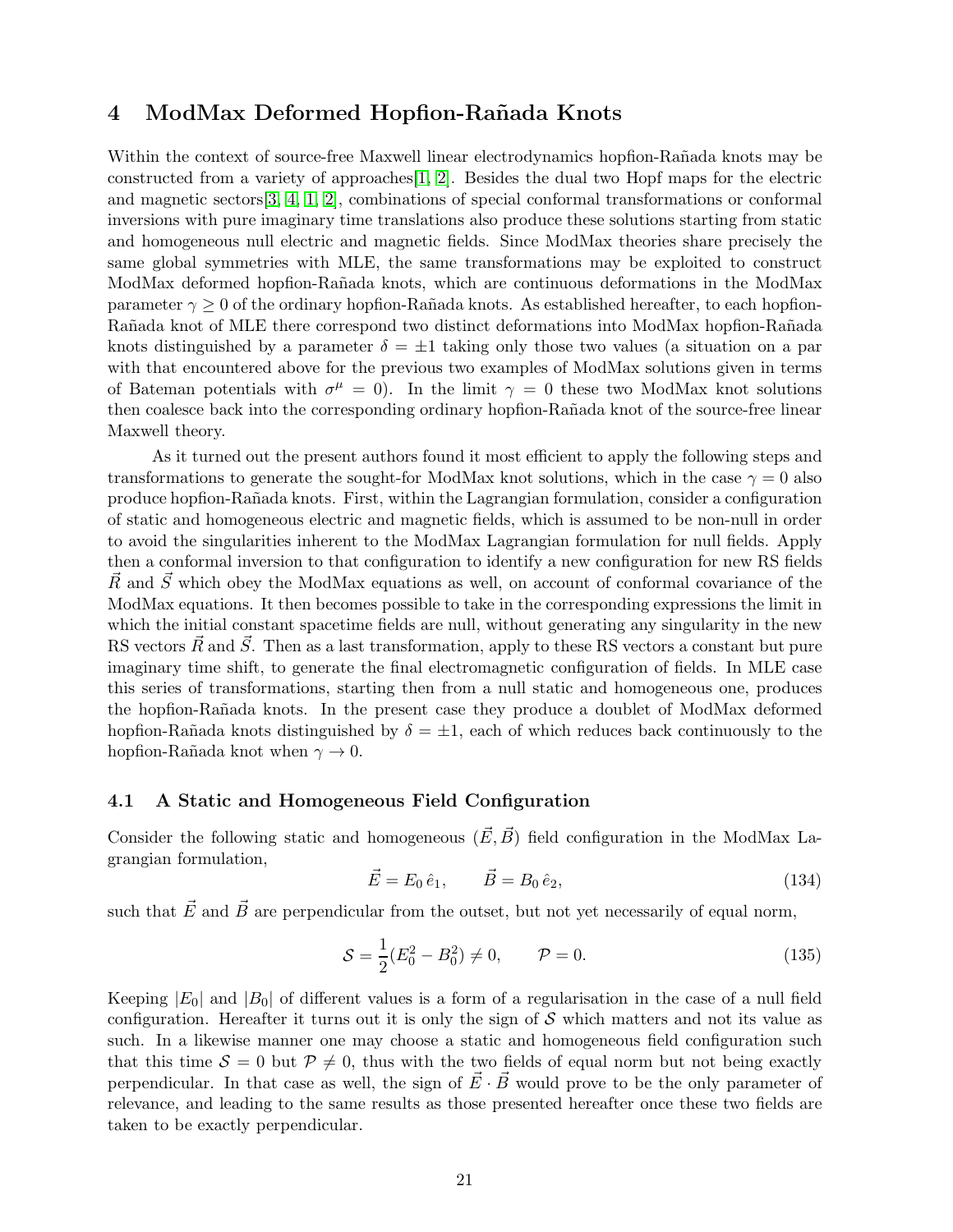From the ModMax Lagrangian formulation we have,

$$
\vec{D} = \frac{\partial \mathcal{L}}{\partial \vec{E}} = \cosh \gamma \, \vec{E} + \sinh \gamma \frac{(\vec{E}^2 - \vec{B}^2)\vec{E} + 2(\vec{E} \cdot \vec{B})\vec{B}}{\sqrt{(\vec{E}^2 - \vec{B}^2)^2 + 4(\vec{E} \cdot \vec{B})^2}},\tag{136}
$$

$$
\vec{H} = -\frac{\partial \mathcal{L}}{\partial \vec{B}} = \cosh \gamma \, \vec{B} + \sinh \gamma \frac{(\vec{E}^2 - \vec{B}^2)\vec{B} - 2(\vec{E} \cdot \vec{B})\vec{E}}{\sqrt{(\vec{E}^2 - \vec{B}^2)^2 + 4(\vec{E} \cdot \vec{B})^2}}.
$$
(137)

For the field configuration under consideration one then finds

$$
\vec{D} = e^{\delta \gamma} E_0 \hat{e}_1, \qquad \vec{H} = e^{\delta \gamma} B_0 \hat{e}_2, \qquad \text{with} \quad \delta = \text{sign}(E_0^2 - B_0^2) = \pm 1. \tag{138}
$$

These fields are such that  $\vec{D} \cdot \vec{H} = 0$  and  $\vec{D}^2 - \vec{H}^2 = e^{2\delta \gamma} (E_0^2 - B_0^2) \neq 0$ , while

$$
\vec{R} = e^{\delta \gamma} E_0 \hat{e}_1 + i B_0 \hat{e}_2, \qquad \vec{S} = e^{\delta \gamma} B_0 \hat{e}_2 - i E_0 \hat{e}_1.
$$
\n(139)

Quite obviously these RS fields  $\vec{R}$  and  $\vec{S}$  obey the required NLE equations of motion.

### 4.2 The Conformal Inversion

Since ModMax equations of motion are covariant under spacetime conformal transformations, a conformal transformation of the above static and homogeneous field configuration produces yet again a solution to the ModMax equations, and with a value for the RS vector  $\vec{S}$  such that the relation [\(106\)](#page-16-1) between  $\vec{S}$  and  $\vec{R}$  required by the ModMax Hamiltonian density is indeed met. In particular under a coordinate transformation  $x^{\mu} \to \tilde{x}^{\mu}(x^{\mu})$  we have for the transformed field strength  $F_{\mu\nu}$ ,

$$
\tilde{F}_{\mu\nu}(\tilde{x}) = \frac{\partial x^{\rho}}{\partial \tilde{x}^{\mu}} \frac{\partial x^{\sigma}}{\partial \tilde{x}^{\nu}} F_{\rho\sigma}(x).
$$
\n(140)

Thus consider now specifically the following conformal inversion, with scale factor  $\lambda_0 > 0$ and the notations  $\underline{x}^2 \equiv x \cdot x = x_\mu x^\mu$ ,  $\underline{\tilde{x}}^2 \equiv \tilde{x} \cdot \tilde{x} = \tilde{x}_\mu \tilde{x}^\mu$ ,

$$
\tilde{x}^{\mu} = \lambda_0^2 \frac{x^{\mu}}{\underline{x}^2}, \qquad x^{\mu} = \lambda_0^2 \frac{\tilde{x}^{\mu}}{\tilde{x}^2}, \qquad \frac{\partial x^{\rho}}{\partial \tilde{x}^{\mu}} = \frac{\lambda_0^2}{(\tilde{x}^2)^2} \left(\tilde{x}^2 \delta_{\mu}^{\rho} - 2\tilde{x}_{\mu} \tilde{x}^{\rho}\right). \tag{141}
$$

Using the fact that  $F_{0i} = E^i$  and  $F_{ij} = -\epsilon^{ijk} B^k$ , a patient calculation establishes the following expressions for the transformed electromagnetic fields. In these expressions the transformed variables  $\tilde{x}^{\mu}$  are already written simply as  $x^{\mu} = (t, x, y, z)$ . One then finds,

$$
\vec{E}(x^{\mu}) = \frac{\lambda_0^4}{(t^2 - \vec{x}^2)^3} \begin{pmatrix} E_0(x^2 - y^2 - z^2 - t^2) + B_0(2tz) \\ E_0(2xy) \\ E_0(2xz) + B_0(-2tx) \end{pmatrix},
$$
\n(142)

$$
\vec{B}(x^{\mu}) = \frac{\lambda_0^4}{(t^2 - \vec{x}^2)^3} \begin{pmatrix} B_0(-2xy) \\ E_0(-2tz) + B_0(x^2 - y^2 + z^2 + t^2) \\ E_0(2ty) + B_0(-2yz) \end{pmatrix}.
$$
 (143)

A direct calculation then finds for the transformed fields, as one ought to expect given the transformation properties of  $\mathcal S$  and  $\mathcal P$  under conformal transformations,

$$
\vec{E} \cdot \vec{B} = 0, \quad \vec{E}^2 - \vec{B}^2 = \frac{\lambda_0^8}{(t^2 - \vec{x}^2)^4} (E_0^2 - B_0^2), \quad \text{sign}\left(\vec{E}^2 - \vec{B}^2\right) = \text{sign}\left(E_0^2 - B_0^2\right) = \delta = \pm 1. \tag{144}
$$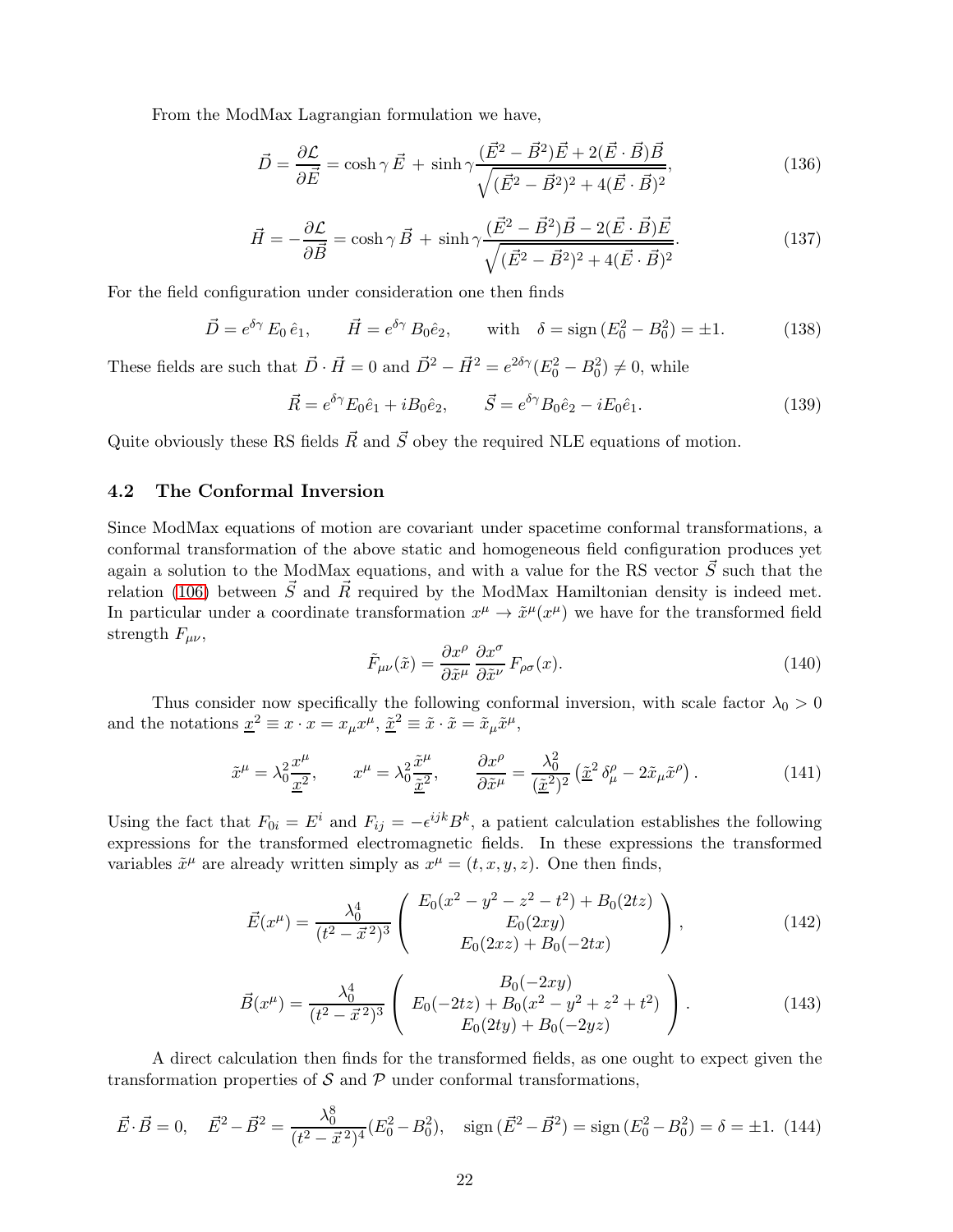Furthermore from their definitions in the Lagrangian formulation, correspondingly we have for the fields  $\overrightarrow{D}$  and  $\overrightarrow{H}$ ,

$$
\vec{D}(x^{\mu}) = e^{\delta \gamma} \vec{E}(x^{\mu}), \qquad \vec{H}(x^{\mu}) = e^{\delta \gamma} \vec{B}(x^{\mu}). \tag{145}
$$

Since in the remainder of the calculations there is no risk of running into a singularity by setting from hereon  $E_0^2 - B_0^2 = 0$  — the sign  $\delta$  being the sole parameter remaining from the above approach — let us choose now the following normalisation for  $E_0$ ,

$$
E_0 = -\eta \, B_0, \qquad \eta = \pm 1. \tag{146}
$$

Note that given this choice of normalisation both pairs of fields  $(\vec{E}, \vec{B})$  and  $(\vec{D}, \vec{H})$ , whether for the static and homogeneous configuration or for the present one, are null fields.

Finally since the next and final transformation to be effected is the pure imaginary shift in the time coordinate with the use of the Riemann-Silberstein vectors, let us express the latter two vector quantities for the present two field configurations distinguished by  $\delta = \pm 1$ ,

$$
\vec{R}(x^{\mu}) = \frac{\lambda_0^4}{(t^2 - \vec{x}^2)^3} B_0 \begin{pmatrix} e^{\delta \gamma} \left[ -\eta (x^2 - y^2) + \eta (z + \eta t)^2 \right] - 2ixy \\ e^{\delta \gamma} \left[ -2\eta xy \right] + i \left[ x^2 - y^2 + (z + \eta t)^2 \right] \\ e^{\delta \gamma} \left[ -2\eta x (z + \eta t) \right] - 2iy(z + \eta t) \end{pmatrix},
$$
\n(147)

$$
\vec{S}(x^{\mu}) = \frac{\lambda_0^4}{(t^2 - \vec{x}^2)^3} B_0 \begin{pmatrix} e^{\delta \gamma} \left[ -2xy \right] - i \left[ -\eta (x^2 - y^2) + \eta (z + \eta t)^2 \right] \\ e^{\delta \gamma} \left[ x^2 - y^2 + (z + \eta t)^2 \right] + 2i\eta xy \\ e^{\delta \gamma} \left[ -2y(z + \eta t) \right] + 2i\eta x (z + \eta t) \end{pmatrix} . \tag{148}
$$

Through a direct calculation one may check that indeed,

<span id="page-23-1"></span>
$$
\vec{\nabla} \cdot \vec{R} = 0, \qquad \vec{\nabla} \times \vec{S} = \partial_t \vec{R}, \tag{149}
$$

while of course,

$$
\vec{R}(x^{\mu}) = e^{\delta \gamma} \vec{E}(x^{\mu}) + i \vec{B}(x^{\mu}), \qquad \vec{S}(x^{\mu}) = e^{\delta \gamma} \vec{B}(x^{\mu}) - i \vec{E}(x^{\mu}). \tag{150}
$$

#### 4.3 The Pure Imaginary Time Shift and the ModMax deformed HR knots

Let us now consider the change of variable  $13$ 

$$
t \longrightarrow t - iL,\tag{151}
$$

where  $L$  is some length scale. It proves useful to rescale as well all space-time coordinates as follows,

$$
(t, x, y, z) = L(T, X, Y, Z).
$$
\n(152)

For reasons discussed above it should be obvious that if  $(\vec{R}(t, x, y, z), \vec{S}(t, x, y, z))$  obey the equations of motion [\(149\)](#page-23-1), so do the fields  $(\vec{R}(t - iL, x, y, z), \vec{S}(t - iL, x, y, z))$ . Hence once one separates the real and imaginary parts of the thereby transformed Riemann-Silberstein vectors one obtains fields for  $\vec{E}, \vec{B}, \vec{D}$  and  $\vec{H}$  which again obey the proper equations of motion, inclusive of the necessary relation [\(106\)](#page-16-1) between these fields as dictated by the ModMax Lagrangian and Hamiltonian densities.

When applying the above rescaling it turns out that the factor proportional to  $B_0$  setting the amplitude of these four new fields combines in the form

$$
\left(\frac{\lambda_0}{L}\right)^4 B_0 = B. \tag{153}
$$

<span id="page-23-0"></span><sup>&</sup>lt;sup>13</sup>We recall that the choice of units is such that  $c = 1$ .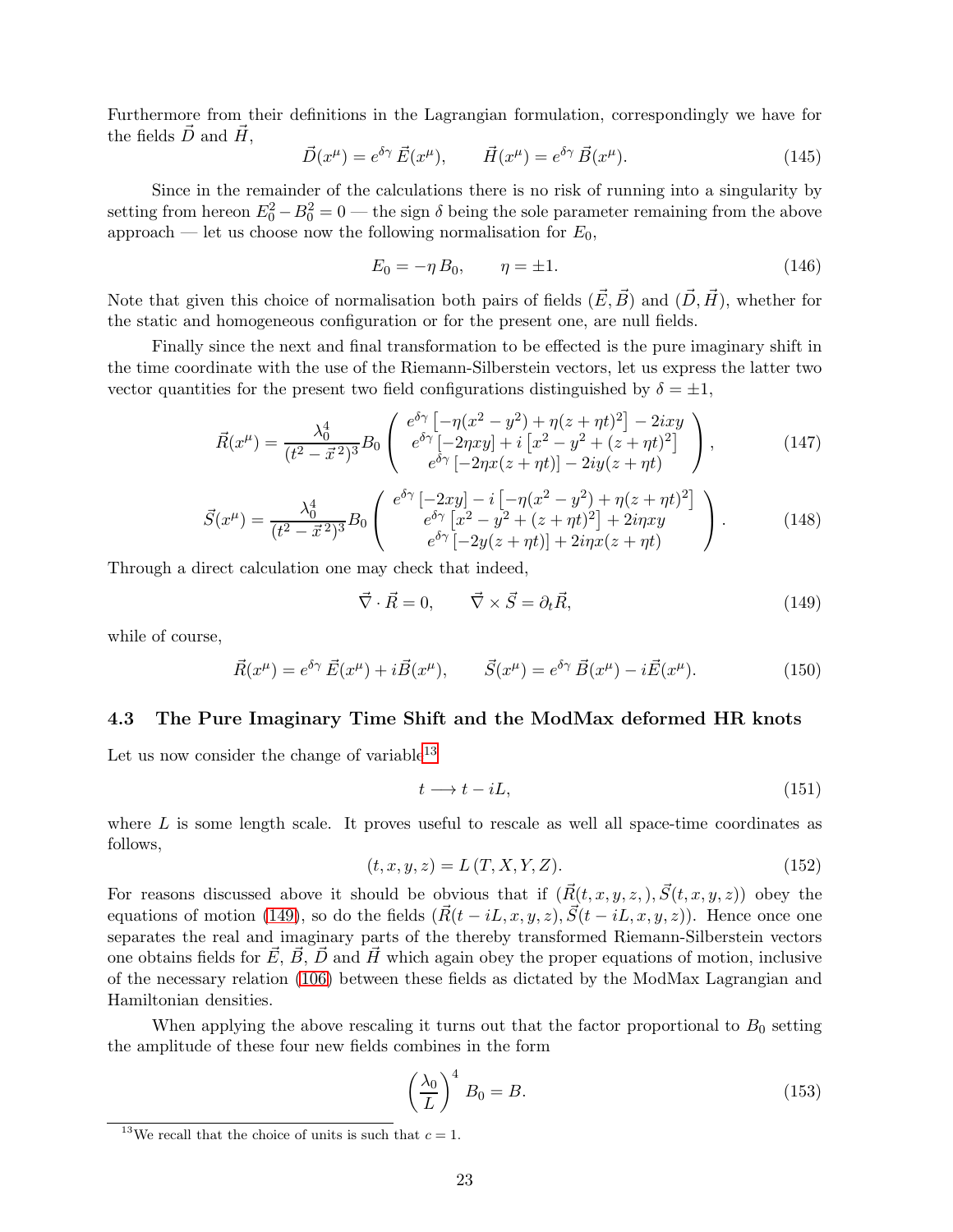The solutions hereafter are thus given in terms of the quantity<sup>[14](#page-24-0)</sup> B.

In order to express the results of this last transformation, let us introduce the following combinations and notations,

$$
A = \frac{1}{2}(1 + X^2 + Y^2 + Z^2 - T^2), \quad (A - iT)^3 = Q + iP, \quad Q = A(A^2 - 3T^2), \quad P = T(T^2 - 3A^2).
$$
\n(154)

Note that we have  $P^2 + Q^2 = (A^2 + T^2)^3$ . It also proves useful to introduce the following collection of four vectors  $\vec{H}_{\alpha}$  ( $\alpha = 1, 2, 3, 4$ ), decomposed in the orthonormal cartesian frame  $(\hat{e}_1, \hat{e}_2, \hat{e}_3)$  related to the coordinate system being used,

$$
\vec{H}_1: \begin{pmatrix} -XY - e^{\delta \gamma} (Z + \eta T) \\ -\frac{1}{2} \left[ 1 - X^2 + Y^2 - (Z + \eta T)^2 \right] \\ e^{\delta \gamma} X - Y (Z + \eta T) \end{pmatrix}, \quad \vec{H}_2: \begin{pmatrix} \frac{1}{2} \left[ 1 + X^2 - Y^2 - (Z + \eta T)^2 \right] \\ XY - e^{\delta \gamma} (Z + \eta T) \\ e^{\delta \gamma} Y + X (Z + \eta T) \end{pmatrix}, (155)
$$
\n
$$
\vec{H}_3: \begin{pmatrix} -e^{\delta \gamma} XY - (Z + \eta T) \\ -\frac{1}{2} e^{\delta \gamma} \left[ 1 - X^2 + Y^2 - (Z + \eta T)^2 \right] \\ X - e^{\delta \gamma} Y (Z + \eta T) \end{pmatrix}, \quad \vec{H}_4: \begin{pmatrix} \frac{1}{2} e^{\delta \gamma} \left[ 1 + X^2 - Y^2 - (Z + \eta T)^2 \right] \\ e^{\delta \gamma} XY - (Z + \eta T) \\ Y + e^{\delta \gamma} X (Z + \eta T) \end{pmatrix}.
$$
\n(156)

All the components of these four vectors are real quantities. In addition when  $\gamma = 0$  we have  $\vec{H}_3 = \vec{H}_1$  and  $\vec{H}_4 = \vec{H}_2$ , while the remaining two vectors then coincide with those relevant to represent the ordinary hopfion-Rañada knot[\[1\]](#page-31-0).

A detailed analysis of the above pure imaginary time shift transformation then finds, for the transformed RS vectors,

$$
\vec{R} = -\frac{1}{4}iB\frac{1}{(A+iT)^3}\left(\vec{H}_1 + i\eta\vec{H}_4\right) = \vec{D} + i\vec{B},\tag{157}
$$

$$
\vec{S} = -\frac{1}{4}B\frac{1}{(A+iT)^3}\left(\vec{H}_3 + i\eta\vec{H}_2\right) = \vec{H} - i\vec{E}.
$$
 (158)

Consequently the electromagnetic fields thereby identified and which obey  $-$  as may be checked explicitly by direct calculation as well — the correct equations of motion and relation [\(106\)](#page-16-1) are obtained in the following form,

$$
\vec{D} = \frac{1}{4} B \frac{1}{(A^2 + T^2)^3} \left( P \vec{H}_1 + \eta Q \vec{H}_4 \right), \qquad \vec{E} = \frac{1}{4} B \frac{1}{(A^2 + T^2)^3} \left( P \vec{H}_3 + \eta Q \vec{H}_2 \right), \tag{159}
$$

$$
\vec{B} = \frac{1}{4}B\frac{1}{(A^2 + T^2)^3} \left( -Q\vec{H}_1 + \eta P\vec{H}_4 \right), \qquad \vec{H} = \frac{1}{4}B\frac{1}{(A^2 + T^2)^3} \left( -Q\vec{H}_3 + \eta P\vec{H}_2 \right). \tag{160}
$$

In the limit  $\gamma = 0$ , not only do we have  $\vec{D} = \vec{E}$  and  $\vec{H} = \vec{B}$  as it should, but these expressions coincide as well exactly with those which give, in the same parametrisation, the electromagnetic fields  $\vec{E}$  and  $\vec{B}$  of the HR knot[\[1,](#page-31-0) [2\]](#page-31-1). However when  $\gamma \neq 0$  in fact there correspond two distinct solutions, distinguished by  $\delta = \pm 1$ , solving the NLE ModMax equations and reducing precisely to the HR knot in the limit of MLE.

In order to better understand the properties of these two new knot solutions in ModMax theories, it is necessary to compute all inner products of the vectors  $\vec{H}_{\alpha}$ . After some work one

<span id="page-24-0"></span><sup>&</sup>lt;sup>14</sup>When choosing the same scale factors for both the conformal inversion and the pure imaginary time shift,  $\lambda_0 = L$ , which would seem just natural since these scale factors are arbitrary anyway, one has  $B = B_0$ .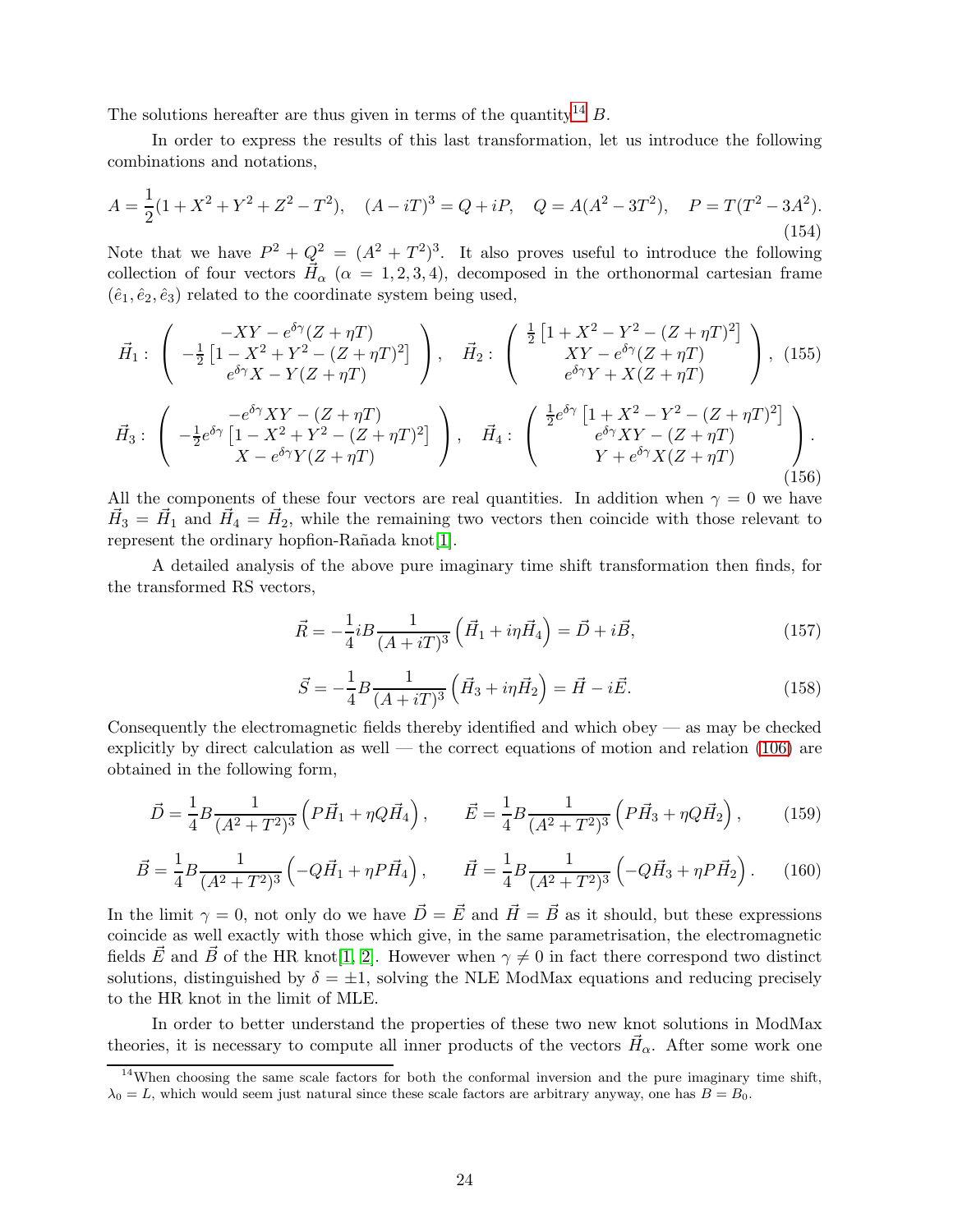then finds,

$$
\vec{H}_{1}^{2} = [A + \eta T(Z + \eta T)]^{2} + (e^{2\delta\gamma} - 1) [X^{2} + (Z + \eta T)^{2}], \n\vec{H}_{2}^{2} = [A + \eta T(Z + \eta T)]^{2} + (e^{2\delta\gamma} - 1) [Y^{2} + (Z + \eta T)^{2}], \n\vec{H}_{3}^{2} = e^{2\delta\gamma} [A + \eta T(Z + \eta T)]^{2} - (e^{2\delta\gamma} - 1) [X^{2} + (Z + \eta T)^{2}], \n\vec{H}_{4}^{2} = e^{2\delta\gamma} [A + \eta T(Z + \eta T)]^{2} - (e^{2\delta\gamma} - 1) [Y^{2} + (Z + \eta T)^{2}], \n\vec{H}_{1} \cdot \vec{H}_{2} = (e^{2\delta\gamma} - 1) XY, \n\vec{H}_{1} \cdot \vec{H}_{3} = e^{\delta\gamma} [A + \eta T(Z + \eta T)]^{2}, \n\vec{H}_{1} \cdot \vec{H}_{4} = (e^{2\delta\gamma} - 1)(Z + \eta T) [A + \eta T(Z + \eta T) - 1], \n\vec{H}_{2} \cdot \vec{H}_{3} = -(e^{2\delta\gamma} - 1)(Z + \eta T) [A + \eta T(Z + \eta T) - 1], \n\vec{H}_{2} \cdot \vec{H}_{4} = e^{\delta\gamma} [A + \eta T(Z + \eta T)]^{2}, \n\vec{H}_{3} \cdot \vec{H}_{4} = -(e^{2\delta\gamma} - 1) XY.
$$
\n(161)

Note that in the limit when  $\gamma = 0$ , all these results are consistent with the fact that  $\vec{H}_3$  and  $\vec{H}_4$ reduce to  $\vec{H}_1$  and  $\vec{H}_2$ , respectively, and furthermore that  $\vec{H}_1$  and  $\vec{H}_2$  are perpendicular and of same norm as is the case for the HR knot.

Given these solutions parametrised by the magnetic field strength scale  $B$ , the length scale factor L, and  $\delta = \pm 1$ , one may then compute,

$$
\frac{1}{2}\left(\vec{E}^2 - \vec{B}^2\right) = -\frac{1}{2}(e^{2\delta\gamma} - 1)\left(\frac{B}{4}\right)^2 \frac{X^2 - Y^2}{(A^2 + T^2)^3} = -\frac{1}{2}\left(\vec{D}^2 - \vec{H}^2\right),\tag{162}
$$

as well as,

$$
\vec{E} \cdot \vec{B} = -\eta (e^{2\delta \gamma} - 1) \left(\frac{B}{4}\right)^2 \frac{XY}{(A^2 + T^2)^3} = -\vec{H} \cdot \vec{D}.
$$
 (163)

Therefore when  $\gamma \neq 0$  these solutions do not define null fields for either pair  $(\vec{E}, \vec{B})$  or  $(\vec{D}, \vec{H})$ . Yet when  $\gamma = 0$  indeed one recovers the correct null fields of the HR knot. In particular this means that as a matter of fact, both these solutions for  $\delta = \pm 1$  are well defined without any singularity for both the Lagrangian and Hamiltonian formulations of ModMax theories.

Incidentally one may also compute explicitly that

$$
\vec{D} \cdot \vec{E} = \left(\frac{B}{4}\right)^2 e^{\delta \gamma} \frac{\left[A + \eta T (Z + \eta T)\right]^2}{(A^2 + T^2)^3} = \vec{H} \cdot \vec{B},\tag{164}
$$

as well as,

$$
\vec{R} \cdot \vec{S} = 0. \tag{165}
$$

In particular given the identity

$$
\vec{R} \cdot \vec{S} = (\vec{D} \cdot \vec{H} + \vec{E} \cdot \vec{B}) - i(\vec{D} \cdot \vec{E} - \vec{H} \cdot \vec{B}), \qquad (166)
$$

all these results for the different scalar products of electric and magnetic fields are indeed consistent.

#### <span id="page-25-0"></span>4.4 Relativistic Kinematics and Topological Properties

The energy and momentum kinematics of these solutions may also be evaluated, given the definitions,

$$
E = \int_{(\infty)} d^3 \vec{x} \mathcal{H}_{\gamma}, \quad \vec{P} = \int_{(\infty)} d^3 \vec{x} \,\vec{D} \times \vec{B}, \quad \vec{D} \times \vec{B} = \eta \left(\frac{B}{4}\right)^2 \frac{1}{(A^2 + T^2)^3} \,\vec{H}_1 \times \vec{H}_4,\tag{167}
$$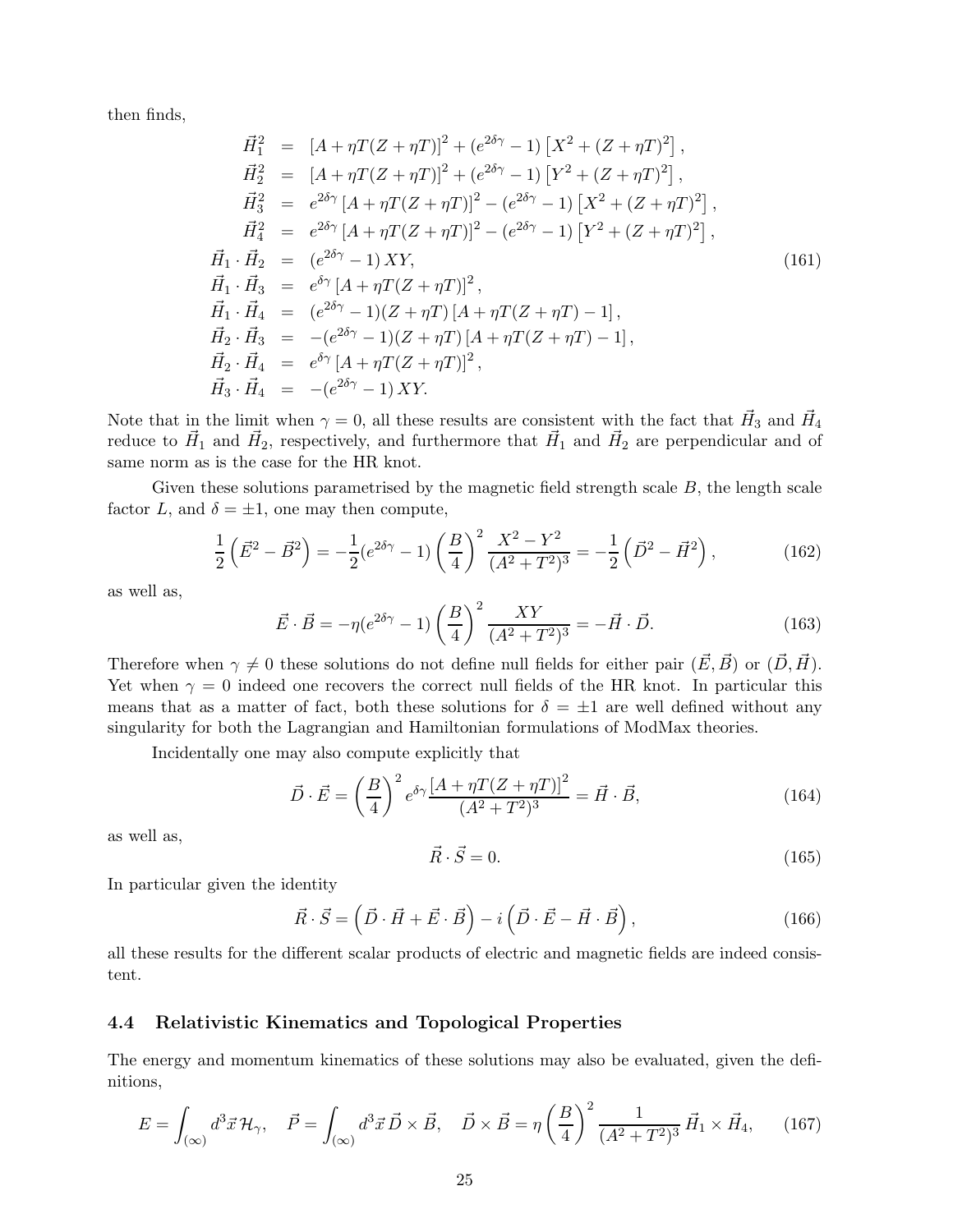and leading to the final values, after spatial integration,

$$
E = \frac{1}{8}\pi^2 L^3 e^{\delta \gamma} B^2 \left(1 + \frac{1}{2}\sinh^2 \gamma\right), \qquad \vec{P} = \frac{1}{16}\eta \pi^2 L^3 e^{\delta \gamma} B^2 \hat{e}_3. \tag{168}
$$

In particular the average velocity and relativistic invariant mass of these ModMax deformed HR knots are,

$$
\vec{\beta} = \frac{\vec{P}}{E} = \frac{1}{2}\eta \frac{1}{1 + \frac{1}{2}\sinh^2 \gamma} \hat{e}_3, \qquad M = \frac{1}{16}\pi^2 L^3 e^{\delta \gamma} B^2 \sqrt{3 + (4 + \sinh^2 \gamma)\sinh^2 \gamma}.
$$
 (169)

Since the two ModMax deformed HR knots are continuous deformations in the parameter  $\gamma$  of the ordinary HR knot, the topologically nontrivial structure and properties of the closed field lines of the latter are being preserved in the former, thus sharing the same linking and knotting properties as measured by the electric and magnetic helicities  $h_e$ ,  $h_m$  and  $h_{em} = h_{me}$  introduced in Sect[.2.2](#page-7-1) in terms of the vector potentials  $\vec{C}$ ,  $\vec{A}$  and  $\vec{\Phi}$  and their derived fields  $\vec{D}$ ,  $\vec{B}$  and  $\vec{R}$ . Not only by construction as it should, but as may be checked by direct calculation as well, one has  $\vec{\nabla} \cdot \vec{R} = 0$  and  $\vec{\nabla} \times \vec{S} = \partial_t \vec{R}$ , hence in particular  $\vec{\nabla} \cdot \vec{D} = 0 = \vec{\nabla} \cdot \vec{B}$  which implies that  $\vec{D}$  and  $\vec{B}$  field lines indeed close onto themselves. However by direct calculation it may also be checked that for the constructed knot solutions<sup>[15](#page-26-0)</sup>,

$$
\vec{\nabla} \cdot \vec{S} = 0, \qquad \vec{\nabla} \cdot \vec{E} = 0, \qquad \vec{\nabla} \cdot \vec{H} = 0,
$$
\n(170)

so that  $\vec{E}$  and  $\vec{H}$  field lines close onto themselves as well (as should indeed be expected, since by pairs all these field lines coalesce continuously into those of the ordinary HR null knot when  $\gamma = 0$  for each of the values  $\delta = \pm 1$ .

The helicities [\(78\)](#page-12-1), [\(79\)](#page-12-2) and [\(80\)](#page-12-3) of the  $\vec{D}$  and  $\vec{B}$  field lines may be computed in terms of their vector potentials  $\vec{C}$  and  $\vec{A}$ . In the case of the ordinary HR knot the helicities  $h_e$  and  $h_m$  are nonvanishing and equal, while  $h_{em} = 0 = h_{me}$ , and are all three conserved under time evolution. Fortunately the necessary vector potentials may readily be identified as well for the knot solutions constructed above, in terms of an ordinary Bateman representation of these same configurations. Indeed the generalised Bateman potentials may for instance be chosen in the following form,

<span id="page-26-2"></span>
$$
\alpha(x^{\mu}) = \frac{L}{2(A + iT)}(Z + i\eta(A - 1)), \quad \beta(x^{\mu}) = i \, B \, \frac{L}{2(A + iT)}(X + i\eta e^{\delta \gamma} Y), \quad \sigma^{\mu}(x^{\mu}) = 0, \tag{171}
$$

since, as may be checked, the corresponding vector  $\vec{R} = \vec{\nabla}\alpha \times \vec{\nabla}\beta$  then coincides exactly with the one obtained above, while as well  $\vec{S} = \partial_t \vec{\alpha} \vec{\nabla} \beta - \partial_t \beta \vec{\nabla} \alpha$  since we have indeed  $\vec{R} \cdot \vec{S} = 0$  which requires that  $\sigma^{\mu} = 0$ .

The identification of these Bateman potentials may be achieved as follows within the Mod-Max Hamiltonian formulation. Consider the ordinary Bateman potentials [\(126\)](#page-19-0) constructed in Sect[.3.1](#page-17-0) for static and homogeneous  $\vec{D}$  and  $\vec{B}$  fields which are perpendicular, and such that  $\sigma^{\mu} = 0$ , namely

<span id="page-26-1"></span>
$$
\alpha(u^{\mu}) = u^3 - \eta u^0 - \frac{1}{2} i\eta L, \qquad \beta(u^{\mu}) = iB\left(u^1 + i\eta e^{\delta\gamma} u^2\right), \qquad \sigma^{\mu}(u^{\mu}) = 0, \tag{172}
$$

where spacetime coordinates  $u^{\mu}$  are used here rather than  $x^{\mu}$ , and where specific values for the constants  $\alpha_c$  and  $\beta_c$  have been chosen for convenience hereafter. Apply then the following change of variables defining a special spacetime conformal transformation of pure imaginary 4-vector  $b^{\mu}$ ,

$$
u^{\mu} = \frac{x^{\mu} + b^{\mu} \underline{x}^{2}}{1 + 2b \cdot x + \underline{b}^{2} \underline{x}^{2}}, \qquad b^{\mu} = \frac{i}{L}(1, 0, 0, 0). \tag{173}
$$

<span id="page-26-0"></span><sup>&</sup>lt;sup>15</sup>One may also compute  $\vec{\nabla} \times \vec{R}$ , but the lengthy result is not illuminating.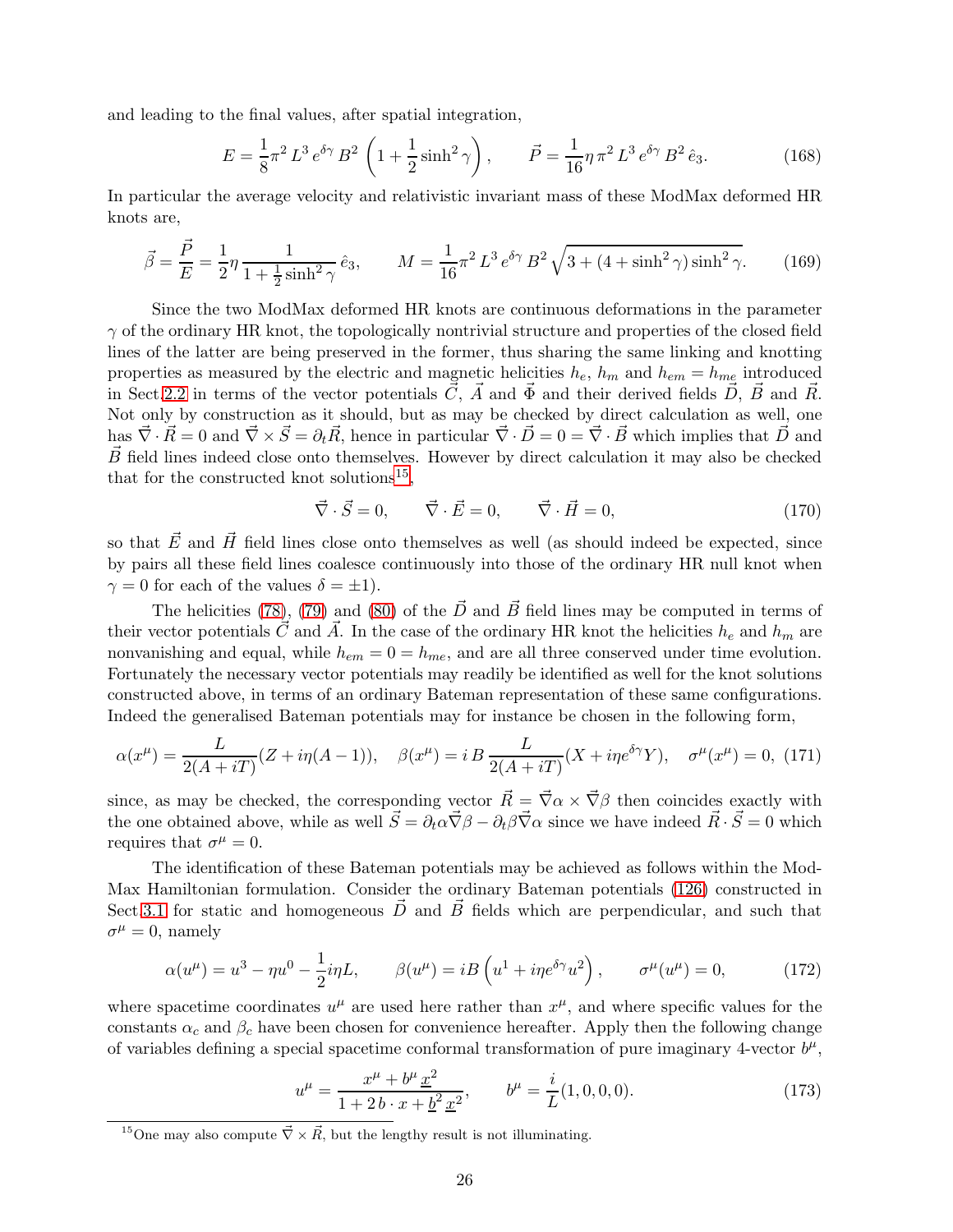As is well known this transformation results from the composition of a conformal inversion, followed by a spacetime translation by the 4-vector  $b^{\mu}$ , and then again the inverse of the first conformal inversion. Given the specific chosen values for  $\alpha_c$  and  $\beta_c$ , and upon this special conformal transformation, the Bateman potentials [\(172\)](#page-26-1) are transformed into those in [\(171\)](#page-26-2) for the ModMax knots constructed here.

Furthermore since we may write, for instance,

$$
\vec{R} = \vec{\nabla}\alpha \times \vec{\nabla}\beta = \vec{\nabla} \times (\lambda \alpha \vec{\nabla}\beta - (1 - \lambda)\beta \vec{\nabla}\alpha), \qquad \lambda \in \mathbb{C}, \tag{174}
$$

a possible choice of vector potentials is,

$$
\vec{C} + i\vec{A} = \lambda \alpha \vec{\nabla} \beta - (1 - \lambda) \beta \vec{\nabla} \alpha.
$$
 (175)

On the other hand note that one has,

$$
(\vec{C} + i\vec{A}) \cdot (\vec{D} + i\vec{B}) = (\vec{C} \cdot \vec{D} - \vec{A} \cdot \vec{B}) + i(\vec{C} \cdot \vec{B} + \vec{A} \cdot \vec{D}),
$$
\n(176)

while the same quantity is given by,

$$
(\vec{C} + i\vec{A}) \cdot (\vec{D} + i\vec{B}) = (\lambda \alpha \vec{\nabla} \beta - (1 - \lambda)\beta \vec{\nabla} \alpha) \cdot (\vec{\nabla} \alpha \times \vec{\nabla} \beta) = 0.
$$
 (177)

Therefore  $\vec{C}\cdot\vec{D}=\vec{A}\cdot\vec{B}$  and  $\vec{C}\cdot\vec{B}=-\vec{A}\cdot\vec{D}$ . In particular the first of these identities implies that the electric and magnetic helicities of the constructed knots are equal,  $h_e = h_m$ , while their total charge under duality transformations takes the value  $Q_{\text{dual}} = 2h_e$ .

Regarding the time dependencies of these helicities it was established in [\(81\)](#page-12-4) that these are governed by

$$
\frac{d}{dt}h_e = \int_{(\infty)} d^3 \vec{x} \vec{H} \cdot \vec{D}, \qquad \frac{d}{dt}h_m = -\int_{(\infty)} d^3 \vec{x} \vec{E} \cdot \vec{B},
$$
\n
$$
\frac{d}{dt}h_{em} = \frac{d}{dt}h_{me} = \frac{1}{2} \int_{(\infty)} d^3 \vec{x} \left( \vec{H} \cdot \vec{B} - \vec{E} \cdot \vec{D} \right).
$$
\n(178)

In the ordinary HR case the fields being null the densities to be integrated vanish identically. When  $\gamma \neq 0$  these densities no longer vanish identically. However in terms of the explicit expressions for  $\vec{H}\cdot\vec{D}=-\vec{E}\cdot\vec{B}$  and  $\vec{D}\cdot\vec{E}-\vec{H}\cdot\vec{B}=0$  given above as they apply to these knot solutions, the time variations of the three helicities vanish nevertheless, and this upon integration in the case of  $h_e = h_m$  since the corresponding densities are odd in X and Y separately. Hence indeed all three topological helicities characteristic of the constructed solutions are conserved under time evolution.

That these helicities are nonvanishing and time independent may be confirmed through a direct evaluation of the relevant integrals for any value of  $T$ , leading to

$$
\frac{1}{2}Q_{\text{dual}} = h_e = h_m = \frac{1}{32}\pi^2 L^3 e^{\delta \gamma} B^2, \qquad h_{em} = 0 = h_{me}.
$$
 (179)

Indeed for the ordinary HR knot the mixed helicities  $h_{em} = h_{me}$  vanish identically as well, while the values for  $h_e = h_m$  then coincide with the value above when  $\gamma = 0.2$ . The nonvanishing values for  $h_e$  and  $h_m$  confirm the nontrivial topological character of the two ModMax knot configurations constructed here.

The value of the duality charge scales with the combination  $L^3 B^2 e^{\delta \gamma}$  of the parameters involved in these knots, as do other conserved physical quantities of interest. Since the duality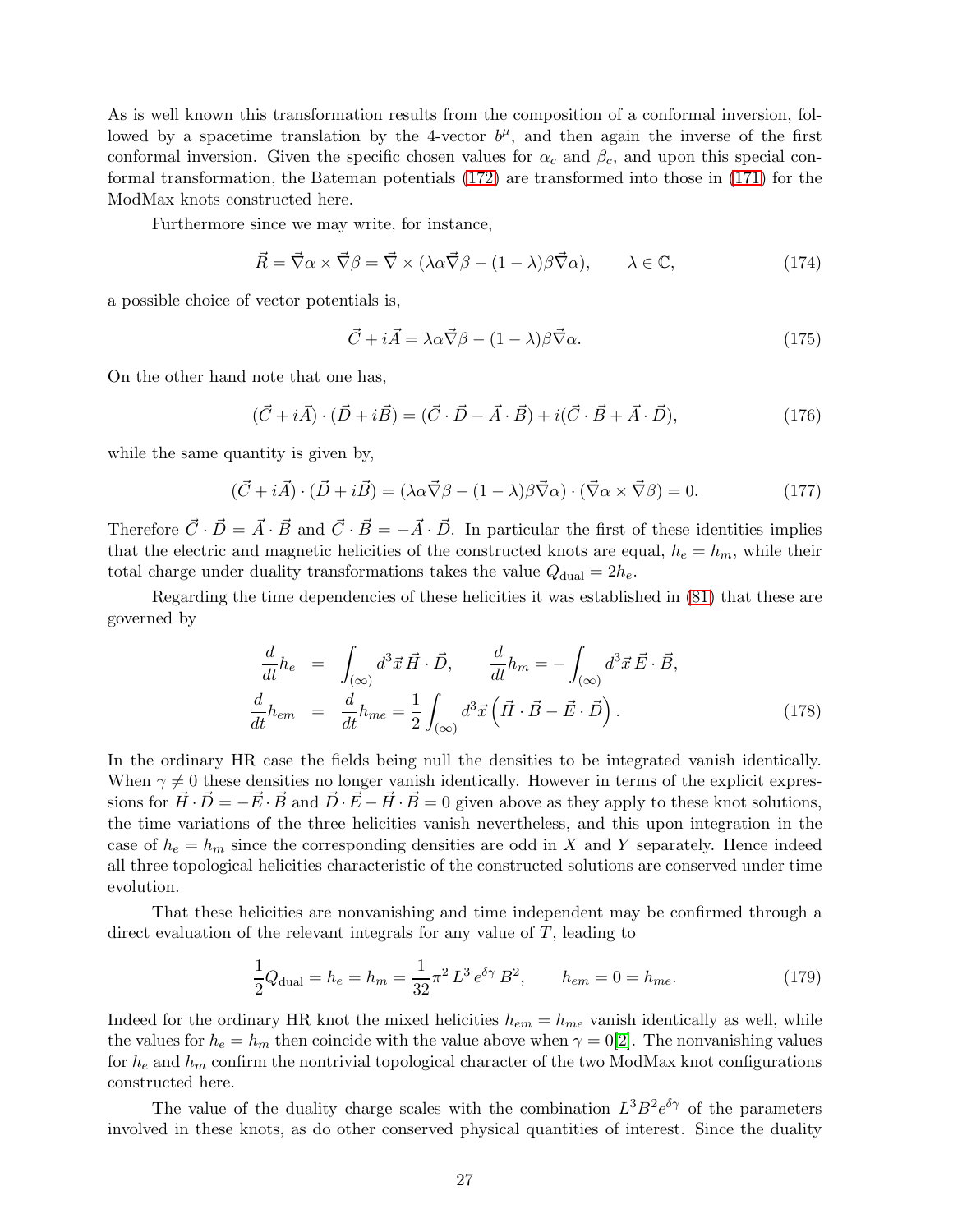charge  $Q_{\text{dual}}$  is a Lorentz scalar, let us normalise it to some other Lorentz scalar characteristic of the solution, namely its relativistic invariant mass. One then finds,

$$
\frac{1}{2}\frac{Q_{\text{dual}}}{M} = \frac{h_e}{M} = \frac{h_m}{M} = \frac{1}{2}\frac{1}{\sqrt{3 + (4 + \sinh^2 \gamma)\sinh^2 \gamma}}.\tag{180}
$$

In the limit  $\gamma = 0$  this result coincides with that obtained for the hopfion-Rañada knot.

Finally in order to visualize the closed and linked field lines of the explicit deformed HR solutions obtained above, if only abstractly — figures are not included here — but by comparing to graphs displaying the closed and linked field lines of the ordinary hopfion-Rañada knot with  $\gamma = 0$  to be found in Refs. [\[1,](#page-31-0) [2\]](#page-31-1), let us consider these field configurations specifically at  $T = 0$ . One then  $\text{finds}^{16}$  $\text{finds}^{16}$  $\text{finds}^{16}$ 

$$
\vec{D}(T=0,X,Y,Z) = 2\eta B \frac{1}{(1+X^2+Y^2+Z^2)^3} \begin{pmatrix} \frac{1}{2}e^{\delta\gamma}(1+X^2-Y^2-Z^2) \\ e^{\delta\gamma}XY-Z \\ Y+e^{\delta\gamma}XZ \end{pmatrix},
$$
\n
$$
\vec{E}(T=0,X,Y,Z) = 2\eta B \frac{1}{(1+X^2+Y^2+Z^2)^3} \begin{pmatrix} \frac{1}{2}(1+X^2-Y^2-Z^2) \\ XY-e^{\delta\gamma}Z \\ e^{\delta\gamma}Y+XZ \end{pmatrix},
$$
\n
$$
\vec{B}(T=0,X,Y,Z) = -2B \frac{1}{(1+X^2+Y^2+Z^2)^3} \begin{pmatrix} -XY-e^{\delta\gamma}Z \\ -\frac{1}{2}(1-X^2+Y^2-Z^2) \\ e^{\delta\gamma}X-YZ \end{pmatrix},
$$
\n
$$
\vec{H}(T=0,X,Y,Z) = -2B \frac{1}{(1+X^2+Y^2+Z^2)^3} \begin{pmatrix} -e^{\delta\gamma}XY-Z \\ -\frac{1}{2}e^{\delta\gamma}(1-X^2+Y^2-Z^2) \\ X-e^{\delta\gamma}YZ \end{pmatrix},
$$
\n(181)

and in particular then in the plane  $Z = 0$ ,

$$
\vec{D}(T=0,X,Y,Z=0) = 2\eta B \frac{1}{(1+X^2+Y^2)^3} \begin{pmatrix} \frac{1}{2}e^{\delta\gamma}(1+X^2-Y^2) \\ e^{\delta\gamma}XY \\ Y \end{pmatrix},
$$
\n
$$
\vec{E}(T=0,X,Y,Z=0) = 2\eta B \frac{1}{(1+X^2+Y^2)^3} \begin{pmatrix} \frac{1}{2}(1+X^2-Y^2) \\ XY \\ e^{\delta\gamma}Y \end{pmatrix},
$$
\n
$$
\vec{B}(T=0,X,Y,Z=0) = -2B \frac{1}{(1+X^2+Y^2)^3} \begin{pmatrix} -XY \\ -\frac{1}{2}(1-X^2+Y^2) \\ e^{\delta\gamma}X \end{pmatrix},
$$
\n
$$
\vec{H}(T=0,X,Y,Z=0) = -2B \frac{1}{(1+X^2+Y^2)^3} \begin{pmatrix} -e^{\delta\gamma}XY \\ -\frac{1}{2}e^{\delta\gamma}(1-X^2+Y^2) \\ X \end{pmatrix}.
$$
\n(182)

Whatever the value for  $\delta = \pm 1$ , and depending on the value for the ModMax deformation parameter  $\gamma \geq 0$  contributing through the sole quantity  $e^{\delta \gamma}$  involved in these expressions, these field configurations display the following behaviour when  $\gamma$  is turned on. The closed and linked  $\vec{E}$ and  $\vec{B}$  field lines of the ordinary HR solution at  $\gamma = 0$  are then each split, when  $\gamma \neq 0$ , into pairs of closed and linked  $\vec{D}$  and  $\vec{E}$ , on the one hand, and  $\vec{B}$  and  $\vec{H}$ , on the other hand, field lines, of

<span id="page-28-0"></span><sup>&</sup>lt;sup>16</sup>Note how a  $\pi/2$  rotation in the XY plane around the Z axis which effects the permutations  $(X, Y) \rightarrow (Y, -X)$ , combined with a  $\pi/2$  duality transformation which exchanges the fields  $(\vec{D}, \vec{B}) \rightarrow (\vec{B}, -\vec{D})$  and  $(\vec{E}, \vec{H}) \rightarrow (\vec{H}, -\vec{E}),$ and with an orientation dependent on  $\eta = \pm 1$ , leaves this configuration of fields invariant.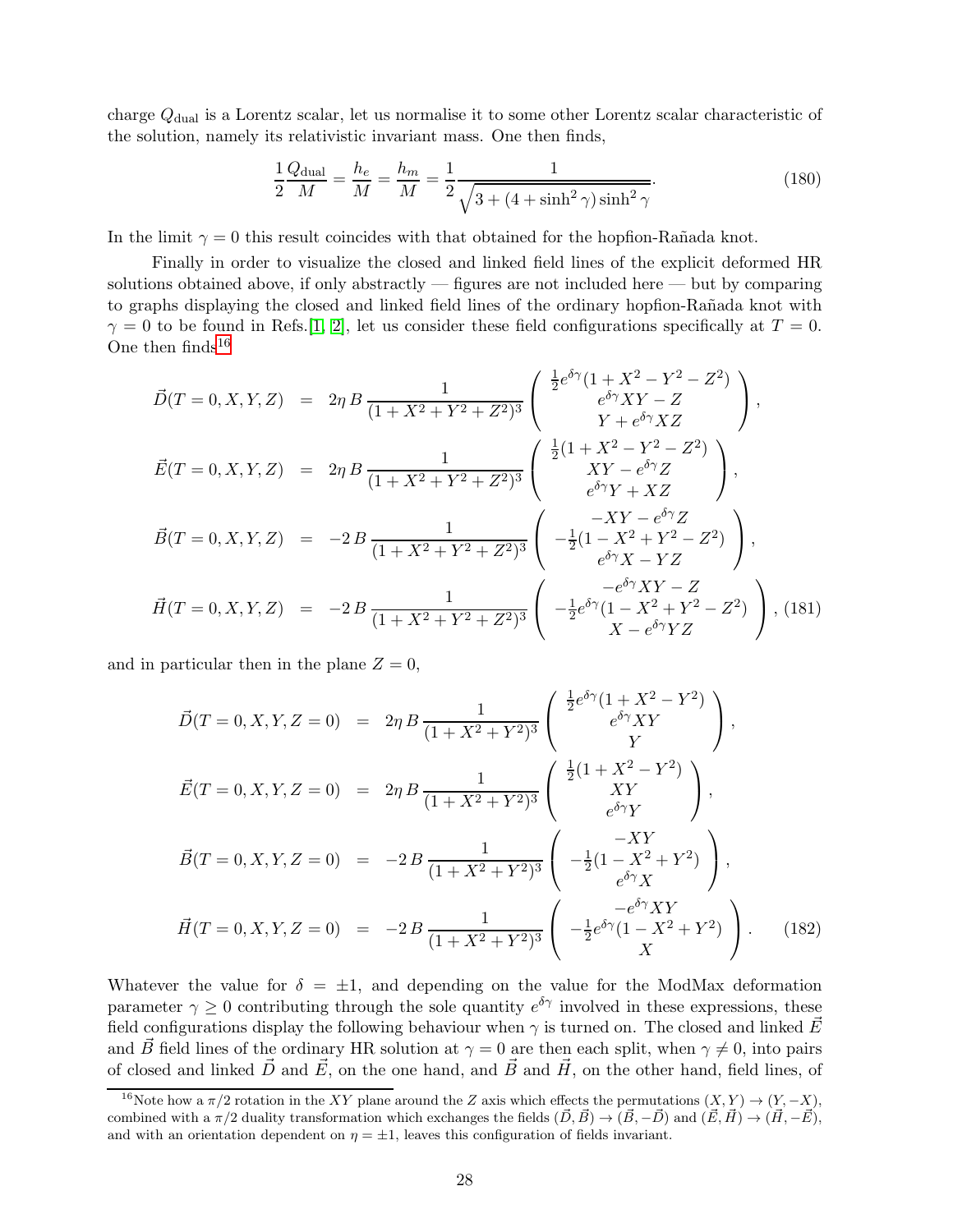which some of the 3-vector components have some of their contributions rescaled by the factor  $e^{\delta \gamma}$  and this in a manner dependent both on the considered point  $(X, Y, Z)$  in space and on which field is being evaluated. In other words, as compared to their configuration when  $\gamma = 0$ , when  $\gamma$  is turned on all field lines are tilted and twisted in this or that direction in space in a manner dependent on the point in space which that field line is crossing — yet by maintaining however, the topologically nontrivial loop structure of all these closed field lines which, for  $\gamma = 0$ , wind around embedded circular torii all sharing the Z axis as a common rotational symmetry axis[\[1,](#page-31-0) [2\]](#page-31-1), these torii thus being deformed by twisting and squeezing when  $\gamma \neq 0$  while preserving their embedded topology to still fill up all of space. In particular what would be a  $\pi/2$  circular rotation symmetry around the Z axis when  $\gamma = 0$ , is deformed when  $\gamma \neq 0$  into a shape that reminds one of an elliptic-type deformation along certain principal axes (given the above expressions at  $T = 0$  this is easiest to visualize in the  $Z = 0$  plane). This feature of these ModMax deformed HR knots is the analogue of what happens for transverse circularly polarised travelling plane waves for  $\gamma = 0$ being deformed into elliptically polarised ones when  $\gamma \neq 0$ , as pointed out[\[9\]](#page-31-8) in Sect[.3.2.](#page-20-0)

# 5 Conclusions

Source-free ModMax theories[\[9\]](#page-31-8) of nonlinear electrodynamics (NLE) in the four dimensional Minkowski spacetime vacuum are the only possible continuous deformations of source-free Maxwell linear electrodynamics (MLE) in the same vacuum, which preserve all the same continuous Poincaré and conformal spacetime symmetries and duality invariances of MLE. These ModMax theories are labelled by a single real and positive parameter  $\gamma \geq 0$ , such that ordinary Maxwell theory is recovered for  $\gamma = 0$ . Null field configurations play a central role for MLE. They include not only monochromatic travelling plane waves, for instance, but null electromagnetic knots as well with their topologically nontrivial structures, among which hopfion-Rañada knots constitute a class of their own. *A priori* any such null configuration remains, without deformation, an exact solution for any Poincaré invariant NLE theory, provided however that spacetime conformal invariance is no longer in place. By lack of an intrinsic physical scale, in the case of a spacetime Poincar´e and conformal invariant NLE, null field configurations are ill-defined within the Lagrangian formulation, because of a lack of analyticity in that case of the Lagrangian density as a function of the electromagnetic Lorentz invariants. Nonetheless because of their topologically nontrivial structure null knots are expected to remain robust against whatever continuous nonlinear deformations of MLE, which they are indeed without deformation when spacetime conformal invariance is not enforced.

After a review of different possible methods to tackle the nonlinearities of the equations of motion of NLE and based on generalisations of the well established Riemann-Silberstein and Bateman approaches in the case of MLE, the fate within ModMax theories specifically of the ordinary hopfion-Ra˜nada (HR) knots of MLE has been addressed in this work. It has been established that given any HR knot in MLE characterised by a magnetic field scale B for its magnetic field component and a length scale  $L$  for its spatial extent in physical space, there correspond to it in ModMax theories two physically distinct deformed HR knots with their preserved nontrivial topological structures, distinguished by a single discrete parameter  $\delta = \pm 1$ , and with as continuous deformation variable the quantity  $e^{\delta \gamma}$ . While in the limit  $\gamma = 0$ , these two ModMax deformed HR knots coalesce back in a continuous fashion to the ordinary HR knot of MLE with the same parameters  $B$  and  $L$ . Furthermore and with an interesting twist to what could have been expected, these ordinary null HR knots remain robust even for such conformally invariant deformations of MLE, by self-adapting their initially null local structure of their topologically nontrivial properties. The singular character of the ordinary null HR knots for the ModMax La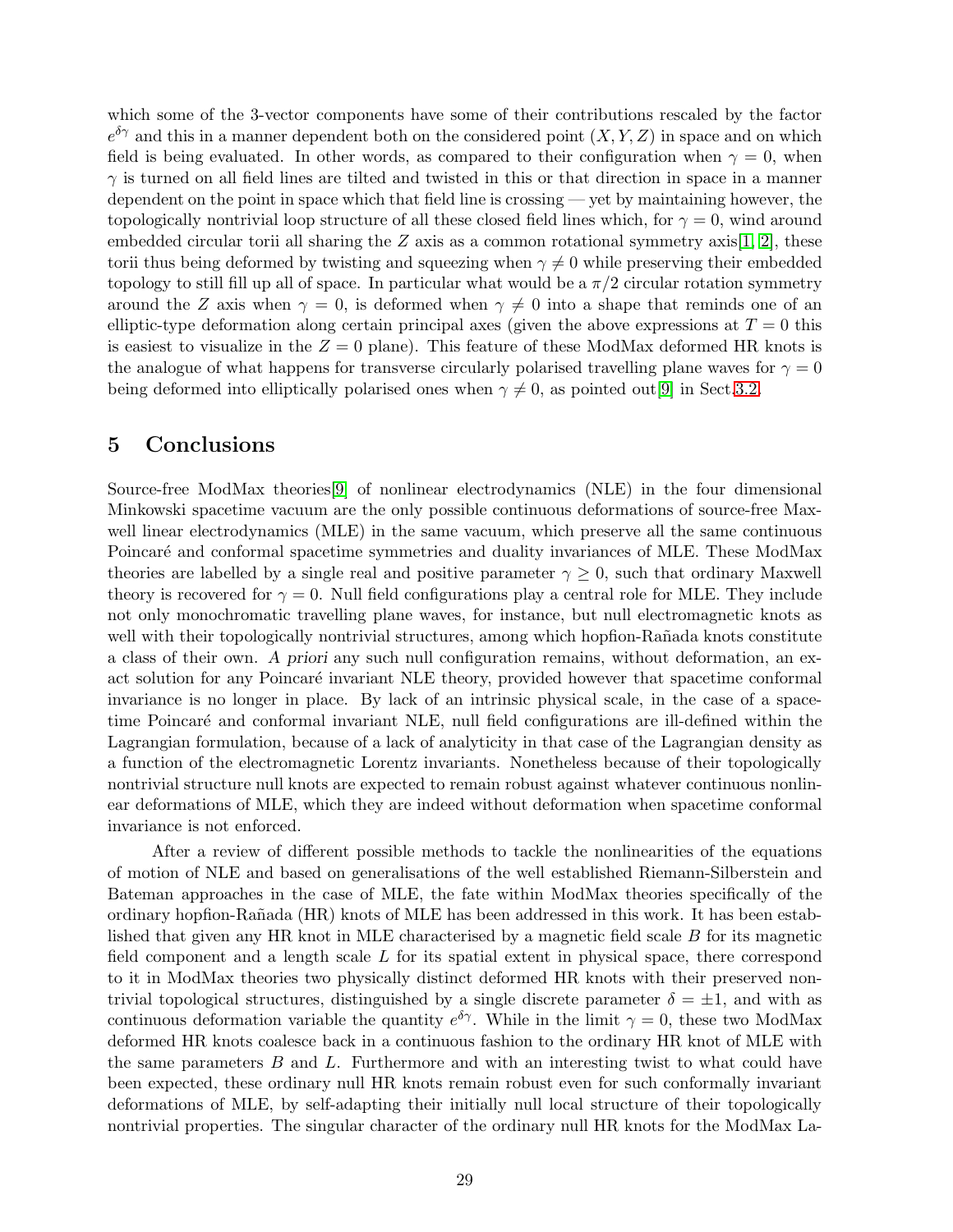grangian formulation is avoided by the ModMax deformed HR knots simply by no longer being null electromagnetic field configurations, while maintaining nonetheless in a continuous fashion their topological structure under deformation in the variable  $e^{\delta \gamma}$ . Answers to all the questions raised in the Introduction have thus been clarified.

Other issues of interest remain to be understood further, however. The original hopfion-Rañada knots may also be constructed in terms of a double Hopf fibration of the 3-sphere[\[3,](#page-31-2) [4,](#page-31-3) [1,](#page-31-0) [2\]](#page-31-1). By continuity the new ModMax deformed HR knots constructed in this work ought also to correspond to a continuous deformation of that double Hopf fibration of the 3-sphere. The possibility of such a continuous deformation of Hopf fibrations in relation to ModMax theories deserves to be explored further.

As pointed out in Sect[.4.4,](#page-25-0) the ModMax deformed HR knots possess a representation in terms of the ordinary Bateman construction based on two Bateman 4-scalar potentials  $(\alpha, \beta)$ , and a vanishing Bateman 4-vector potential  $\sigma^{\mu}$ . Under such circumstances and as discussed above, any bi-holomorphic transformation of the scalar potentials,  $(f(\alpha, \beta), g(\alpha, \beta))$ , then defines yet another solution to the ModMax dynamics. Within the context of MLE and starting from the Bateman scalar potentials for the HR knot, choosing  $f(\alpha, \beta) = \alpha^p$  and  $g(\alpha, \beta) = \beta^q$  with  $(p, q)$ any pair of co-prime positive natural numbers produces  $[16, 1, 2]$  $[16, 1, 2]$  $[16, 1, 2]$  $[16, 1, 2]$  an entire double infinite discrete series of additional null electromagnetic knots with their own characteristic nontrivial topological properties and helicities. Starting from the doublet of ModMax deformed HR knots constructed in this paper and their Bateman scalar potentials  $(\alpha, \beta)$ , an extensive study of all these ModMax deformed  $(p, q)$  knots and their properties could also be developed.

The existence and properties of topologically nontrivial electromagnetic field configurations within generalisations of ordinary linear Maxwell theory thus remains certainly a topic of fascinating interest, to be pursued further, with its possible implications for the physics of nonlinear electrodynamics phenomena within different contexts. Hopfion solitons find their mathematical and physical relevance in a growing number of different fields beyond linear electromagnetism, ranging among others from condensed quantum matter physics to magnetohydrodynamics (see for instance Ref.[\[17\]](#page-31-16)). Furthermore, nonlinear electrodynamics is witnessing an increased interest as possibly playing a relevant role in the dynamics of cosmological expansion (see for example Refs.[\[18,](#page-31-17) [19,](#page-31-18) [20\]](#page-31-19)). ModMax theories lend themselves to some very sensitive experimental tests of vacuum birefringence[\[8,](#page-31-7) [9\]](#page-31-8), while quantum corrections are known to lead to nonlinear corrections to Maxwell's equations as in the Heisenberg-Euler Lagrangian, albeit not necessarily conformally or duality invariant ones. When coupled to a curved spacetime metric with its intrinsic nonlinear dynamics, nonlinear back reaction corrections to ordinary Maxwell dynamics ought to be expected. Having theoretical models to help explore beyond the boundaries of present day fundamental theories always enables to better test and understand the latter to their limits. The robustness to nonlinear deformations of hopfion-Rañada knots and other topologically nontrivial electromagnetic configurations, even known as exact analytic solutions to some classes of nonlinear extensions of ordinary Maxwell theory, makes them ideal beacons with which to project our gaze deeper into today's unknown territories at the frontiers.

## Acknowledgements

The work of CD and JG is supported in part by the Institut Interuniversitaire des Sciences Nucléaires *(IISN, Belgium)*.